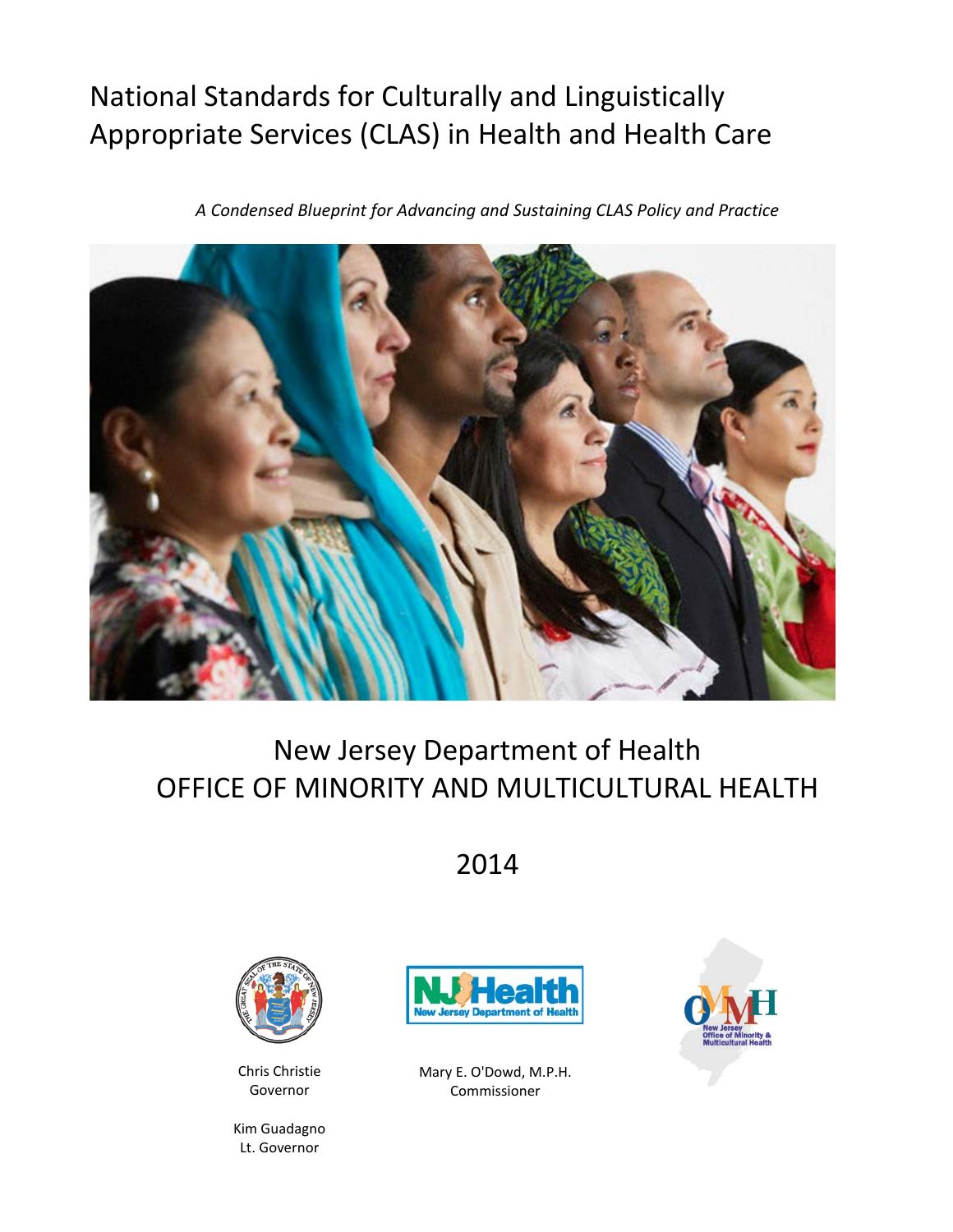## ACKNOWLEDGMENTS

*The National Standards for Culturally and Linguistically Appropriate Services in Health and Health Care* (the *National CLAS Standards*) are intended to advance health equity, improve quality, and help eliminate health care disparities by providing a blueprint for individuals and health care organizations to implement culturally and linguistically appropriate services. The New Jersey Department of Health Office of Minority and Multicultural Health has compiled this condensed version of the *Blueprint for Advancing and Sustaining CLAS Policy and Practice* for our community partners, e.g. community and faith-based organizations, public health agencies, hospitals and others to have available as a quick reference to the comprehensive version which can be downloaded in its' entirety at

[https://www.thinkculturalhealth.hhs.gov/index.asp.](https://www.thinkculturalhealth.hhs.gov/index.asp) We extend our appreciation to the U.S. Department of Health and Human Services' Office of the Assistant Secretary of Health (OASH) for granting the New Jersey Department of Health Office of Minority and Multicultural Health permission to create this condensed version of the *Blueprint for Advancing and Sustaining CLAS Policy and Practice.* Specifically, we would like to thank the following individuals:

- 1. Christine Huong Montgomery- Department of Health and Human Services Office of the Assistant Secretary of Health
- 2. Mayra Alvarez- Department of Health and Human Services Office of the Assistant Secretary of **Health**
- 3. Stacey L. Williams- Department of Health and Human Services Office of the Assistant Secretary of Health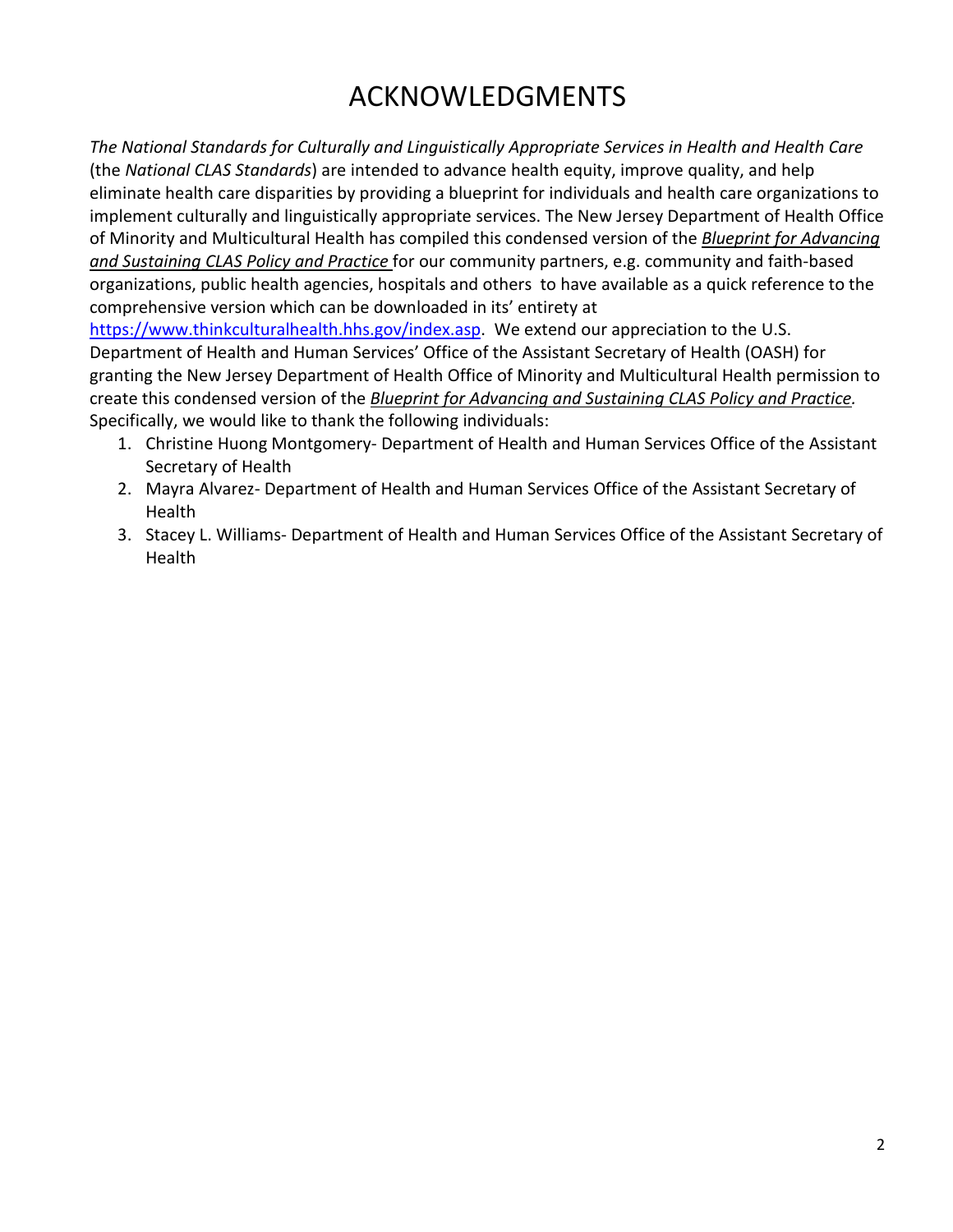# Table of Contents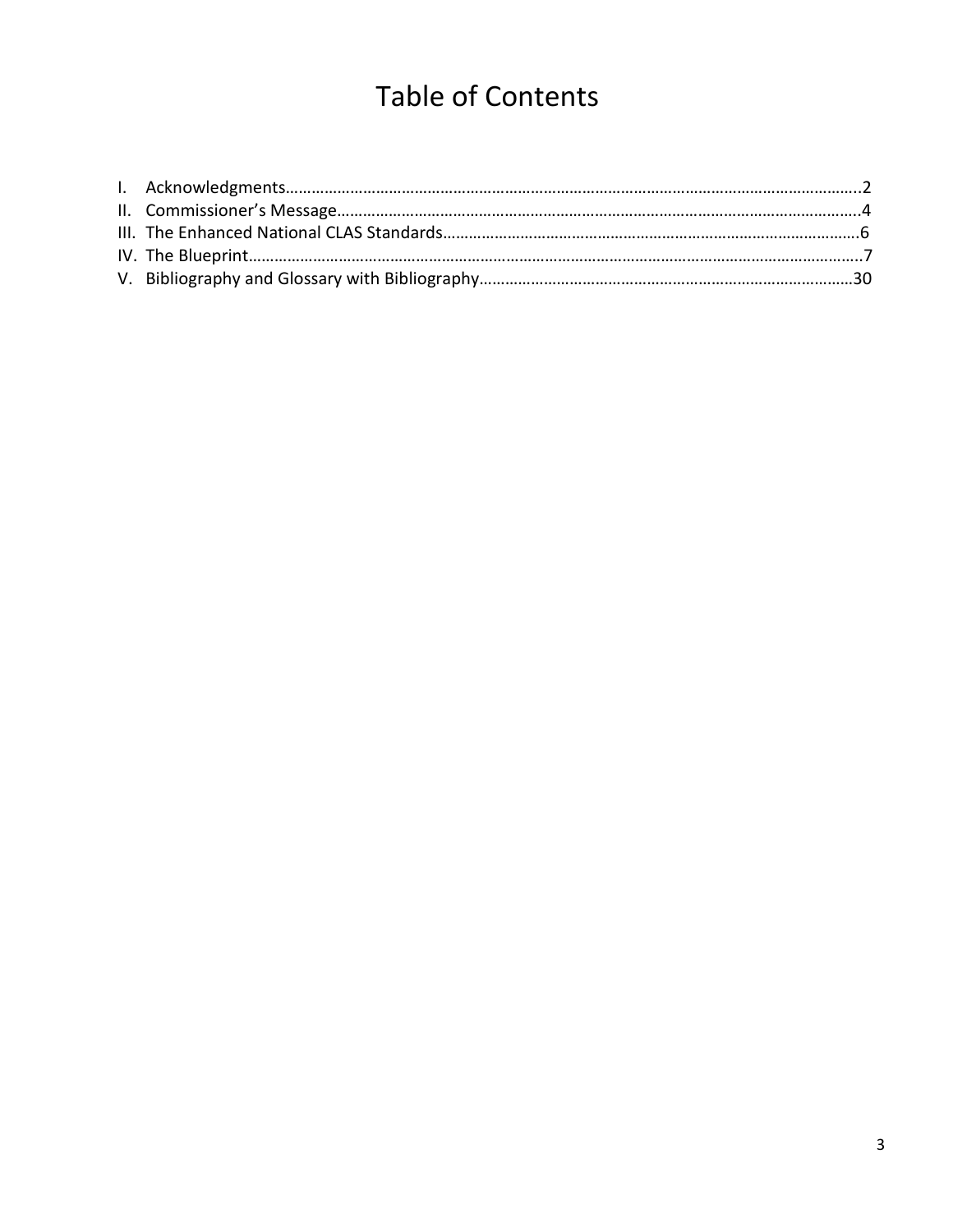

## Commissioners' Message

The Department of Health is pleased to release this condensed version of the Culturally and Linguistically Appropriate Services (CLAS) Blueprint for Advancing and Sustaining CLAS Policy and Practice. We are aware of the challenges associated with providing healthcare services to the multicultural and ethnically diverse communities across the State of New Jersey. We recognize that more than 100 foreign languages are spoken as the primary language in the homes of many of our residents. We also know that language and the cultural beliefs are important variables that can impact the delivery of health services. That is why we believe releasing this condensed version of *The Blueprint* to our community partners will become a best practice for engaging and assisting residents from any culture, race or ethnicity as they access our healthcare system. *The Blueprint* describes the process for developing and following a standard way to address cultural differences and effective implementation strategies designed for any setting. It is the intent of the New Jersey Department of Health to raise the awareness of New Jersey's community and faith-based organizations, public health agencies, hospitals, federally qualified health centers, (FQHC) and others regarding the important role the CLAS standards play in the delivery of health care.

As many of you are aware, Healthy New Jersey 2020(HNJ2020) is the states' 10-year public health agenda, aimed at improving the overall health of New Jersey's residents. It is composed of key topic areas which are consistent with New Jersey's priority health areas outlining objectives and measurable outcomes for the total population including racial/ethnic, age, and gender subgroups. The importance of cultural competency standards is embedded in the goals and objectives of the Healthy New Jersey 2020 (HNJ2020).

Additionally, the U.S. Department of Health and Human Services' Office of the Assistant Secretary of Health's' (OASH) enhanced CLAS standards underscore the importance of the Healthy New Jersey 2020 overarching goals:

- Attain high-quality, longer lives free of preventable disease, disability, injury, and premature death.
- Achieve health equity, eliminate disparities, and improve health for all people.
- Create social and physical environments that promote good health for all.
- Promote quality of life, healthy development, and healthy behaviors across all life stages.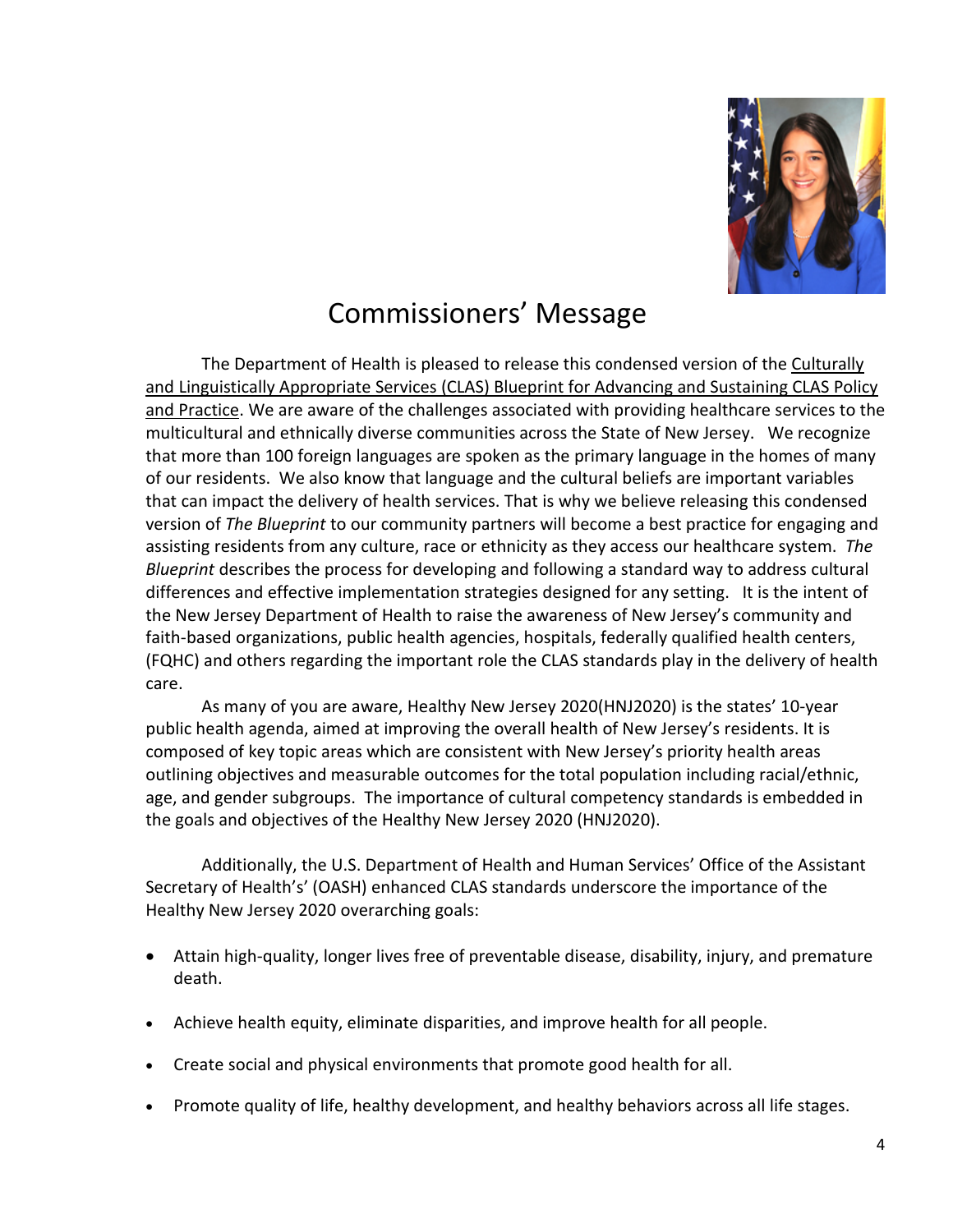With the goals of the HNJ2020 in mind, we relate the importance of the principal standard of the CLAS - *provide effective, equitable, understandable, and respectful quality care and services that are responsive to diverse cultural health beliefs and practices, preferred languages, health literacy, and other communication needs*. We encourage all health care providers and agencies, community and faith-based organizations to consider the differences in culture, language, race, and ethnicity, as we move toward developing new and more culturally appropriate ways to achieve health equity for our residents.

The New Jersey Department of Health strives to ensure that all public health agencies have the most relevant information to meet the health care needs of all New Jersey residents regardless of their culture, religion, race, ethnicity, language, disability, age, socioeconomic status, gender and, or sexual orientation. We, therefore, encourage all public health agencies to consider culture and language as key influences in the delivery of care and the way in which people from different cultures approach and understand health. We believe the adoption of the U. S. Department of Health and Human Services Office of the Assistant Secretary of Health (OASH) enhanced CLAS standards and *The Blueprint*, in this condensed version, will help shape New Jersey's health services into a more accessible healthcare system for all people, particularly those from different cultures with limited English proficiency.

The New Jersey Department of Health offers this condensed version of the *National Standards for Culturally and Linguistically Appropriate Services in Health and Health Care: A Blueprint for Advancing and Sustaining CLAS Policy and Practice (the Blueprint)*. The complete and comprehensive *Blueprint* can be downloaded from the US OMH website at [https://www.thinkculturalhealth.hhs.gov/index.asp.](https://www.thinkculturalhealth.hhs.gov/index.asp) We have elected to publish a condensed version of *The Blueprint* in table format highlighting each standard, the purpose of the standard and, strategies for implementing the standards. A glossary and bibliography are also included. More details concerning components of the standards and resources are available in the original version of the *Blueprint*.

We hope that you will be inspired by the implementation strategies outlined for each of the fifteen standards and that you will give serious consideration to incorporating culturally and linguistically appropriate services within your agency based on the CLAS standards. As recognized by the U.S. Department of Health and Human Services' Office Of The Assistant Secretary of Health, "adoption of the National Standards for Culturally and Linguistically Appropriate Services in Health and Health Care will help advance better health and health care in the United States" (2013, HHS OMH).

Mary E. O'Dowd, M.P.H.

Commissioner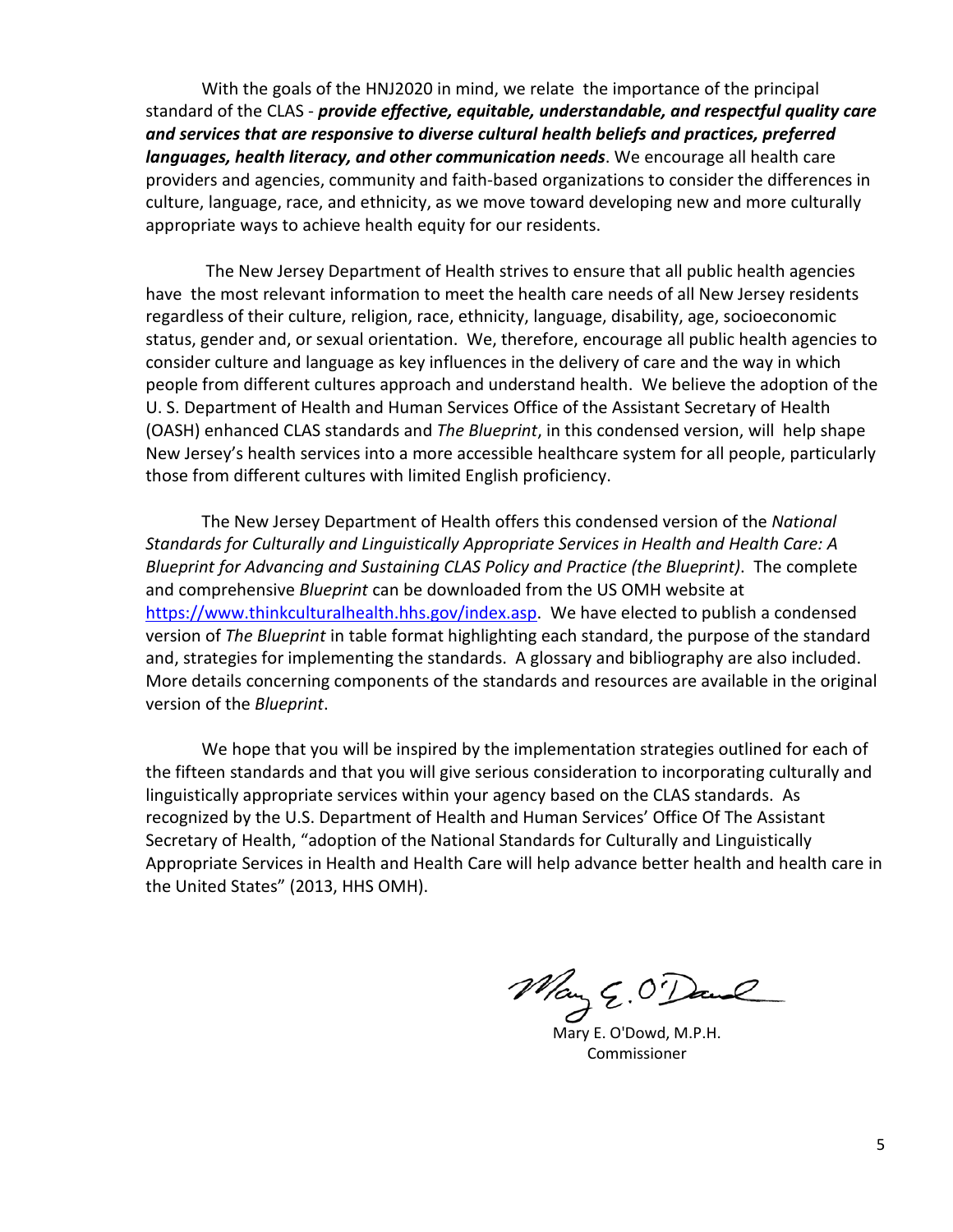## **THE ENHANCED NATIONAL CLAS STANDARDS**

The Enhanced National Culturally and Linguistically Appropriate Standards are organized as one Principal Standard and three themes:

#### **Principal Standard:**

1. Provide effective, equitable, understandable, and respectful quality care and services that are responsive to diverse cultural health beliefs and practices, preferred languages, health literacy, and other communication needs.

#### **Governance, Leadership and Workforce:**

2. Advance and sustain organizational governance and leadership that promotes CLAS and health equity through policy, practices and allocated resources.

3. Recruit, promote, and support a culturally and linguistically diverse governance, leadership, and workforce that are responsive to the population in the service area.

4. Educate and train governance, leadership, and workforce in culturally and linguistically appropriate policies and practices on an ongoing basis.

#### **Communication and Language Assistance:**

5. Offer language assistance to individuals who have limited English proficiency and/or other communication needs, at no cost to them, to facilitate timely access to all health care and services.

6. Inform all individuals of the availability of language assistance services clearly and in their preferred language, verbally and in writing.

7. Ensure the competence of individuals providing language assistance, recognizing that the use of untrained individuals and/or minors as interpreters should be avoided.

8. Provide easy-to-understand print and multimedia materials and signage in the languages commonly used by the populations in the service area.

#### **Engagement, Continuous Improvement, and Accountability:**

9. Establish culturally and linguistically appropriate goals, policies, and management accountability, and infuse them throughout the organization's planning and operations.

10. Conduct ongoing assessments of the organization's CLAS-related activities and integrate CLASrelated measures into measurement and continuous quality improvement activities.

11. Collect and maintain accurate and reliable demographic data to monitor and evaluate the impact of CLAS on health equity and outcomes and to inform service delivery.

12. Conduct regular assessments of community health assets and needs and use the results to plan and implement services that respond to the cultural and linguistic diversity of populations in the service area.

13. Partner with the community to design, implement, and evaluate policies, practices, and services to ensure cultural and linguistic appropriateness.

14. Create conflict and grievance resolution processes that are culturally and linguistically appropriate to identify, prevent and resolve conflicts or complaints.

15. Communicate the organization's progress in implementing and sustaining CLAS to all stakeholders, constituents, and the general public.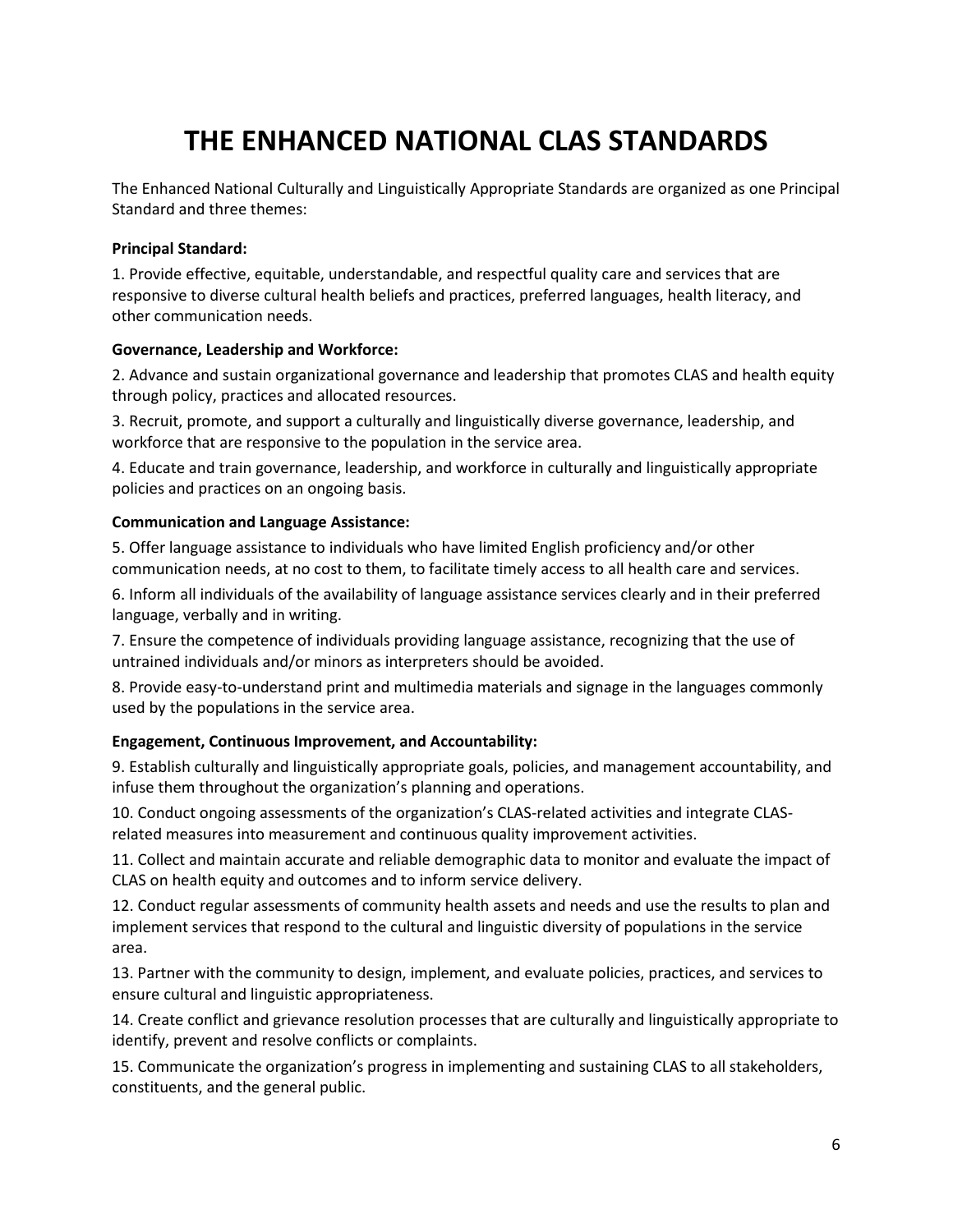## The Blueprint

The condensed version of *The Blueprint* has been compiled into an easy to read table format that includes a definition for each CLAS standard along with the identified purpose of the standard, and easy to adopt strategies for the implementation of each standard. The link to the comprehensive *Blueprint for Advancing and Sustaining CLAS Policy and Practice* is also included for your reference. <https://www.thinkculturalhealth.hhs.gov/index.asp>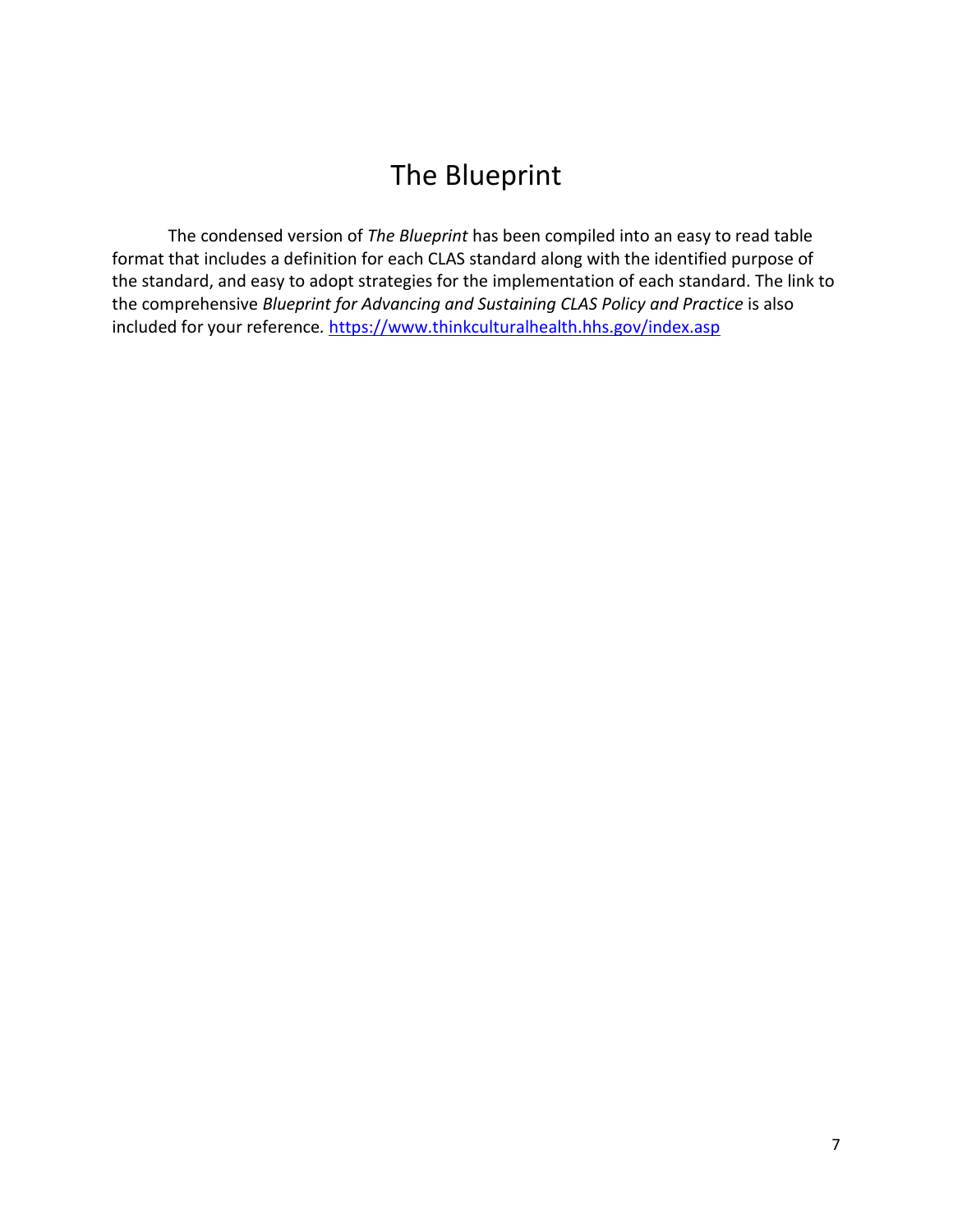### **Table 1: PROVIDE EFFECTIVE, EQUITABLE, UNDERSTANDABLE, AND RESPECTFUL QUALITY CARE AND SERVICES**

| <b>Standard 1:</b>                       | Provide effective, equitable, understandable, and respectful quality care and                                                                                                                                                                                                                                                                                                                                                                                                                                                                                                                                                                                                                                                                                                   |  |  |  |  |  |
|------------------------------------------|---------------------------------------------------------------------------------------------------------------------------------------------------------------------------------------------------------------------------------------------------------------------------------------------------------------------------------------------------------------------------------------------------------------------------------------------------------------------------------------------------------------------------------------------------------------------------------------------------------------------------------------------------------------------------------------------------------------------------------------------------------------------------------|--|--|--|--|--|
|                                          | services that are responsive to diverse cultural health beliefs and practices,                                                                                                                                                                                                                                                                                                                                                                                                                                                                                                                                                                                                                                                                                                  |  |  |  |  |  |
|                                          | preferred languages, health literacy, and other communication needs.                                                                                                                                                                                                                                                                                                                                                                                                                                                                                                                                                                                                                                                                                                            |  |  |  |  |  |
| <b>Purpose:</b>                          | The purposes of providing effective, equitable, understandable, and respectful                                                                                                                                                                                                                                                                                                                                                                                                                                                                                                                                                                                                                                                                                                  |  |  |  |  |  |
|                                          | quality care and services are:                                                                                                                                                                                                                                                                                                                                                                                                                                                                                                                                                                                                                                                                                                                                                  |  |  |  |  |  |
|                                          | To create a safe and welcoming environment at every point of contact<br>that both fosters appreciation of the diversity of individuals and provides<br>patient- and family-centered care                                                                                                                                                                                                                                                                                                                                                                                                                                                                                                                                                                                        |  |  |  |  |  |
|                                          | To ensure that all individuals receiving health care and services<br>$\bullet$<br>experience culturally and linguistically appropriate encounters                                                                                                                                                                                                                                                                                                                                                                                                                                                                                                                                                                                                                               |  |  |  |  |  |
|                                          | To meet communication needs so that individuals understand the health<br>$\bullet$<br>care and services they are receiving, can participate effectively in their<br>own care, and make informed decisions                                                                                                                                                                                                                                                                                                                                                                                                                                                                                                                                                                       |  |  |  |  |  |
|                                          | To eliminate discrimination and disparities                                                                                                                                                                                                                                                                                                                                                                                                                                                                                                                                                                                                                                                                                                                                     |  |  |  |  |  |
| <b>Strategies for</b><br>Implementation: | Standard 1 is the Principal Standard because, conceptually, the ultimate aim in<br>adopting the remaining Standards is to achieve Standard 1. Standards 2 through<br>15 represent the practices and policies intended to be the fundamental building<br>blocks of culturally and linguistically appropriate services that are necessary to<br>achieve the Principal Standard. For this reason, Strategies for Implementation<br>specific to Standard 1 are not listed here. If each of Standards 2 through 15 is<br>implemented and maintained, organizations will be better positioned to achieve<br>the desired goal of "effect, equitable, understandable, and respectful quality care<br>and services that are responsive to diverse cultural health beliefs and practices, |  |  |  |  |  |
|                                          | preferred languages, health literacy, and other communication needs."                                                                                                                                                                                                                                                                                                                                                                                                                                                                                                                                                                                                                                                                                                           |  |  |  |  |  |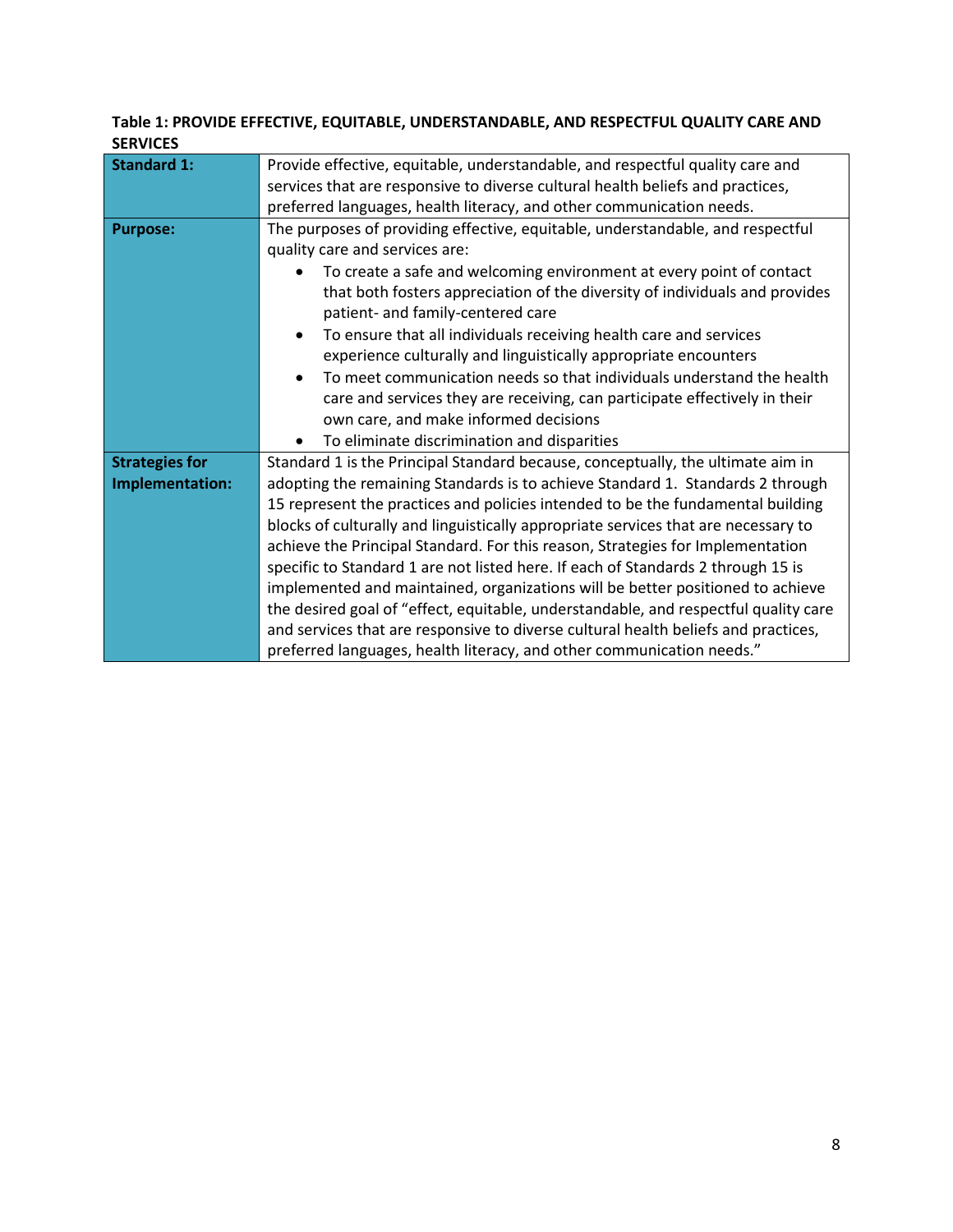| Table 2: ADVANCE AND SUSTAIN GOVERNANCE AND LEADERSHIP THAT PROMOTES CLAS AND HEALTH |  |
|--------------------------------------------------------------------------------------|--|
| <b>EQUITY</b>                                                                        |  |

| Advance and sustain organizational governance and leadership that promotes                                                                                      |  |  |  |
|-----------------------------------------------------------------------------------------------------------------------------------------------------------------|--|--|--|
| CLAS and health equity through policy, practices, and allocated resources.                                                                                      |  |  |  |
| The purposes of advancing and sustaining governance and leadership that                                                                                         |  |  |  |
| promotes CLAS and health equity are:                                                                                                                            |  |  |  |
| To ensure the provision of appropriate resources and accountability<br>$\bullet$                                                                                |  |  |  |
| needed to support and sustain initiatives                                                                                                                       |  |  |  |
| To model an appreciation and respect for diversity, inclusiveness, and all<br>$\bullet$                                                                         |  |  |  |
| beliefs and practices                                                                                                                                           |  |  |  |
| To support a model of transparency and communication between the<br>$\bullet$                                                                                   |  |  |  |
| service setting and the populations that it serves                                                                                                              |  |  |  |
| The following are possible implementation strategies for advancing and sustaining                                                                               |  |  |  |
| governance and leadership that promotes CLAS and health equity:                                                                                                 |  |  |  |
| From the National Quality Forum (2009):                                                                                                                         |  |  |  |
| Create and sustain an environment of cultural competency through<br>$\bullet$                                                                                   |  |  |  |
| establishing leadership structures and systems or embedding them into                                                                                           |  |  |  |
| existing structures and systems.                                                                                                                                |  |  |  |
| Identify and develop informed and committed champions of cultural<br>$\bullet$                                                                                  |  |  |  |
| competency throughout the organization in order to focus efforts around                                                                                         |  |  |  |
| providing culturally competent care.                                                                                                                            |  |  |  |
| Ensure that a commitment to culturally competent care is reflected in the<br>$\bullet$                                                                          |  |  |  |
| vision, goals, and mission of the organization and couple this with an                                                                                          |  |  |  |
| actionable plan.                                                                                                                                                |  |  |  |
| Implement strategies to recruit, retain, and promote at all levels of the<br>$\bullet$                                                                          |  |  |  |
| organization a diverse leadership that reflects the demographic                                                                                                 |  |  |  |
| characteristics of the populations in the service area.                                                                                                         |  |  |  |
| Ensure that the necessary fiscal and human resources, tools, skills, and<br>$\bullet$                                                                           |  |  |  |
| knowledge to support and improve culturally competent policies and                                                                                              |  |  |  |
| practices in the organization are available.                                                                                                                    |  |  |  |
| Commit to cultural competency through system-wide approaches that are<br>$\bullet$<br>articulated through written policies, practices, procedures and programs. |  |  |  |
| Actively seek strategies to improve the knowledge and skills that are<br>$\bullet$                                                                              |  |  |  |
| needed to address cultural competency in the Organization.                                                                                                      |  |  |  |
| From the Joint Commission (Wilson-Stronks & Galvez, 2007):                                                                                                      |  |  |  |
| Provide for internal multidisciplinary dialogues about language and<br>$\bullet$                                                                                |  |  |  |
| culture issues.                                                                                                                                                 |  |  |  |
| Create financial incentives to promote, develop, and maintain accessibility                                                                                     |  |  |  |
| to qualified health care interpreters.                                                                                                                          |  |  |  |
|                                                                                                                                                                 |  |  |  |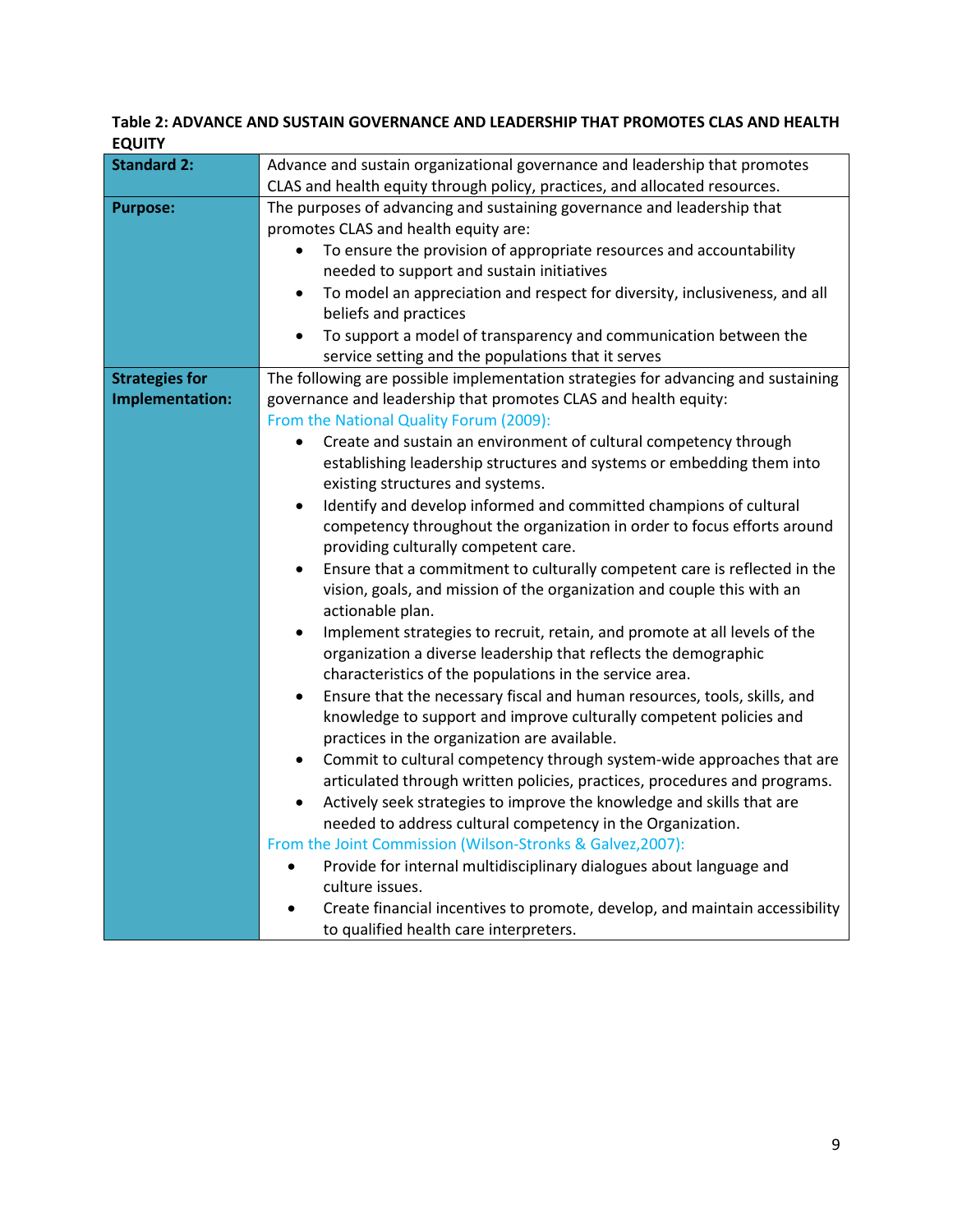#### **TABLE 3: RECRUIT, PROMOTE, AND SUPPORT A DIVERSE GOVERNANCE, LEADERSHIP, AND WORKFORCE**

| <b>Standard 3</b>     | Recruit, promote, and support a culturally and linguistically diverse governance,   |  |  |  |  |
|-----------------------|-------------------------------------------------------------------------------------|--|--|--|--|
|                       | leadership, and workforce that are responsive to the population in the service      |  |  |  |  |
|                       | area.                                                                               |  |  |  |  |
| <b>Purpose</b>        | The purpose of recruiting, promoting, and supporting a diverse governance,          |  |  |  |  |
|                       | leadership, and workforce are:                                                      |  |  |  |  |
|                       | To create an environment in which culturally diverse individuals feel               |  |  |  |  |
|                       | welcomed and valued                                                                 |  |  |  |  |
|                       | To promote trust and engagement with the communities and populations<br>served      |  |  |  |  |
|                       | To infuse multicultural perspectives into planning, design, and<br>٠                |  |  |  |  |
|                       | implementation of CLAS                                                              |  |  |  |  |
|                       | To ensure diverse viewpoints are represented in governance decisions                |  |  |  |  |
|                       | To increase knowledge and experience related to culture and language<br>among staff |  |  |  |  |
| <b>Strategies for</b> | The following are possible implementation strategies for the recruitment,           |  |  |  |  |
| Implementation        | promotion, and support of a diverse governance, leadership, and workforce:          |  |  |  |  |
|                       | Recruitment                                                                         |  |  |  |  |
|                       | Advertise job opportunities in targeted foreign language and minority               |  |  |  |  |
|                       | health professional associations' job boards, publications, and other               |  |  |  |  |
|                       | media (e.g. social media networks, professional organizations' email                |  |  |  |  |
|                       | Listservs, etc.), and post information in multiple languages (QSource,              |  |  |  |  |
|                       | $2005$ ).                                                                           |  |  |  |  |
|                       | Develop relationships with local schools, training programs, and faith-             |  |  |  |  |
|                       | based organizations to expand recruitment base (QSource, 2005).                     |  |  |  |  |
|                       | Recruit at minority health fairs (QSource, 2005).                                   |  |  |  |  |
|                       | Collaborate with businesses, public school systems, and other<br>٠                  |  |  |  |  |
|                       | stakeholders to build potential workforce capacities and recruit diverse            |  |  |  |  |
|                       | staff. In particular, linkages between academic and service settings can            |  |  |  |  |
|                       | help identify potential recruits already in the educational "pipeline" and          |  |  |  |  |
|                       | provide them with additional academic support and resources necessary               |  |  |  |  |
|                       | to meet job requirements (The Sullivan Commission on Diversity in the               |  |  |  |  |
|                       | Healthcare Workforce, 2004).                                                        |  |  |  |  |
|                       | Assess the language and communication proficiency of staff to determine             |  |  |  |  |
|                       | fluency and appropriateness for serving as interpreters.                            |  |  |  |  |
|                       | <b>Promotion and Support</b>                                                        |  |  |  |  |
|                       | The Joint Commission's Advancing Effective Communication, Cultural                  |  |  |  |  |
|                       | Competence, and Patient- and Family-Centered Care: A Roadmap for Hospitals          |  |  |  |  |
|                       | (2010) provides the following implementation strategies for the promotion and       |  |  |  |  |
|                       | support of a diverse governance, leadership, and workforce:                         |  |  |  |  |
|                       | Create a work environment that respects and accommodates the cultural               |  |  |  |  |
|                       | diversity of the local workforce.                                                   |  |  |  |  |
|                       | Develop, maintain, and promote continuing education and career                      |  |  |  |  |
|                       | development opportunities so all staff members may progress within the              |  |  |  |  |
|                       | organization.                                                                       |  |  |  |  |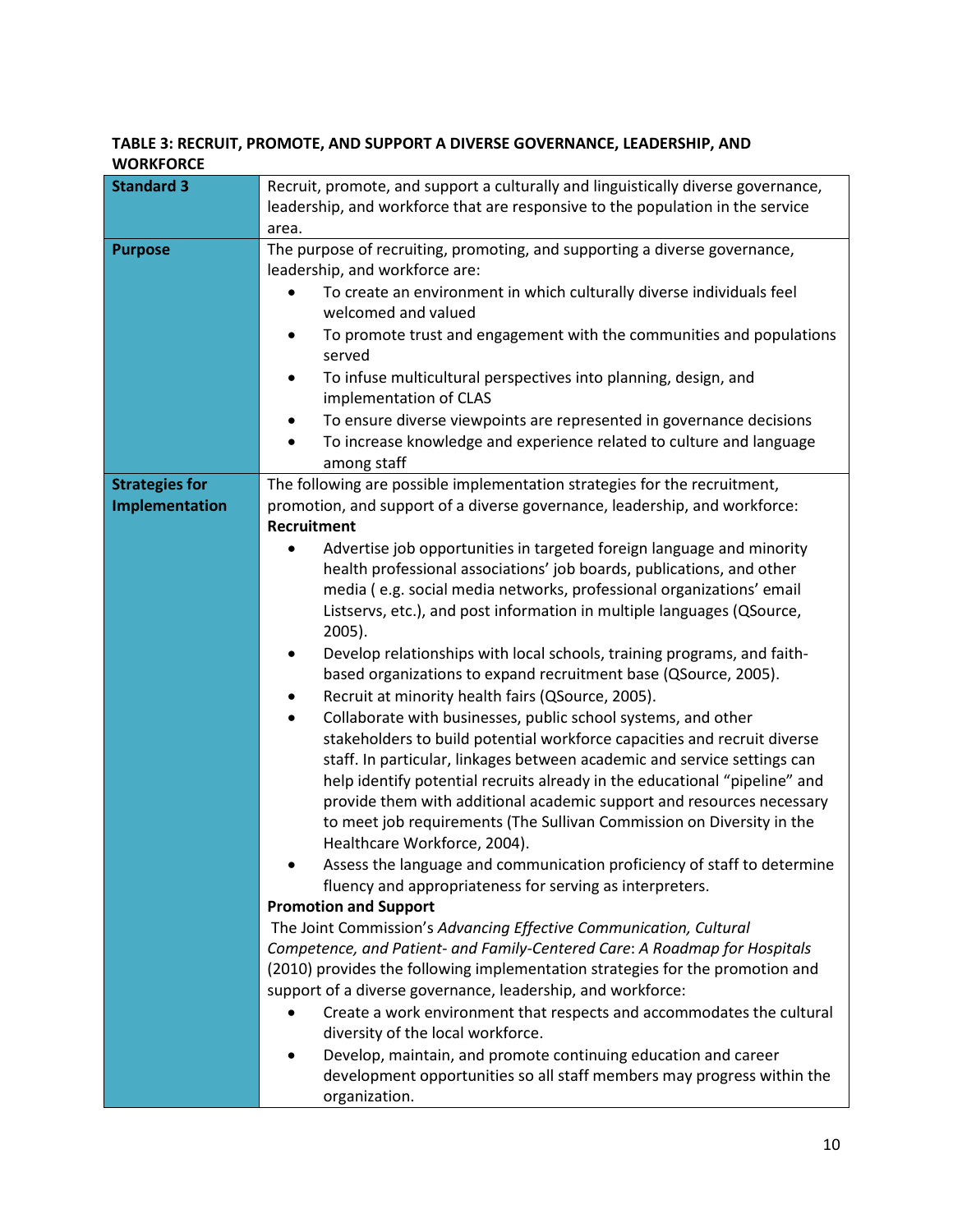| Cultivate relationships with organizations and institutions that offer<br>$\bullet$                                                                                                                      |
|----------------------------------------------------------------------------------------------------------------------------------------------------------------------------------------------------------|
| health and human service career training to establish volunteer, work-                                                                                                                                   |
| study, and internship programs.                                                                                                                                                                          |
| Other strategies for promoting and supporting a diverse governance, leadership,                                                                                                                          |
| and workforce include (HHS OMH, 2001):                                                                                                                                                                   |
| Promote mentoring opportunities.                                                                                                                                                                         |
| Conduct regular, explicit assessments of hiring and retention data, current<br>$\bullet$<br>workforce demographics, promotion demographics, and community<br>demographics.                               |
| Monitor work assignments and hire sufficient personnel to ensure a<br>$\bullet$<br>manageable and appropriate workload for bilingual/bicultural staff<br>members.                                        |
| Use nonclinical support staff in cultural broker positions only after<br>providing sufficient training and recognition (e.g., compensation, job title,<br>or description).                               |
| Promote diverse staff members into administrative or managerial<br>positions where their cultural and linguistic capabilities can make unique<br>contributions to planning, policy, and decision-making. |
| Foster an environment in which differences are respected and that is<br>٠<br>responsive to the challenges a culturally and linguistically diverse staff<br>brings into the workplace.                    |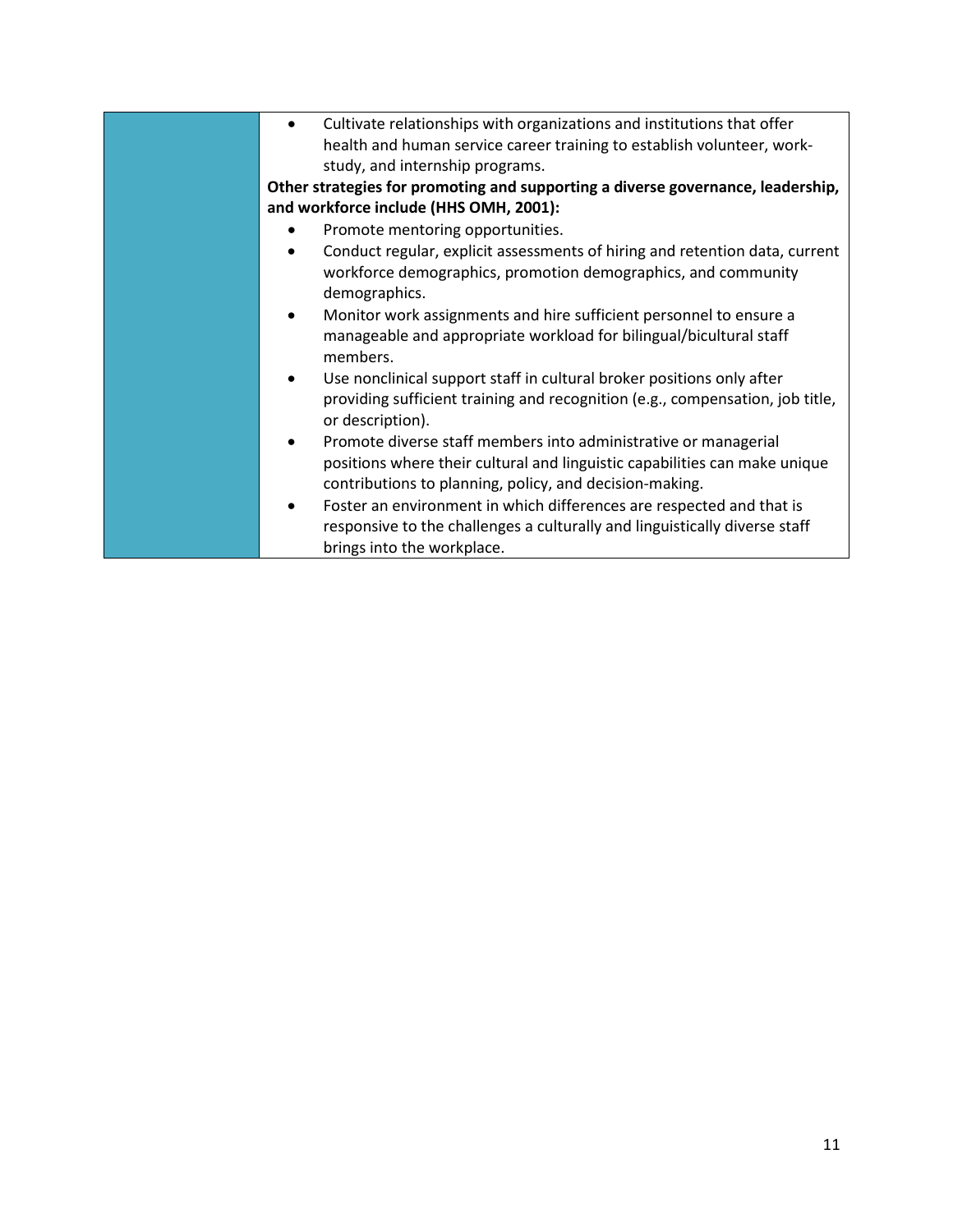### **Table 4: EDUCATE AND TRAIN GOVERANCE, LEADERSHIP, AND WORKFORCE IN CLAS**

| <b>Standard 4</b>     | Educate and train governance, leadership, and workforce in culturally and                                   |  |  |  |  |
|-----------------------|-------------------------------------------------------------------------------------------------------------|--|--|--|--|
|                       | linguistically appropriate policies and practices on an ongoing basis.                                      |  |  |  |  |
| <b>Purpose</b>        | The purpose of educating and training governance, leadership, and workforce in                              |  |  |  |  |
|                       | CLAS are:                                                                                                   |  |  |  |  |
|                       |                                                                                                             |  |  |  |  |
|                       | To prepare and support a workforce that demonstrates the attitudes,                                         |  |  |  |  |
|                       | knowledge, and skills necessary to work effectively with diverse                                            |  |  |  |  |
|                       | populations                                                                                                 |  |  |  |  |
|                       | To increase the capacity of staff to provide services that are culturally and<br>linguistically appropriate |  |  |  |  |
|                       |                                                                                                             |  |  |  |  |
|                       | To assess the progress of staff in developing cultural, linguistic, and health<br>literacy competency       |  |  |  |  |
|                       | To foster an individual's right to respect and nondiscrimination by                                         |  |  |  |  |
|                       | developing and implementing education and training programs that                                            |  |  |  |  |
|                       | address the impact of culture on health and health care.                                                    |  |  |  |  |
| <b>Strategies for</b> | The following are possible implementation strategies for educating and training                             |  |  |  |  |
| Implementation        | governance, leadership, and workforce on CLAS:                                                              |  |  |  |  |
|                       | Engage staff in dialogues about meeting the needs of diverse populations                                    |  |  |  |  |
|                       | (Wilson-Stronks & Galvez, 2007).                                                                            |  |  |  |  |
|                       | Provide ongoing in-service training on ways to meet the unique needs of                                     |  |  |  |  |
|                       | the population, including regular in-services on how and when to access                                     |  |  |  |  |
|                       | language services for individuals with limited English proficiency (Wilson-                                 |  |  |  |  |
|                       | Stronks & Galvez, 2007).                                                                                    |  |  |  |  |
|                       | Take advantage of internal and external resources available to educate<br>٠                                 |  |  |  |  |
|                       | governance, leadership, and workforce on cultural beliefs they may                                          |  |  |  |  |
|                       | encounter (Wilson-Stronks & Galvez, 2007).                                                                  |  |  |  |  |
|                       | Allocate resources to train current staff in cultural competency or as<br>$\bullet$                         |  |  |  |  |
|                       | medical interpreters if they speak a second language, have completed                                        |  |  |  |  |
|                       | language assessments, and show an interest in interpretation (QSource,                                      |  |  |  |  |
|                       | 2005).                                                                                                      |  |  |  |  |
|                       | Incorporate cultural competency and CLAS into staff evaluations                                             |  |  |  |  |
|                       | (QSource, 2005).                                                                                            |  |  |  |  |
|                       | Provide opportunities for CLAS training that include regular in-services,                                   |  |  |  |  |
|                       | brown-bag lunch series, orientation materials for new staff, and annual                                     |  |  |  |  |
|                       | update meetings (QSource, 2005).                                                                            |  |  |  |  |
|                       | Encourage staff to volunteer in the community and to learn about                                            |  |  |  |  |
|                       | community members and other cultures (QSource, 2005), and work with                                         |  |  |  |  |
|                       | community leaders and cultural brokers to create opportunities for such                                     |  |  |  |  |
|                       | interactions.                                                                                               |  |  |  |  |
|                       | Evaluate education and training (see Standard 10).                                                          |  |  |  |  |
|                       | Take advantage of live and Web-based health disparities and cultural                                        |  |  |  |  |
|                       | competency continuing education programs for clinicians and                                                 |  |  |  |  |
|                       | practitioners (Like, 2011)                                                                                  |  |  |  |  |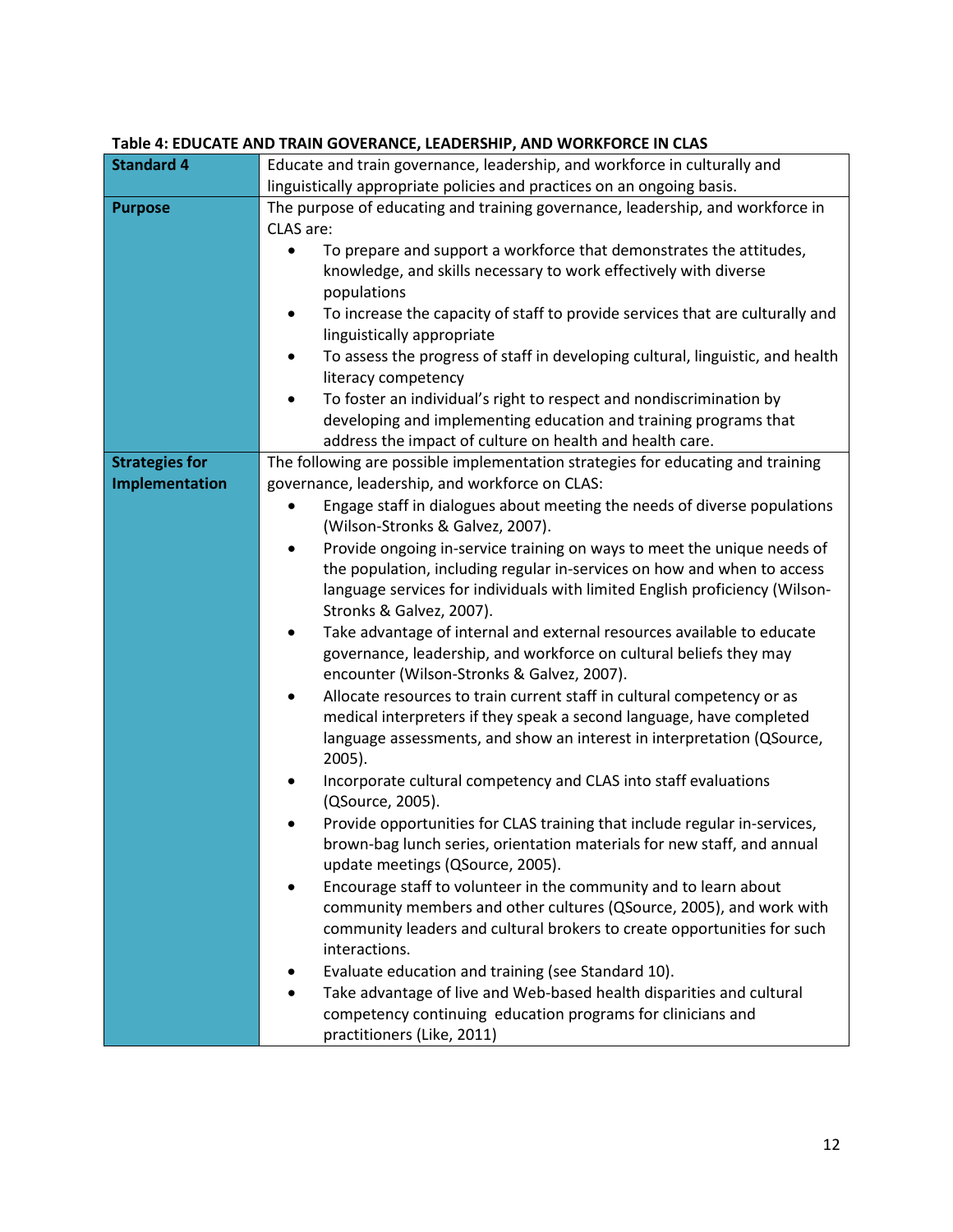#### **Table 5: OFFER COMMUNICATION AND LANGUAGE ASSISTANCE**

| <b>Standard 5</b>     | Offer language assistance to individuals who have limited English proficiency and/or<br>other communication needs, at no cost to them, to facilitate timely access to all                                                                                                                                                                                                                                                                                                                                                                                                                                                                                                                                                                                                                                                                                                                                                                                                                                                                                                                                                                                                                                                                                                                                                                                                                                                                                |  |  |  |  |
|-----------------------|----------------------------------------------------------------------------------------------------------------------------------------------------------------------------------------------------------------------------------------------------------------------------------------------------------------------------------------------------------------------------------------------------------------------------------------------------------------------------------------------------------------------------------------------------------------------------------------------------------------------------------------------------------------------------------------------------------------------------------------------------------------------------------------------------------------------------------------------------------------------------------------------------------------------------------------------------------------------------------------------------------------------------------------------------------------------------------------------------------------------------------------------------------------------------------------------------------------------------------------------------------------------------------------------------------------------------------------------------------------------------------------------------------------------------------------------------------|--|--|--|--|
|                       | health care and services.                                                                                                                                                                                                                                                                                                                                                                                                                                                                                                                                                                                                                                                                                                                                                                                                                                                                                                                                                                                                                                                                                                                                                                                                                                                                                                                                                                                                                                |  |  |  |  |
| <b>Purpose</b>        | The purposes of offering communication and language assistance are:<br>To ensure that individuals with limited English proficiency and/or other<br>$\bullet$<br>communication needs have equitable access to health services<br>To help individuals understand their care and service options and<br>$\bullet$<br>participate in decisions regarding their health and health care                                                                                                                                                                                                                                                                                                                                                                                                                                                                                                                                                                                                                                                                                                                                                                                                                                                                                                                                                                                                                                                                        |  |  |  |  |
|                       |                                                                                                                                                                                                                                                                                                                                                                                                                                                                                                                                                                                                                                                                                                                                                                                                                                                                                                                                                                                                                                                                                                                                                                                                                                                                                                                                                                                                                                                          |  |  |  |  |
|                       | To increase individuals' satisfaction and adherence to care and services<br>$\bullet$<br>To improve patient safety and reduce medical error related to<br>$\bullet$<br>miscommunication                                                                                                                                                                                                                                                                                                                                                                                                                                                                                                                                                                                                                                                                                                                                                                                                                                                                                                                                                                                                                                                                                                                                                                                                                                                                  |  |  |  |  |
|                       | To help organizations comply with requirements such as Title VI of the Civil<br>$\bullet$<br>Rights Act of 1964; the Americans with Disabilities Act of 1990; and other<br>relevant federal, state, and local requirements to which they may need to<br>adhere                                                                                                                                                                                                                                                                                                                                                                                                                                                                                                                                                                                                                                                                                                                                                                                                                                                                                                                                                                                                                                                                                                                                                                                           |  |  |  |  |
| <b>Strategies for</b> | The following are possible implementation strategies for offering communication                                                                                                                                                                                                                                                                                                                                                                                                                                                                                                                                                                                                                                                                                                                                                                                                                                                                                                                                                                                                                                                                                                                                                                                                                                                                                                                                                                          |  |  |  |  |
| Implementation        | and language assistance:                                                                                                                                                                                                                                                                                                                                                                                                                                                                                                                                                                                                                                                                                                                                                                                                                                                                                                                                                                                                                                                                                                                                                                                                                                                                                                                                                                                                                                 |  |  |  |  |
|                       | Ensure that staff is fully aware of, and trained in, the use of language<br>assistance services, policies, and procedures (see Standard 4) (HHS OMH,<br>2005).<br>Develop processes for identifying the language(s) an individual speaks (e.g.,<br>$\bullet$<br>language identification flash cards or "I speak" cards) and for adding this<br>information to that person's health record (QSource, 2005).<br>Use qualified and trained interpreters to facilitate communication (Wilson-<br>$\bullet$<br>Stronks & Galvez, 2007), including ensuring the quality of the language skills<br>of self-reported bilingual staff who use their non-English language skills<br>during patient encounters (Regenstein, Andres, & Wynia, in press).<br>Establish contracts with interpreter services for in-person, over-the-phone,<br>٠<br>and video remote interpreting (HHS OMH, 2005).<br>Use cultural brokers when an individual's cultural beliefs impact care<br>$\bullet$<br>communication (Wilson-Stronks & Galvez, 2007).<br>Provide resources onsite to facilitate communication for individuals who<br>experience impairment due to a changing medical condition or status (e.g.,<br>augmentative and alternative communication resources or auxiliary aids<br>and services) as noted in Advancing Effective Communication, Cultural<br>Competence, and Patient- and Family-Centered Care: A Roadmap for<br>Hospitals (The Joint Commission, 2010). |  |  |  |  |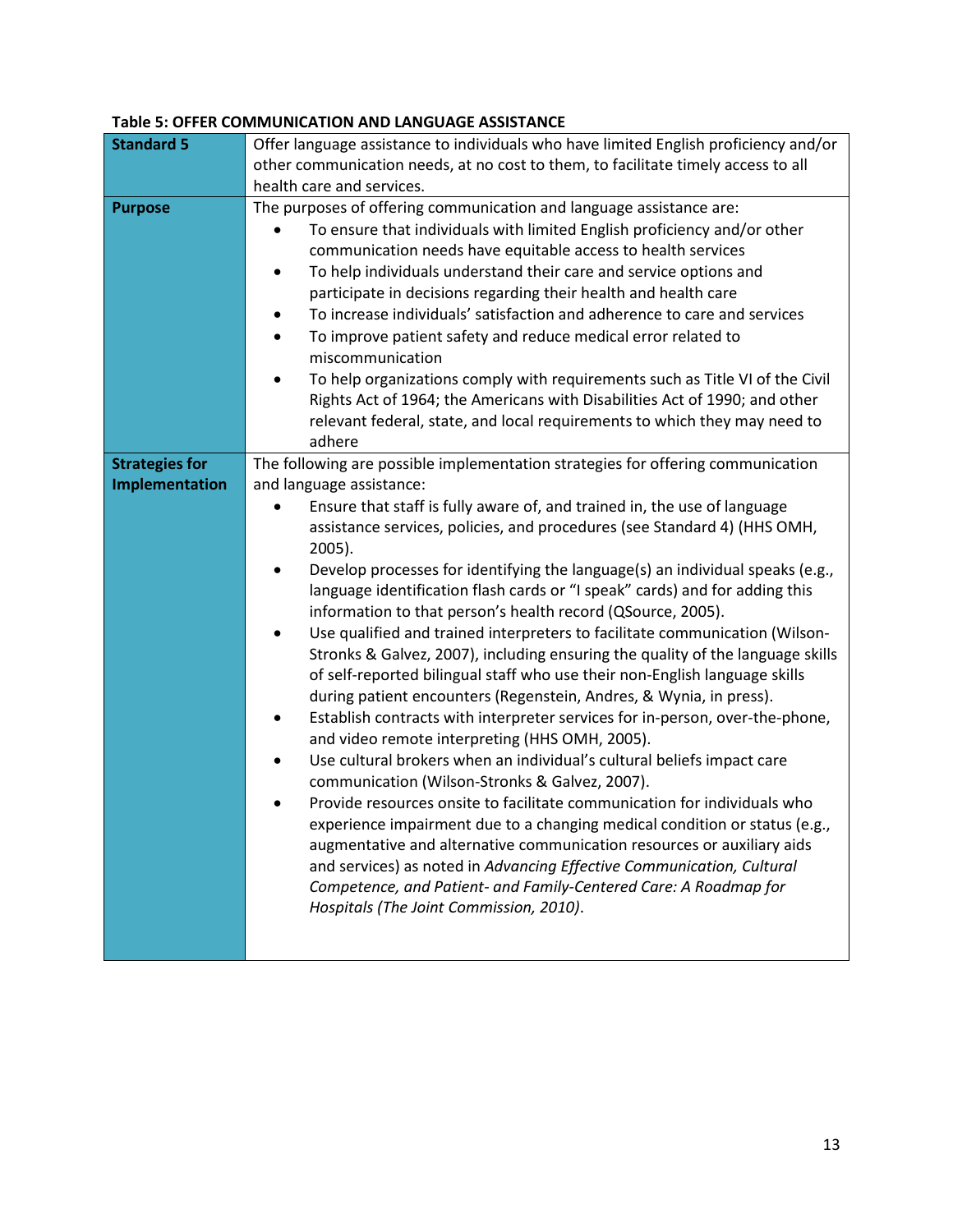| <b>Standard</b>       | Inform all individuals of the availability of language assistance services clearly and in    |  |  |  |
|-----------------------|----------------------------------------------------------------------------------------------|--|--|--|
|                       | their preferred language, verbally and in writing.                                           |  |  |  |
| <b>Purpose</b>        | The purposes of informing individuals of the availability of language assistance are:        |  |  |  |
|                       | To inform individuals with limited English proficiency, in their preferred<br>$\bullet$      |  |  |  |
|                       | language, that language services are readily available at no cost to them                    |  |  |  |
|                       | To facilitate access to language services                                                    |  |  |  |
|                       | To help organizations comply with requirements such as Title VI of the Civil                 |  |  |  |
|                       | Rights Act of 1964; the Americans with Disabilities Act of 1990; and other                   |  |  |  |
|                       | relevant federal, state, and local requirements to which they may need to                    |  |  |  |
|                       | adhere.                                                                                      |  |  |  |
| <b>Strategies for</b> | The following are possible implementation strategies for informing individuals of            |  |  |  |
| Implementation        | the availability of language assistance:                                                     |  |  |  |
|                       | The HHS Office of Minority Health's A Patient-Centered Guide to Implementing                 |  |  |  |
|                       |                                                                                              |  |  |  |
|                       | Language Access Services in Healthcare Organization (2005) identified the following          |  |  |  |
|                       | strategies to effectively inform individuals of the availability of language assistance:     |  |  |  |
|                       | Determine the content and language of notices                                                |  |  |  |
|                       | Decide how to communicate or provide notice to individuals                                   |  |  |  |
|                       | Decide where to provide notice to individuals about the availability of                      |  |  |  |
|                       | assistance                                                                                   |  |  |  |
|                       | In determining the content and languages of the notices, organizations should                |  |  |  |
|                       | consider the following:                                                                      |  |  |  |
|                       | Notification should describe what communication and language assistance<br>$\bullet$         |  |  |  |
|                       | is available, in what languages the assistance is available, and to whom they                |  |  |  |
|                       | are available. It should clearly state that communication and language                       |  |  |  |
|                       | assistance is provided by the organization free of charge to individuals (HHS<br>OMH, 2005). |  |  |  |
|                       | Notification should be easy to understand at a low literacy level (HHS OMH,<br>$2005$ ).     |  |  |  |
|                       | In deciding how to communicate or provide notice to individuals about the                    |  |  |  |
|                       | availability of language services, organizations should consider the following:              |  |  |  |
|                       | Signage, Materials, and Multimedia: Organizations should reflect the                         |  |  |  |
|                       | languages regularly encountered in the service area in their signs, materials,               |  |  |  |
|                       | and multimedia resources (Berger, 2005; HHS OCR, 2003). For those who                        |  |  |  |
|                       | may not be literate, information can be conveyed orally or through signage                   |  |  |  |
|                       | using symbols or pictures (HHS OMH, 2005; Kashiwagi, 2004).                                  |  |  |  |
|                       | <b>Cultural Mediation:</b> Another method for promoting quality communication<br>٠           |  |  |  |
|                       | is through the development of a cultural mediation program. A cultural                       |  |  |  |
|                       | mediator can act as a liaison between the culture of the organization and                    |  |  |  |
|                       | the culture of the individual. An additional strategy for notifying individuals              |  |  |  |
|                       | of language services through mediation is by developing a health promotion                   |  |  |  |
|                       | program (e.g. community health workers and promotores de salud) that                         |  |  |  |
|                       | includes bilingual staff who train community members to share health and                     |  |  |  |
|                       | resource information with other community members (HHS OMH, 2005;                            |  |  |  |
|                       | Youdelman & Perkins, 2005)                                                                   |  |  |  |
|                       | <b>Community Outreach: Providing notification throughout the community is</b><br>٠           |  |  |  |
|                       | also important for reaching those who may be unaware of the organization                     |  |  |  |

#### **Table 6: INFORM INDIVIDUALS OF THE AVAILABILITY OF LANGUAGE ASSISTANCE**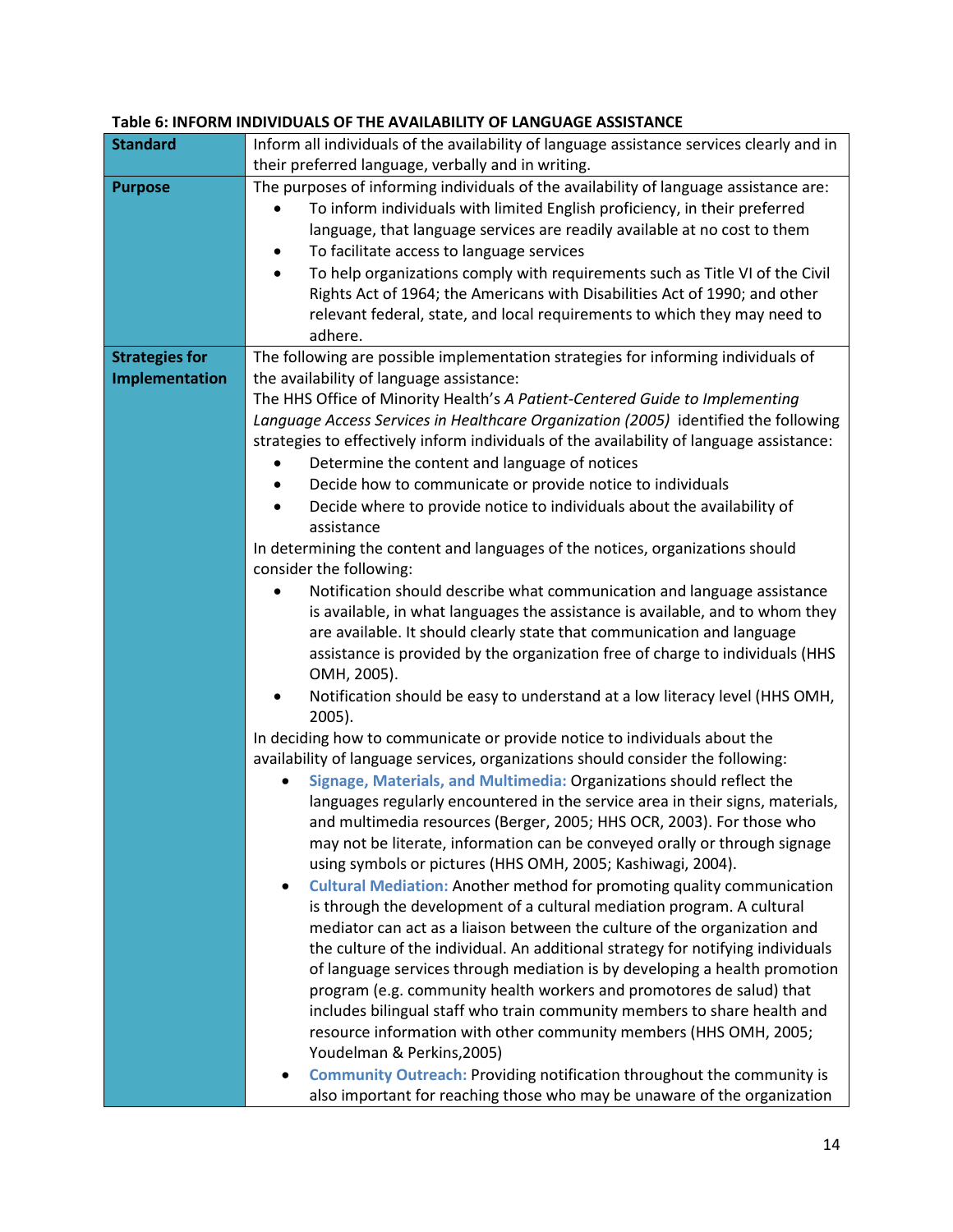or what services the organization may provide. In accordance with Standard 13, consider sending notification through local health departments, community-based organizations, faith-based organizations, schools, or any other stakeholders who would benefit from having information on health services (HHS OCR, 2003; HHS OMH, 2005).

• **Initial Point of Contact:** It is recommended that organizations standardize procedures for staff members who serve as the initial point of contact for individuals, whether that is by telephone or in person. It may be appropriate to provide staff with a script to ensure that they inform individuals of the availability of language assistance and to inquire whether they will need to utilize any of the available services. Multilingual phone trees and voice mail should also be used to inform individuals of the available language assistance service and how to access them (HHS OCR, 2003; HHS OMH, 2005).

• **Non-English Media:** Organizations should publicize availability of language assistance services in local foreign language media, such as ethnic radio, newspapers, and television (HHS OMH, 2005; Youdelman et al., 2007). In deciding where to provide notice to individuals about the availability of language

services, organizations should consider the following:

- Points of entry or intake, including:
	- o **Registration desks**
	- o **Front desks**
	- o **Waiting rooms**
	- o **Financial screening rooms, where individuals may need to discuss and resolve billing issues**
	- o **Pharmacy reception, where individuals may pick up prescriptions** (HHS OMH, 2005; Kashiwagi, 2004).
- Areas where clinical work is performed, such as triage and medical exam rooms (HHS OMH, 2005).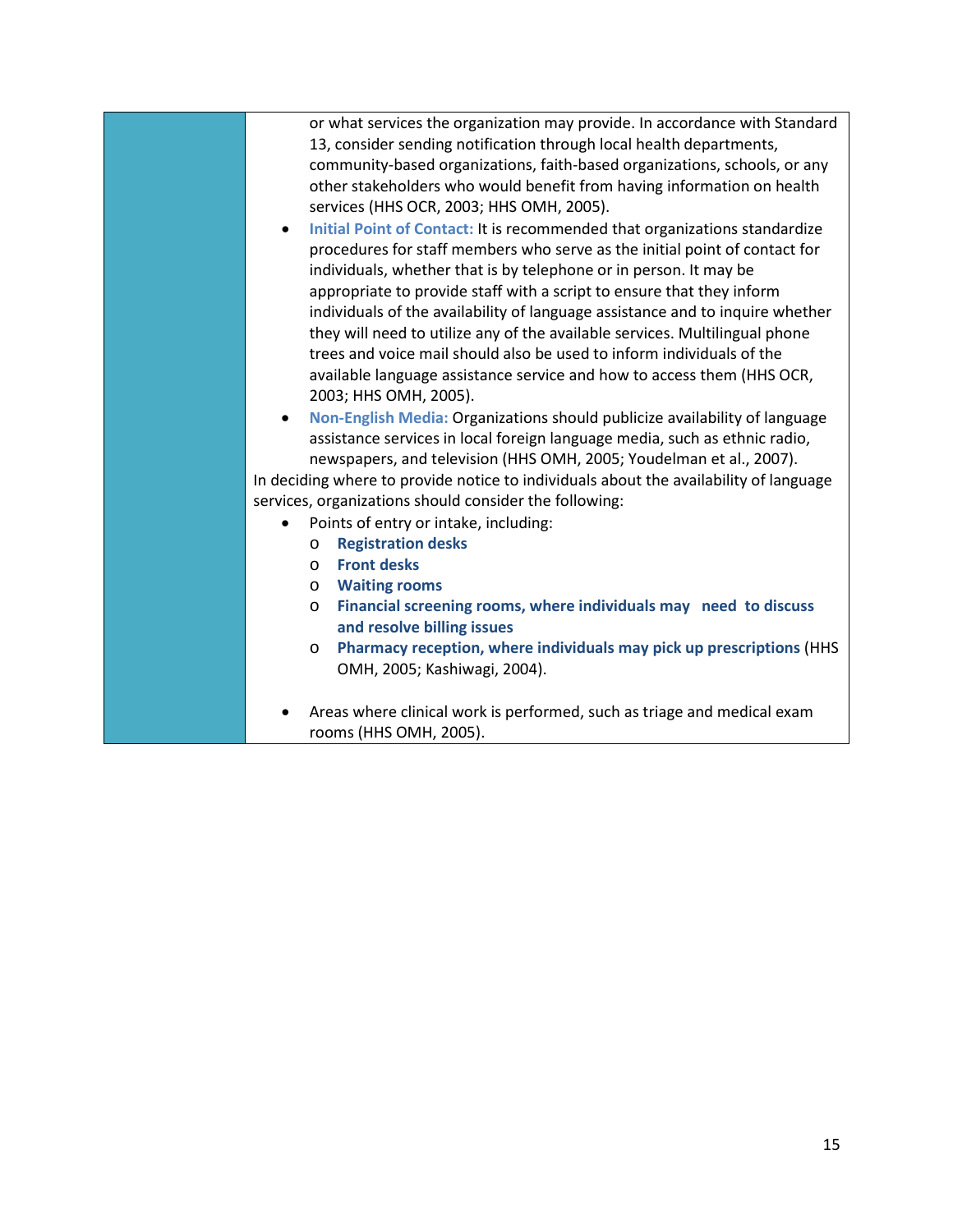|                       |                                                                                           |                    | TABLE 7. LINGURE THE COINTETENCE OF INDIVIDUALS FROVIDING LANGUAGE ASSISTANCE      |  |  |  |
|-----------------------|-------------------------------------------------------------------------------------------|--------------------|------------------------------------------------------------------------------------|--|--|--|
| <b>Standard 7</b>     | Ensure the competence of individuals providing language assistance, recognizing           |                    |                                                                                    |  |  |  |
|                       | that the use of untrained individuals and/or minors as interpreters should be             |                    |                                                                                    |  |  |  |
|                       | avoided                                                                                   |                    |                                                                                    |  |  |  |
| <b>Purpose</b>        | The purposes of ensuring the competence of individuals providing language                 |                    |                                                                                    |  |  |  |
|                       | assistance are:                                                                           |                    |                                                                                    |  |  |  |
|                       | To provide accurate and effective communication between individuals and<br>$\bullet$      |                    |                                                                                    |  |  |  |
|                       | providers                                                                                 |                    |                                                                                    |  |  |  |
|                       | $\bullet$                                                                                 |                    | To reduce misunderstanding, dissatisfaction, omission of vital information,        |  |  |  |
|                       | misdiagnoses, inappropriate treatment, and patient safety issues due to                   |                    |                                                                                    |  |  |  |
|                       | reliance on staff or individuals that lack interpreter training                           |                    |                                                                                    |  |  |  |
|                       | To empower individuals to negotiate and advocate, on their own behalf, for<br>$\bullet$   |                    |                                                                                    |  |  |  |
|                       | important services via effective and accurate communication with health                   |                    |                                                                                    |  |  |  |
|                       | and health care staff                                                                     |                    |                                                                                    |  |  |  |
|                       | To help organizations comply with requirements such as Title VI of the Civil<br>$\bullet$ |                    |                                                                                    |  |  |  |
|                       |                                                                                           |                    | Rights Act of 1964; the Americans with Disabilities Act of 1990; and other         |  |  |  |
|                       |                                                                                           |                    | relevant federal, state, and local requirements to which they may need to          |  |  |  |
|                       | adhere                                                                                    |                    |                                                                                    |  |  |  |
| <b>Strategies for</b> |                                                                                           |                    | Depending upon an organization's size, scope, and mission, its language assistance |  |  |  |
| Implementation        |                                                                                           |                    | strategies will differ. Organizations may opt to provide interpretation services   |  |  |  |
|                       | through in-person interpreters and bilingual staff and providers or through               |                    |                                                                                    |  |  |  |
|                       | technological or electronic means, including telephonic or video remote                   |                    |                                                                                    |  |  |  |
|                       | interpreting. Translation may be conducted primarily internally or may be                 |                    |                                                                                    |  |  |  |
|                       | contracted to external organizations.                                                     |                    |                                                                                    |  |  |  |
|                       |                                                                                           |                    |                                                                                    |  |  |  |
|                       | The following are possible implementations strategies for ensuring the competence         |                    |                                                                                    |  |  |  |
|                       | of individuals providing language assistance:                                             |                    |                                                                                    |  |  |  |
|                       | Assess the individual's language ability. There exist many options for testing            |                    |                                                                                    |  |  |  |
|                       |                                                                                           |                    | an individual's ability to communicate in a foreign language. The following        |  |  |  |
|                       |                                                                                           |                    | table summarizes two of the leading language proficiency scales, the               |  |  |  |
|                       |                                                                                           |                    | American Council on the Teaching of Foreign Language scale (ACTFL) and             |  |  |  |
|                       | the Interagency Language Roundtable (ILR) scale (LinguaLinks Library,                     |                    |                                                                                    |  |  |  |
|                       | 1999):                                                                                    |                    |                                                                                    |  |  |  |
|                       |                                                                                           |                    |                                                                                    |  |  |  |
|                       | <b>ILR Scale</b>                                                                          | <b>ACTFL Scale</b> | <b>Definition</b>                                                                  |  |  |  |
|                       | 5                                                                                         | Native             | Able to speak like an educated native                                              |  |  |  |
|                       |                                                                                           |                    | speaker                                                                            |  |  |  |
|                       | $4+$                                                                                      | Distinguished      | Able to speak with a great deal of fluency,                                        |  |  |  |
|                       | 4                                                                                         |                    | grammatical accuracy, precision of                                                 |  |  |  |
|                       |                                                                                           |                    | vocabulary and idiomaticity                                                        |  |  |  |
|                       | $3+$                                                                                      | Superior           | Able to speak the language with sufficient                                         |  |  |  |
|                       | 3                                                                                         |                    | structural accuracy and vocabulary to                                              |  |  |  |
|                       |                                                                                           |                    | participate effectively in most formal and                                         |  |  |  |
|                       |                                                                                           |                    | informal conversations                                                             |  |  |  |
|                       | $2+$                                                                                      | Advanced           | Able to satisfy most work requirements                                             |  |  |  |
|                       |                                                                                           | Plus               | and show some ability to communicate on                                            |  |  |  |
|                       |                                                                                           |                    | concrete topics                                                                    |  |  |  |

#### **Table 7: ENSURE THE COMPETENCE OF INDIVIDUALS PROVIDING LANGUAGE ASSISTANCE**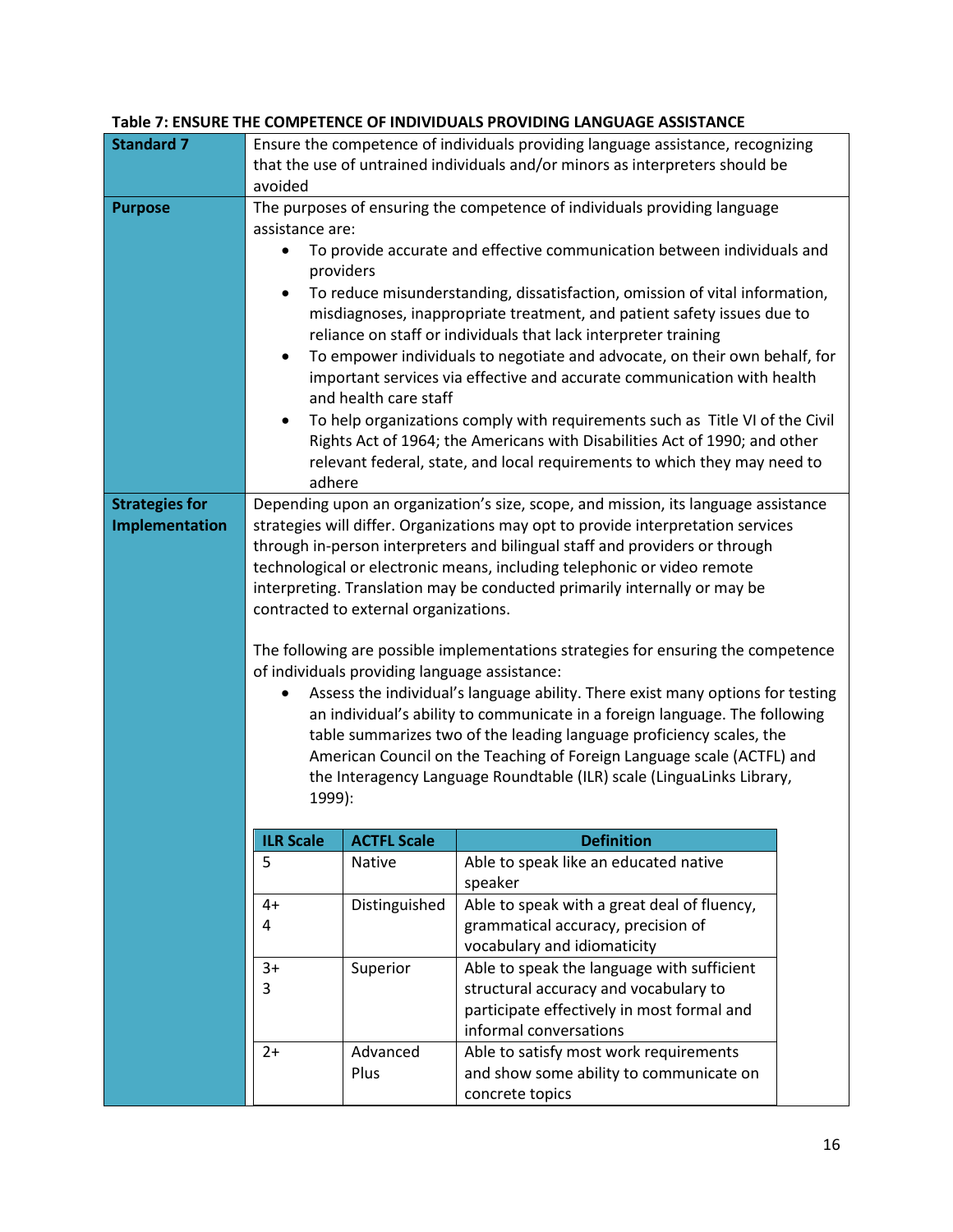| $\overline{2}$                                                                 | Advanced             | Able to satisfy routine social demands and                                      |  |  |  |  |
|--------------------------------------------------------------------------------|----------------------|---------------------------------------------------------------------------------|--|--|--|--|
|                                                                                |                      | limited work requirements                                                       |  |  |  |  |
| $1+$                                                                           | Intermediate-        | Able to satisfy most survival needs and                                         |  |  |  |  |
|                                                                                | High                 | limited social demands                                                          |  |  |  |  |
| $\mathbf{1}$                                                                   | Intermediate-        | Able to satisfy some survival needs and                                         |  |  |  |  |
|                                                                                | Mid                  | some limited social demands                                                     |  |  |  |  |
|                                                                                | Intermediate-        | Able to satisfy basic survival needs and                                        |  |  |  |  |
|                                                                                | Low                  | minimum courtesy requirements                                                   |  |  |  |  |
| $0+$                                                                           | Novice-High          | Able to satisfy immediate needs with                                            |  |  |  |  |
|                                                                                |                      | learned utterances                                                              |  |  |  |  |
| $\mathbf 0$                                                                    | Novice-Mid           | Able to operate in only a very limited                                          |  |  |  |  |
|                                                                                |                      | capacity                                                                        |  |  |  |  |
|                                                                                | Novice-Low           | Unable to function in the spoken language                                       |  |  |  |  |
|                                                                                | $\Omega$             | No ability whatsoever in the language                                           |  |  |  |  |
| $\bullet$                                                                      |                      | Assess the individual's ability to provide language assistance. The American    |  |  |  |  |
| Translators Association upholds standards of practice for translation          |                      |                                                                                 |  |  |  |  |
|                                                                                |                      | services (n.d.). Similarly; the National Council on Interpreting in Health Care |  |  |  |  |
| has issued standards of practice that define expectations of performance       |                      |                                                                                 |  |  |  |  |
|                                                                                |                      | and outcomes for health care interpreters (2005). In addition, the              |  |  |  |  |
|                                                                                |                      | Certification Commission for Healthcare Interpreters and the National           |  |  |  |  |
|                                                                                |                      | Board for Certification of Medical Interpreters provide national certification  |  |  |  |  |
|                                                                                | for interpreters.    |                                                                                 |  |  |  |  |
|                                                                                |                      | The standards of practice identified by these professional organizations may    |  |  |  |  |
|                                                                                |                      | offer promising practices in the provision of linguistically appropriate        |  |  |  |  |
|                                                                                |                      | services. Keeping these standards at the core of hiring, training, and          |  |  |  |  |
|                                                                                |                      | evaluating individuals will help ensure their competence in providing           |  |  |  |  |
|                                                                                | language assistance. |                                                                                 |  |  |  |  |
|                                                                                |                      | Employ a "multifaceted model" of language assistance. Organizations may         |  |  |  |  |
| provide language assistance according to a variety of models, including        |                      |                                                                                 |  |  |  |  |
| bilingual staff or dedicated language assistance (e.g., a contract interpreter |                      |                                                                                 |  |  |  |  |

or video remote interpreting). A combination of models, or a multifaceted model, offers the organization a "comprehensive and flexible system [for] facilitating communication" (National Council on Interpreting in Health Care, 2002, p.4). Under a multifaceted model, for example, telephonic interpreting will supplement the language assistance provided by bilingual staff to ensure that at all times, language assistance is being provided by

competent individuals.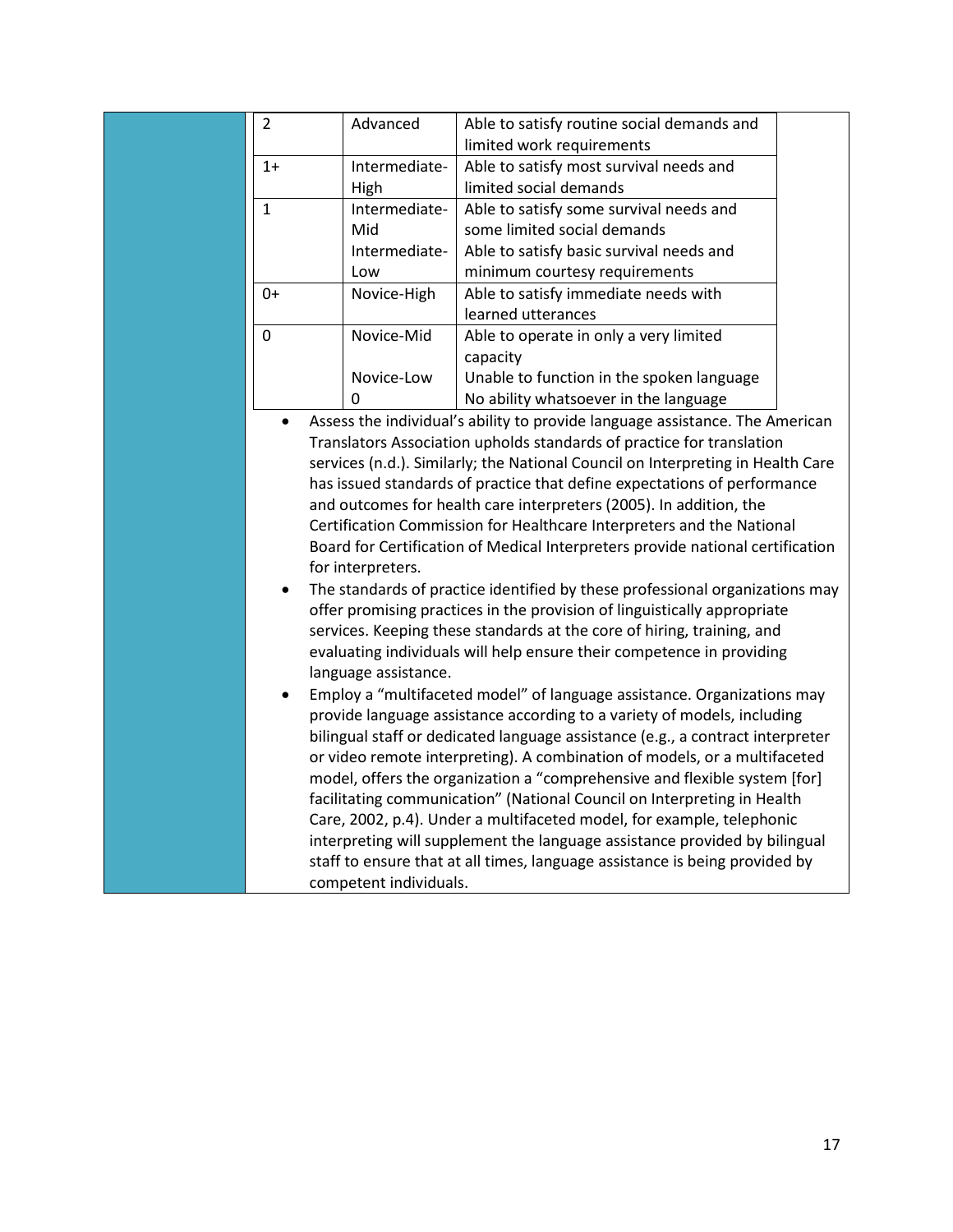#### **Table 8: PROVIDE EASY-TO-UNDERSTAND MATERIALS AND SIGNAGE**

| <b>Standard</b>       | Provide easy-to-understand print and multimedia materials and signage in the              |
|-----------------------|-------------------------------------------------------------------------------------------|
|                       |                                                                                           |
|                       | languages commonly used by the populations in the service area.                           |
| <b>Purpose</b>        | The purpose of providing easy-to-understand materials and signage are:                    |
|                       | To ensure that readers of other languages and individuals with various<br>$\bullet$       |
|                       | health literacy levels are able to access care and services                               |
|                       | To provide access to health-related information and facilitate<br>$\bullet$               |
|                       | comprehension of, and adherence to, instructions and health plan                          |
|                       | requirements                                                                              |
|                       | To enable all individuals to make informed decisions regarding their health<br>$\bullet$  |
|                       |                                                                                           |
|                       | and their care and services options                                                       |
|                       | To offer an effective way to communicate with large numbers of people and<br>$\bullet$    |
|                       | supplement information provided orally by staff members                                   |
|                       | To help organizations comply with requirements such as Title VI of the Civil<br>$\bullet$ |
|                       | Rights Act of 1964: the Americans with Disabilities Act of 1990; and other                |
|                       | relevant federal, state, sand local requirements to which they may need to                |
|                       | adhere                                                                                    |
|                       |                                                                                           |
| <b>Strategies for</b> | The following are possible implementation strategies for providing easy-to-               |
| Implementation        | understand materials and signage:                                                         |
|                       |                                                                                           |
|                       | Issue plain language guidance and create documents that demonstrate best                  |
|                       | practices in clear communication and information design (HHS ODPHP,                       |
|                       | $2010$ ).                                                                                 |
|                       | Create forms that are easy to fill out, and offer assistance in completing<br>$\bullet$   |
|                       | forms (AHRQ, 2010)                                                                        |
|                       | Consult local librarians to help build an appropriate collection of health<br>$\bullet$   |
|                       | materials (HHS ODPHP, 2010)                                                               |
|                       | Train staff to develop and identify easy-to-understand materials, and<br>$\bullet$        |
|                       | establish processes for periodically re-evaluating and updating materials                 |
|                       | (AHRQ, 2010).                                                                             |
|                       | Formalize processes for translating materials into languages other than<br>$\bullet$      |
|                       |                                                                                           |
|                       | English and for evaluating the quality of these translations (Wilson-Stronks              |
|                       | & Galvez, 2007).                                                                          |
|                       | Develop materials in alternative formats for individuals with communication               |
|                       | needs, including those with sensory, developmental, and/or cognitive                      |
|                       | impairments as noted in Advancing Effective Communication, Cultural                       |
|                       | Competence, and Patient - and Family-Centered Care: A Roadmap for                         |
|                       | Hospitals (The Joint Commission, 2010)                                                    |
|                       | Test materials with target audiences. For example, focus group discussions                |
|                       | with members of the target population can identify content in the material                |
|                       | that might be embarrassing or offensive, suggest cultural practices that                  |
|                       | provide more appropriate examples, and assess whether graphics reflect                    |
|                       |                                                                                           |
|                       | the diversity of the target community. Organizations should consider                      |
|                       | providing financial compensation or in-kind services to community                         |
|                       | members who help translate and review materials (HHS OMH, 2001).                          |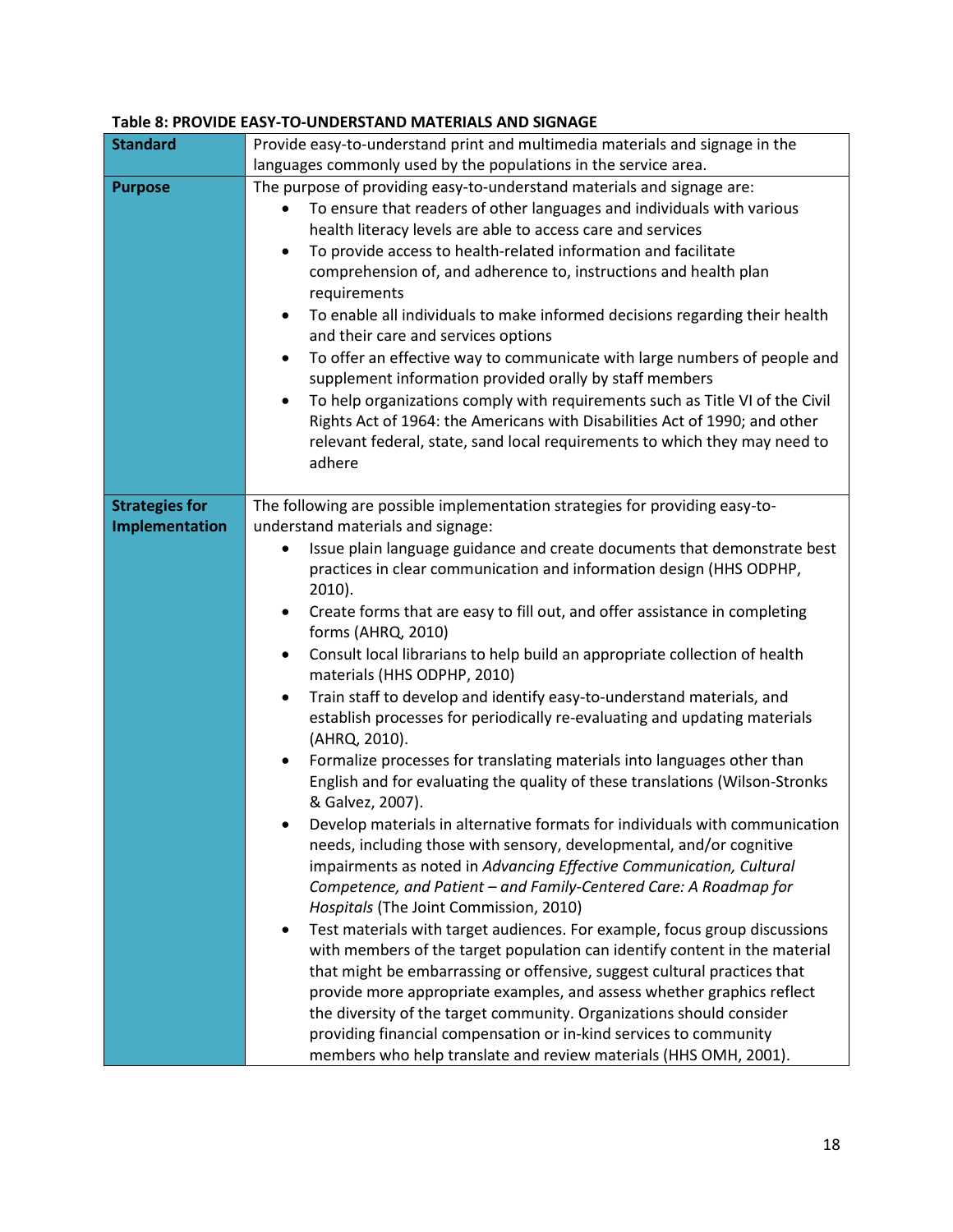### **Table 9: INFUSE CLAS GOALS, POLICIES, AND MANAGEMENT ACCOUNTABILITY THROUGHOUT THE ORGANIZATION'S PLANNING AND OPERATIONS**

| <b>Standard 9</b>     | Establish culturally and linguistically appropriate goals, policies, and management      |  |  |
|-----------------------|------------------------------------------------------------------------------------------|--|--|
|                       | accountability, and infuse them throughout the organization's planning and               |  |  |
|                       | operations                                                                               |  |  |
| <b>Purpose</b>        | The purposes of infusing CLAS throughout the organization's planning and                 |  |  |
|                       | operations are:                                                                          |  |  |
|                       | To make CLAS central to the organization's service, administrative, and<br>$\bullet$     |  |  |
|                       | supportive functions                                                                     |  |  |
|                       | To integrate CLAS throughout the organization (including the mission) and<br>$\bullet$   |  |  |
|                       | highlight its importance through specific goals                                          |  |  |
|                       | To link CLAS to other organizational activities, including policy, procedures,           |  |  |
|                       | and decision-making related to outcomes accountability                                   |  |  |
| <b>Strategies for</b> | The following are possible implementation strategies for infusing CLAS goals,            |  |  |
| Implementation        | policies, and management accountability throughout the organization's planning           |  |  |
|                       | and operations:                                                                          |  |  |
|                       | Engage the support of governance and leadership, and encourage the                       |  |  |
|                       | allocation of resources to support the development, implementation, and                  |  |  |
|                       | maintenance of culturally and linguistically appropriate services.                       |  |  |
|                       | Encourage governance and leadership to establish education and training<br>$\bullet$     |  |  |
|                       | requirements relating to culturally and linguistically appropriate services for          |  |  |
|                       | all individuals in the organization, including themselves.                               |  |  |
|                       | Identify champions within and outside the organization to advocate for<br>٠              |  |  |
|                       | CLAS, to emphasize the business case and rationale for CLAS, and encourage               |  |  |
|                       | full-scale implementation.                                                               |  |  |
|                       | Hold organizational retreats to identify goals, objectives and timelines to<br>$\bullet$ |  |  |
|                       | provide culturally and linguistically appropriate services.                              |  |  |
|                       | Establish accountability mechanisms throughout the organization, including<br>$\bullet$  |  |  |
|                       | staff evaluations, individuals' satisfaction measures, and quality                       |  |  |
|                       | improvement measures (QSource, 2005).                                                    |  |  |
|                       | Utilize the data gathered based on Standards 10, 11, and 12 to guide plan<br>$\bullet$   |  |  |
|                       | development.                                                                             |  |  |
|                       | In accordance with Standard 13, involve the populations in the service area<br>$\bullet$ |  |  |
|                       | in the implementation of CLAS through the strategic plan.                                |  |  |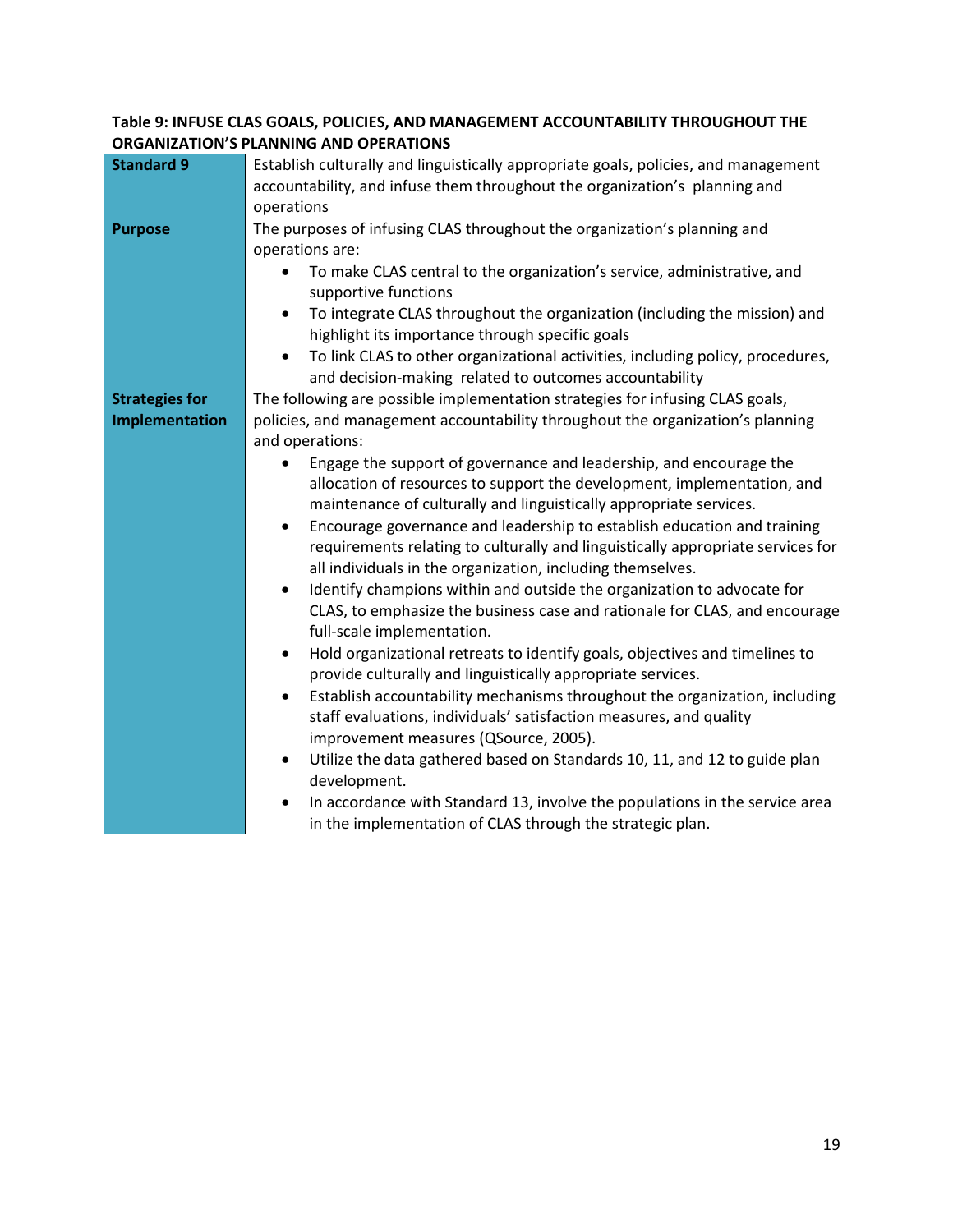#### **Table 10: CONDUCT ORGANIZATIONAL ASSESSMENTS**

| <b>Standard 10</b>    | Conduct ongoing assessments of the organization's CLAS-related activities and              |  |
|-----------------------|--------------------------------------------------------------------------------------------|--|
|                       | integrate CLAS-related measures into measurement and continuous quality                    |  |
|                       | improvement activities.                                                                    |  |
| <b>Purpose</b>        | The purposes of conducting organizational assessments are:                                 |  |
|                       | To assess performance and monitor progress in implementing the National<br>$\bullet$       |  |
|                       | <b>CLAS Standards.</b>                                                                     |  |
|                       | To obtain information about the organization and the people it serves,<br>$\bullet$        |  |
|                       | which can be used to tailor and improve services.                                          |  |
|                       | To assess the value of CLAS-related activities relative to the fulfillment of<br>$\bullet$ |  |
|                       | governance, leadership, and workforce responsibilities.                                    |  |
| <b>Strategies for</b> | The following are possible implementation strategies for conducting organizational         |  |
| Implementation        | assessments:                                                                               |  |
|                       | Conduct an organizational assessment or a cultural audit using existing                    |  |
|                       | cultural and linguistic competency assessment tools to inventory structural                |  |
|                       | policies, procedures, and practices. These tools can provide guidance to                   |  |
|                       | determine whether the core structures and processes (e.g., management,                     |  |
|                       | governance, delivery systems, and customer relation functions) necessary                   |  |
|                       | for providing CLAS are in place.                                                           |  |
|                       | Use results from assessments to identify assets (e.g., bilingual staff<br>$\bullet$        |  |
|                       | members who could be used as interpreters, existing relationships with                     |  |
|                       | community-based ethnic organizations), weaknesses (e.g., no translated                     |  |
|                       | signage or cultural competency training), and opportunities to improve the                 |  |
|                       | organization's structural framework and capacity to address cultural and                   |  |
|                       | linguistic competence in care (e.g., revise mission statement, recruit people              |  |
|                       | from diverse cultures into policy and management positions).                               |  |
|                       | Following the assessment, prepare adequate plans for developing CLAS (see<br>٠             |  |
|                       | Standard 9). Subsequent ongoing assessment helps organizations to                          |  |
|                       | monitor their progress in implementing the enhanced National CLAS                          |  |
|                       | Standards and to refine their strategic plans.                                             |  |
|                       | The following are implementation strategies for integrating CLAS-related measures          |  |
|                       | into measurement and continuous quality improvement activities (QSource, 2005):            |  |
|                       | Implement ongoing organizational assessment of CLAS-related activities                     |  |
|                       | Provide individuals with CLAS-oriented feedback forms and include self-                    |  |
|                       | addressed, stamped envelopes to improve receipt of feedback                                |  |
|                       | Conduct focus groups with individuals to monitor progress and identify<br>٠                |  |
|                       | barriers to full-scale CLAS implementation                                                 |  |
|                       | Assess the standard of care provided for various chronic conditions to<br>٠                |  |
|                       | determine whether services are uniformly provided across cultural groups                   |  |
|                       | Add CLAS-related questions to staff orientation materials and yearly reviews<br>$\bullet$  |  |
|                       | Develop a system of reviewing and incorporating feedback and suggestions<br>$\bullet$      |  |
|                       | received and for monitoring their effect on CLAS implementation and                        |  |
|                       | outcomes                                                                                   |  |
|                       | Identify outcome goals, including metrics, regarding cultural and linguistic               |  |
|                       | competency and assess at regular intervals                                                 |  |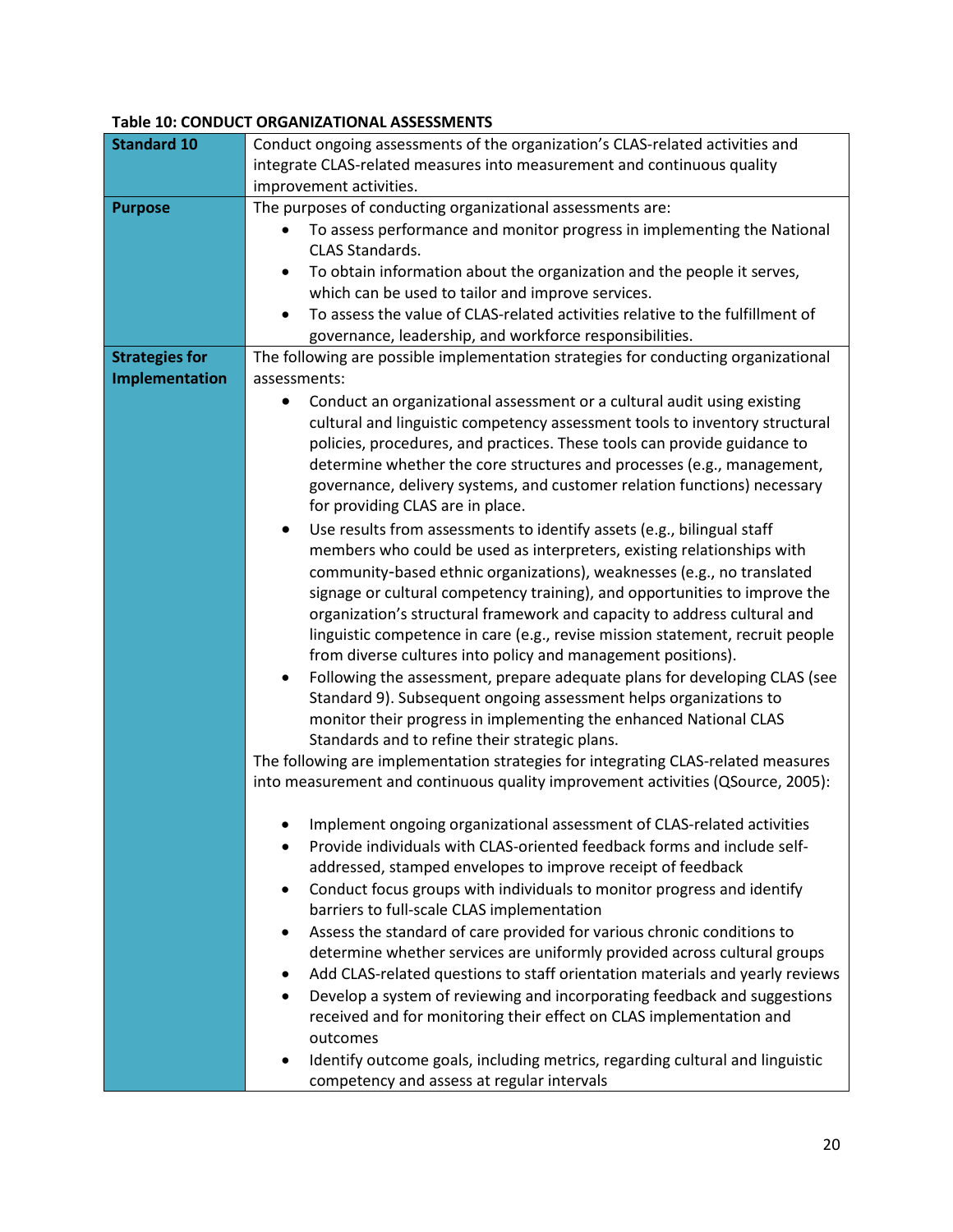#### **Table 11: COLLECT AND MAINTAIN DEMOGRAPHIC DATA**

| Standard 11           |                                                                                   | Collect and maintain accurate and reliable demographic data to monitor and                                                                                                                                                                                                                                                                                                                                                 |  |
|-----------------------|-----------------------------------------------------------------------------------|----------------------------------------------------------------------------------------------------------------------------------------------------------------------------------------------------------------------------------------------------------------------------------------------------------------------------------------------------------------------------------------------------------------------------|--|
|                       | delivery.                                                                         | evaluate the impact of CLAS on health equity and outcomes and to inform service                                                                                                                                                                                                                                                                                                                                            |  |
| <b>Purpose</b>        | $\bullet$<br>outcome patterns<br>$\bullet$<br>$\bullet$<br>$\bullet$<br>equitably | The purposes of collecting and maintaining demographic data are:<br>To accurately identify population groups within a service area<br>To monitor individual needs, access, utilization, quality of care, and<br>To ensure equal allocation of organizational resources<br>To improve service planning to enhance access and coordination of care<br>To assess and improve to what extent health care services are provided |  |
| <b>Strategies for</b> |                                                                                   | The following are possible implementation strategies for collecting and maintaining                                                                                                                                                                                                                                                                                                                                        |  |
| Implementation        | demographic data:                                                                 |                                                                                                                                                                                                                                                                                                                                                                                                                            |  |
|                       | When?                                                                             | Ask for data early - ideally, during                                                                                                                                                                                                                                                                                                                                                                                       |  |
|                       |                                                                                   | admission or registration                                                                                                                                                                                                                                                                                                                                                                                                  |  |
|                       | Who?                                                                              | Properly trained admissions or reception                                                                                                                                                                                                                                                                                                                                                                                   |  |
|                       |                                                                                   | staff could collect data                                                                                                                                                                                                                                                                                                                                                                                                   |  |
|                       | What will you tell                                                                | Before obtaining information, develop a                                                                                                                                                                                                                                                                                                                                                                                    |  |
|                       | Individuals?                                                                      | script to communicate that:                                                                                                                                                                                                                                                                                                                                                                                                |  |
|                       |                                                                                   | This information is important.                                                                                                                                                                                                                                                                                                                                                                                             |  |
|                       |                                                                                   | It will be used to improve care and<br>$\bullet$                                                                                                                                                                                                                                                                                                                                                                           |  |
|                       |                                                                                   | services and to prevent<br>discrimination.                                                                                                                                                                                                                                                                                                                                                                                 |  |
|                       |                                                                                   | This information will be kept<br>$\bullet$                                                                                                                                                                                                                                                                                                                                                                                 |  |
|                       |                                                                                   | confidential.                                                                                                                                                                                                                                                                                                                                                                                                              |  |
|                       |                                                                                   | In addition, address any concerns up front                                                                                                                                                                                                                                                                                                                                                                                 |  |
|                       |                                                                                   | and clearly.                                                                                                                                                                                                                                                                                                                                                                                                               |  |
|                       | How?                                                                              | Individual self-report - select their own                                                                                                                                                                                                                                                                                                                                                                                  |  |
|                       |                                                                                   | race, ethnicity, language, etc.                                                                                                                                                                                                                                                                                                                                                                                            |  |
|                       | <b>What information</b>                                                           | Race                                                                                                                                                                                                                                                                                                                                                                                                                       |  |
|                       | will vou collect?                                                                 | Ethnicity                                                                                                                                                                                                                                                                                                                                                                                                                  |  |
|                       | (Individual Data)                                                                 | Nationality                                                                                                                                                                                                                                                                                                                                                                                                                |  |
|                       |                                                                                   | Nativity<br>Ability to speak English                                                                                                                                                                                                                                                                                                                                                                                       |  |
|                       |                                                                                   | Language(s) other than English                                                                                                                                                                                                                                                                                                                                                                                             |  |
|                       |                                                                                   | spoken                                                                                                                                                                                                                                                                                                                                                                                                                     |  |
|                       |                                                                                   | Preferred spoken/written<br>$\bullet$                                                                                                                                                                                                                                                                                                                                                                                      |  |
|                       |                                                                                   | languages or other mode of                                                                                                                                                                                                                                                                                                                                                                                                 |  |
|                       |                                                                                   | communication                                                                                                                                                                                                                                                                                                                                                                                                              |  |
|                       |                                                                                   | Age                                                                                                                                                                                                                                                                                                                                                                                                                        |  |
|                       |                                                                                   | Gender                                                                                                                                                                                                                                                                                                                                                                                                                     |  |
|                       |                                                                                   | Sexual orientation                                                                                                                                                                                                                                                                                                                                                                                                         |  |
|                       |                                                                                   | Gender identity                                                                                                                                                                                                                                                                                                                                                                                                            |  |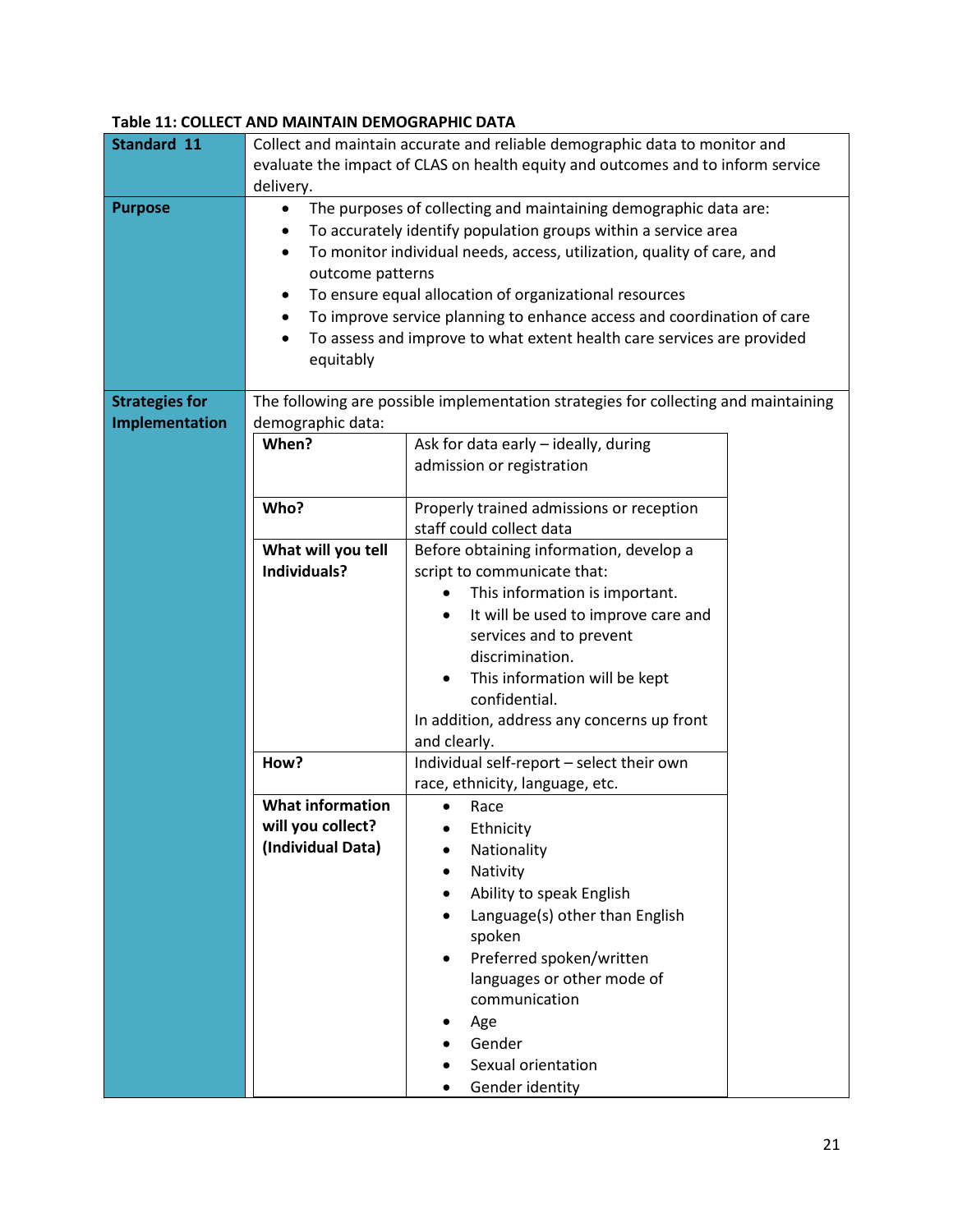| <b>What information</b><br>will you collect?<br>(Staff Data) | Income<br>٠<br>Education<br>Informed of right to interpreter<br>٠<br>services<br>Request for, and/or use of,<br>interpreter services<br>Treatment history<br>Medical history<br>٠<br>Outcome data (service type<br>utilization, length of stay)<br>Client satisfaction<br>Race<br>$\bullet$<br>Ethnicity<br>Nationality<br>Nativity<br>Primary/preferred language<br>Gender<br>Records of cultural and linguistic<br>competency training participation |
|--------------------------------------------------------------|--------------------------------------------------------------------------------------------------------------------------------------------------------------------------------------------------------------------------------------------------------------------------------------------------------------------------------------------------------------------------------------------------------------------------------------------------------|
|                                                              | and evaluations                                                                                                                                                                                                                                                                                                                                                                                                                                        |
| <b>Tools to collect</b>                                      | Use standard collection instruments. Store                                                                                                                                                                                                                                                                                                                                                                                                             |
| and store data                                               | data in a standard electronic format.                                                                                                                                                                                                                                                                                                                                                                                                                  |
| <b>Training</b>                                              | Provide ongoing data training and<br>evaluation to staff                                                                                                                                                                                                                                                                                                                                                                                               |

(Massachusetts Department of Public Health, Office of Health Equity, 2009) Adapted from the Health Research and Evaluation Trust Health Disparities Toolkit (Hasnain-Wynia et al., 2007)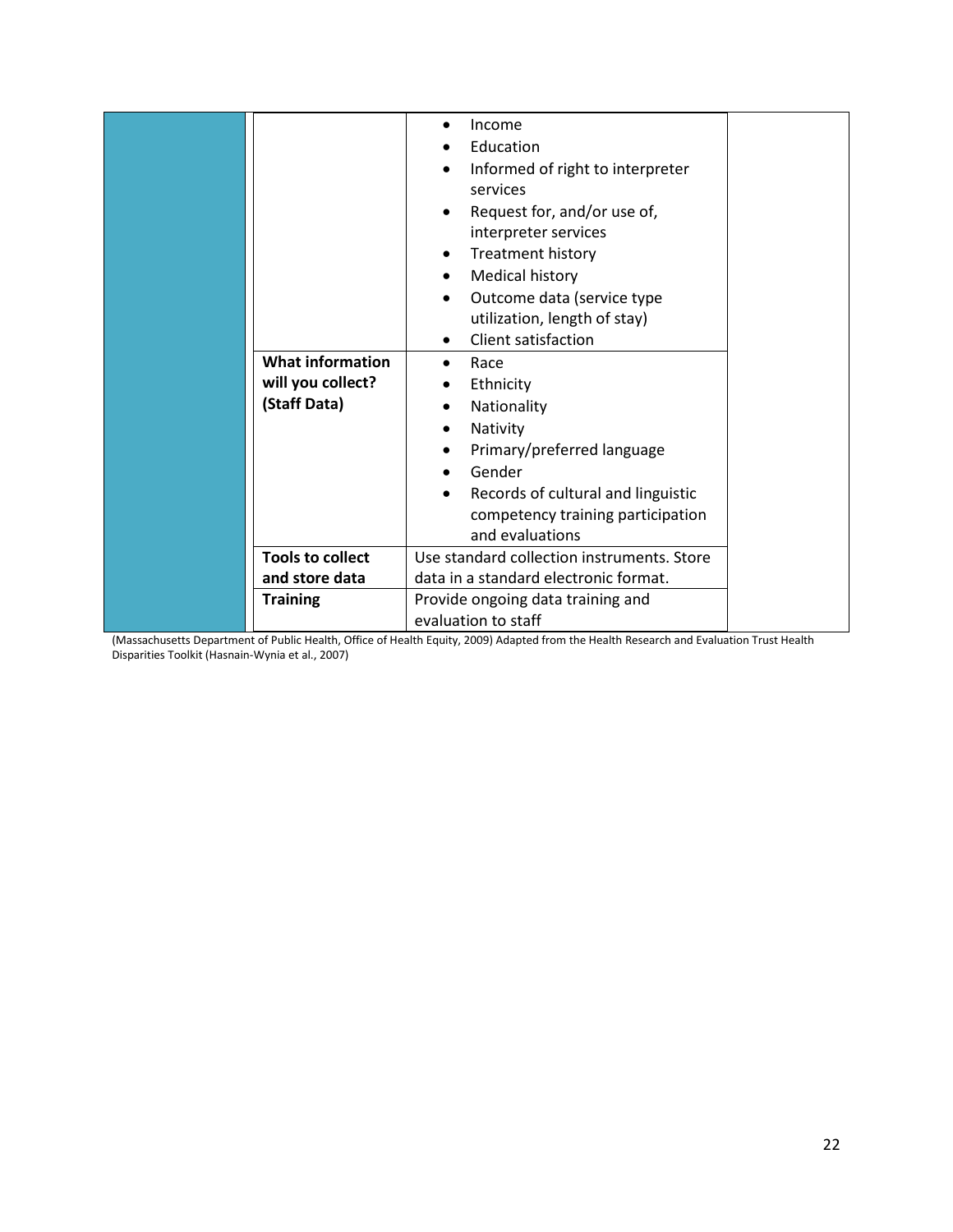|                       | CONTROLLETT LICALITI ASSETS AND IN                                                          |  |
|-----------------------|---------------------------------------------------------------------------------------------|--|
| <b>Standard 12</b>    | Conduct regular assessments of community health assets and needs and use the                |  |
|                       | results to plan and implement services that respond to the cultural and linguist            |  |
|                       | diversity of population in the service area.                                                |  |
| <b>Purpose</b>        | The purposes of conducting assessments of community health assets and needs are:            |  |
|                       |                                                                                             |  |
|                       |                                                                                             |  |
|                       | To determine the service assets and needs of the populations in the service<br>$\bullet$    |  |
|                       | areas (needs assessment)                                                                    |  |
|                       | To identify all of the services available and not available to the populations<br>$\bullet$ |  |
|                       | in the service areas (resource inventory and gaps analysis)                                 |  |
|                       | To determine what services to provide and how to implement them, based<br>$\bullet$         |  |
|                       |                                                                                             |  |
|                       | on the results of the community assessment                                                  |  |
|                       | To ensure that health and health care organizations obtain demographic,<br>$\bullet$        |  |
|                       | cultural, linguistic, and epidemiological baseline data (quantitative and                   |  |
|                       | qualitative) and update the data regularly to better understand the                         |  |
|                       | populations in their service areas                                                          |  |
|                       |                                                                                             |  |
|                       |                                                                                             |  |
| <b>Strategies for</b> | The following are possible implementation strategies for assessing community                |  |
| Implementation        | health assets and needs.                                                                    |  |
|                       |                                                                                             |  |
|                       | Partner with other organizations to negotiate a data sharing agreement,<br>٠                |  |
|                       | which could facilitate the linking of different types of data.                              |  |
|                       | Collaborate with other organizations and stakeholders in data collection,<br>$\bullet$      |  |
|                       | analysis, and reporting efforts to increase data reliability and validity.                  |  |
|                       |                                                                                             |  |
|                       | Conduct focus groups with individuals in the community (QSource, 2005).<br>٠                |  |
|                       | Review demographic data collected with local health and health care<br>$\bullet$            |  |
|                       | organizations (QSource, 2005).                                                              |  |
|                       | Use multiple sources in the community to collect data, including faith-based<br>$\bullet$   |  |
|                       | organizations, social workers, and managed care organizations (QSource,                     |  |
|                       |                                                                                             |  |
|                       | $2005$ ).                                                                                   |  |
|                       |                                                                                             |  |
|                       | The HHS Administration for Children and Families' Head Start initiative recommends          |  |
|                       | the following Outline for Assessing Community Needs and Resources (HHS                      |  |
|                       | Administration for Children and Families, 2008; University of Kansas, n.d.):                |  |
|                       |                                                                                             |  |
|                       | 1. Describe the makeup and history of the community to provide a context within             |  |
|                       | which to collect data on its current concerns.                                              |  |
|                       |                                                                                             |  |
|                       | Comment on the types of information that best describe the community                        |  |
|                       |                                                                                             |  |
|                       | (e.g., demographic, historical, political, civic participation, key leaders, past           |  |
|                       | concerns, geographic, assets)                                                               |  |
|                       | Describe the sources of information used (e.g., public records, local people,               |  |
|                       | Internet, maps, phone book, library, newspaper)                                             |  |
|                       | Comment on whether there are sufficient resources available to collect this                 |  |
|                       | information (e.g., time, personnel, resources)                                              |  |
|                       |                                                                                             |  |
|                       | Describe the methods used to collect descriptive information (e.g., public<br>$\bullet$     |  |
|                       | forums, listening sessions, focus groups, interviews, surveys, observation)                 |  |

#### **Table 12: CONDUCT ASSESSMENTS OF COMMUNITY HEALTH ASSETS AND NEEDS**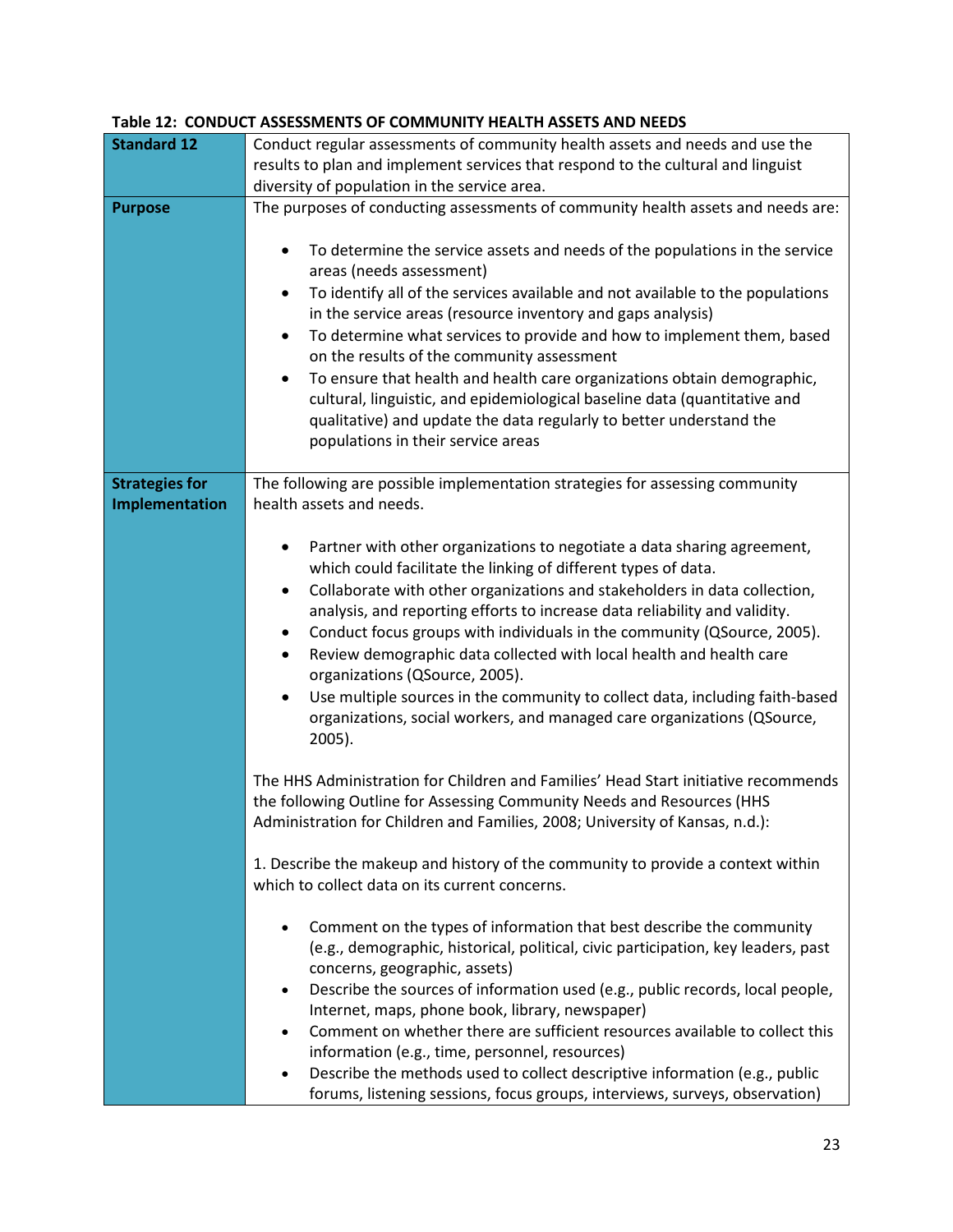- Assess the quality of the information
- Describe the strengths and difficulties identified
- 2. Describe what matters to people in the community, including a description of:
	- Issues that people in the community care about (e.g., safety, education, housing, health)
	- How important these issues are to the community (e.g., perceived importance, consequences for the community)
	- Methods the organization will (did) use to listen to the community (e.g., listening sessions, public forums, interviews, concerns surveys, focus groups)
- 3. Describe what matters to key stakeholders, including:
	- Who else cares about the issue (the stakeholders) and what they care about
	- What stakeholders want to know about the situation (e.g., who is affected, how many, what factors contribute to the problem)
	- Prioritized populations and subgroups to whom stakeholders are targeting benefits
	- Methods used to gather information (e.g., surveys, interviews)

4. (For each identified problem/goal) Describe the evidence indicating whether the problem/goal should be a priority issue, including:

- The community-level indicators related to the issue (e.g., rate of infant deaths or vehicle crashes)
- How frequently the problem (or related behavior) occurs (e.g., number of youth reporting alcohol use in the past 30 days)
- How many people are affected by the problem and the severity of its effects
- How feasible it is to address the issue
- Possible impact and/or consequences of addressing the problem/goal

5. Describe the barriers and resources for addressing the identified issue(s), including:

- Barriers or resistance to solving the problem or achieving the goal (e.g., denial or discounting of the problem) and how they can be minimized (e.g., reframing the issue)
- What resources and assets are available and how the organization can tap into those resources to address the issue
- Community context or situation that might make it easier or more difficult to address this issue
- (Based on the assessment) Select and state the priority issue (or issues) to be addressed by the organization.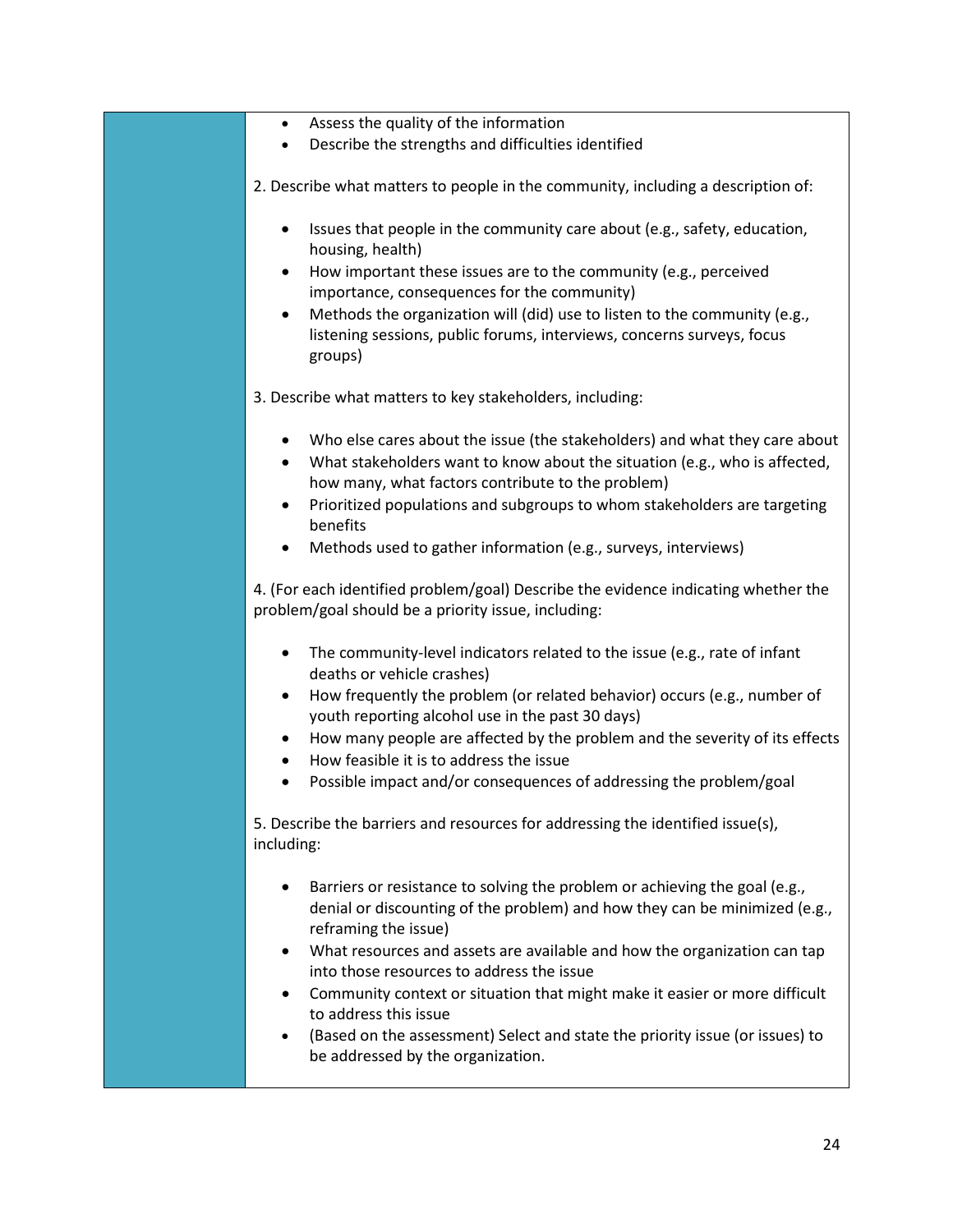#### **Table 13: PARTNER WITH THE COMMUNITY**

| <b>Standard 13</b>    | Partner with the community to design, implement, and evaluate policies, practices,         |  |
|-----------------------|--------------------------------------------------------------------------------------------|--|
|                       | and services to ensure cultural and linguistic appropriateness.                            |  |
|                       |                                                                                            |  |
| <b>Purpose</b>        | The purpose of partnering with the community is:                                           |  |
|                       |                                                                                            |  |
|                       | To provide responsive and appropriate service delivery to a community                      |  |
|                       | To ensure that services are informed and guided by community interests,                    |  |
|                       |                                                                                            |  |
|                       | expertise, and needs                                                                       |  |
|                       | To increase use of services by engaging individuals and groups in the<br>$\bullet$         |  |
|                       | community in the design and improvement of services to meet their needs                    |  |
|                       |                                                                                            |  |
|                       | and desires                                                                                |  |
|                       | To create an organizational culture that leads to more responsive, efficient,<br>$\bullet$ |  |
|                       | and effective services and accountability to the community                                 |  |
|                       |                                                                                            |  |
|                       | To empower members of the community in becoming active participants in<br>٠                |  |
|                       | the health and health care process                                                         |  |
|                       |                                                                                            |  |
| <b>Strategies for</b> | The following are implementation strategies for partnering with the community:             |  |
|                       |                                                                                            |  |
| Implementation        |                                                                                            |  |
|                       | Partner with local culturally diverse media to promote better understanding<br>٠           |  |
|                       | of available care and services and of appropriate routes for accessing                     |  |
|                       | services among all community members (Wilson-Stronks & Galvez, 2007).                      |  |
|                       |                                                                                            |  |
|                       | Build coalitions with community partners to increase reach and impact in<br>$\bullet$      |  |
|                       | identifying and creating solutions. For example:                                           |  |
|                       | Work on joint steering committees and coalitions.                                          |  |
|                       |                                                                                            |  |
|                       |                                                                                            |  |
|                       | Sponsor or participate in health fairs, cultural festivals, and                            |  |
|                       | celebrations.                                                                              |  |
|                       |                                                                                            |  |
|                       |                                                                                            |  |
|                       | Offer education and training opportunities.                                                |  |
|                       |                                                                                            |  |
|                       | Convene town hall meetings, hold community forums, and/or conduct focus                    |  |
|                       | groups (Prevention by Design, 2006).                                                       |  |
|                       |                                                                                            |  |
|                       | Develop opportunities for capacity building initiatives, action research,                  |  |
|                       | involvement in service development, and other activities to empower the                    |  |
|                       | community (Equality and Human Rights Commission, 2009).                                    |  |
|                       | Collaborate to reach more people, to share information and learn, and to                   |  |
|                       |                                                                                            |  |
|                       | improve services. Work with partners to advertise job openings, identify                   |  |
|                       | interpreting resources, and organize health promotion activities. Successful               |  |
|                       | partnerships benefit all.                                                                  |  |
|                       |                                                                                            |  |
|                       |                                                                                            |  |
|                       | In addition, the following professionals and volunteers may facilitate                     |  |
|                       | communication between an organization and the community it serves:                         |  |
|                       |                                                                                            |  |
|                       |                                                                                            |  |
|                       | Cultural brokers are individuals from the community who can serve as a                     |  |
|                       | bridge between an organization and people of different cultural                            |  |
|                       | backgrounds. Cultural brokers should be familiar with the health system and                |  |
|                       | with the community in which they live and/or from where they originated.                   |  |
|                       |                                                                                            |  |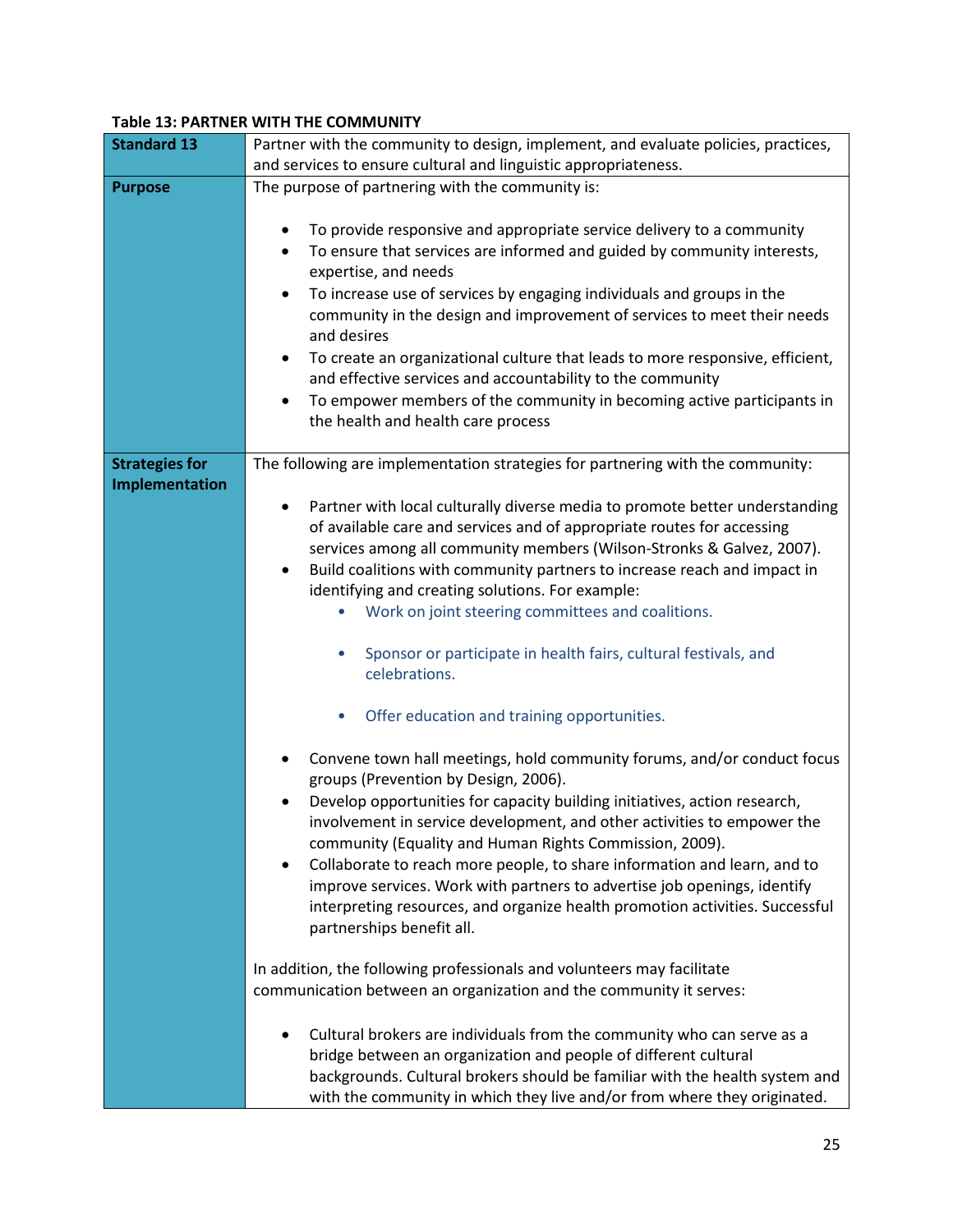| They can become a valuable source of cultural information and serve as<br>mediators in conflicts and as agents for change (Massachusetts Department<br>of Public Health, 2009).                                                                                                                                                                                                                                                                                                                                                                                                                                                                                                                          |
|----------------------------------------------------------------------------------------------------------------------------------------------------------------------------------------------------------------------------------------------------------------------------------------------------------------------------------------------------------------------------------------------------------------------------------------------------------------------------------------------------------------------------------------------------------------------------------------------------------------------------------------------------------------------------------------------------------|
| Promotores de salud/community health workers are volunteer community<br>members and paid front-line public health workers who are trusted<br>members of the community served or have an unusually close<br>understanding of that community. They generally share the ethnicity,<br>language, socio-economic status, and life experiences of the community<br>members. These social attributes and trusting relationships enable<br>community health workers to serve as liaisons, links, or intermediaries<br>between health and social services and the community to facilitate access<br>to and enrollment in services and improve the quality and cultural<br>competency of services (HHS OMH, 2011). |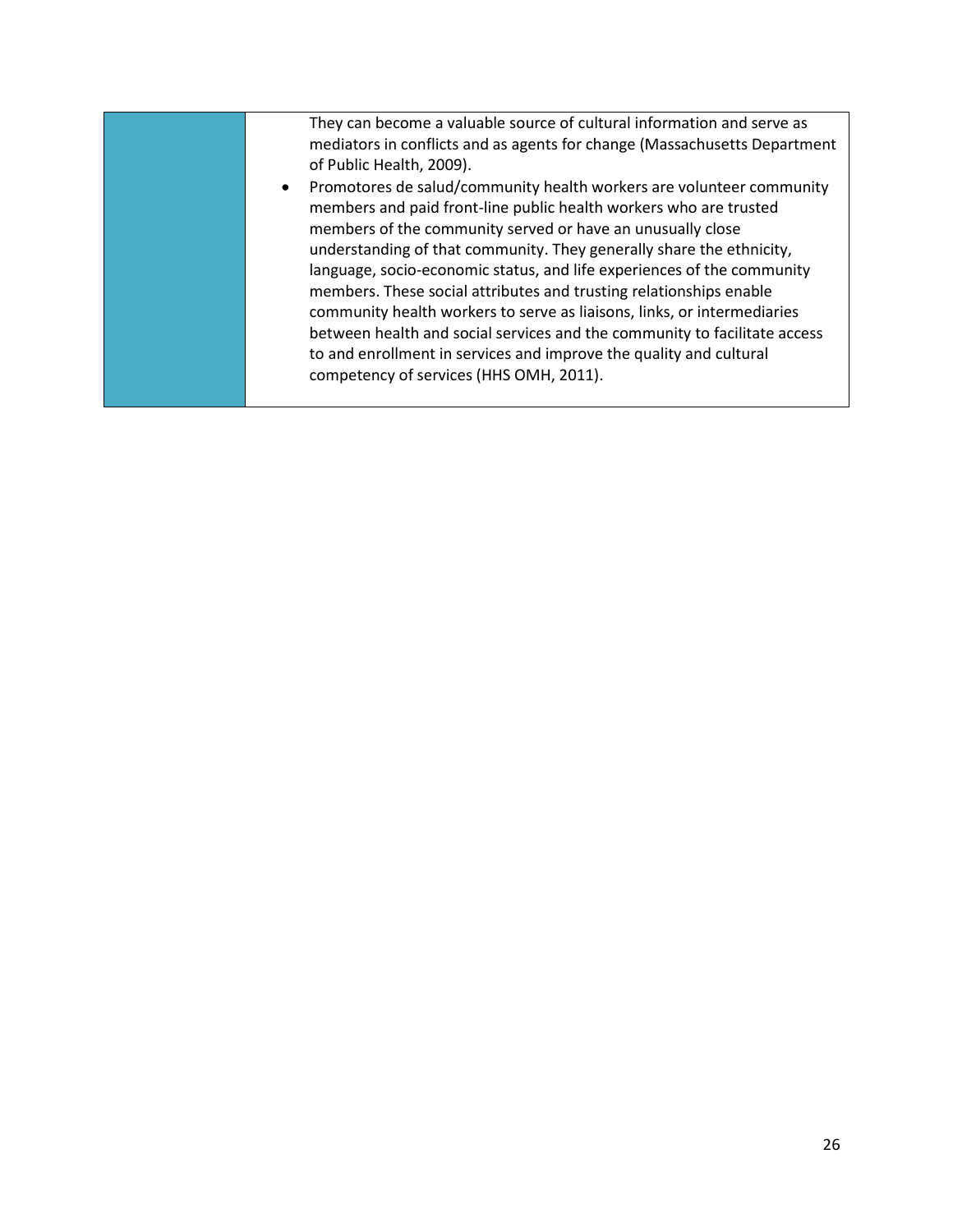|                       | Table 14: CREATE CONFLICT AND GRIEVANCE RESOLUTION PROCESSES                                                                                                                                                                                                                                                                                                                                                                                                                                                                                                                                                                                                                                                                                                                                                                                                                                                                                                                                                                                                                                  |  |  |
|-----------------------|-----------------------------------------------------------------------------------------------------------------------------------------------------------------------------------------------------------------------------------------------------------------------------------------------------------------------------------------------------------------------------------------------------------------------------------------------------------------------------------------------------------------------------------------------------------------------------------------------------------------------------------------------------------------------------------------------------------------------------------------------------------------------------------------------------------------------------------------------------------------------------------------------------------------------------------------------------------------------------------------------------------------------------------------------------------------------------------------------|--|--|
| <b>Standard 14</b>    | Create conflict and grievance resolution processes that are culturally and                                                                                                                                                                                                                                                                                                                                                                                                                                                                                                                                                                                                                                                                                                                                                                                                                                                                                                                                                                                                                    |  |  |
|                       | linguistically appropriate to identify, prevent, and resolve conflicts or complaints.                                                                                                                                                                                                                                                                                                                                                                                                                                                                                                                                                                                                                                                                                                                                                                                                                                                                                                                                                                                                         |  |  |
| <b>Purpose</b>        | The purposes of creating conflict and grievance resolution processes that are<br>culturally and linguistically appropriate are:<br>To facilitate open and transparent two-way communication and feedback<br>٠<br>mechanisms between individuals and organizations<br>To anticipate, identify, and respond to cross-cultural needs<br>$\bullet$<br>To meet federal and/or state level regulations that address topics such as<br>$\bullet$<br>grievance procedures, the use of ombudspersons, and discrimination<br>policies and procedures                                                                                                                                                                                                                                                                                                                                                                                                                                                                                                                                                    |  |  |
| <b>Strategies for</b> | The following are possible implementation strategies for creating conflict and                                                                                                                                                                                                                                                                                                                                                                                                                                                                                                                                                                                                                                                                                                                                                                                                                                                                                                                                                                                                                |  |  |
| Implementation        | grievance resolution processes that are culturally and linguistically appropriate:                                                                                                                                                                                                                                                                                                                                                                                                                                                                                                                                                                                                                                                                                                                                                                                                                                                                                                                                                                                                            |  |  |
|                       | Provide cross-cultural communication training, including how to work with<br>٠<br>an interpreter, and conflict resolution training to staff who handle conflicts,<br>complaints, and feedback<br>Provide notice in signage, translated materials, and other media about the<br>٠<br>right of each individual to provide feedback, including the right to file a<br>complaint or grievance<br>Develop a clear process to address instances of conflict and grievance that<br>$\bullet$<br>includes follow-up and ensures that the individual is contacted with a<br>resolution and next steps (QSource, 2005)<br>Obtain feedback via focus groups, community council or town hall<br>٠<br>meetings, meetings with community leaders, suggestion and comment<br>systems, open houses, and/or listening sessions<br>Hire patient advocates or ombudspersons (QSource, 2005).<br>٠<br>Include oversight of conflict and grievance resolution processes to ensure<br>$\bullet$<br>their cultural and linguistic appropriateness as part of the organization's<br>overall quality assurance program |  |  |

#### **Table 14: CREATE CONFLICT AND GRIEVANCE RESOLUTION PROCESSES**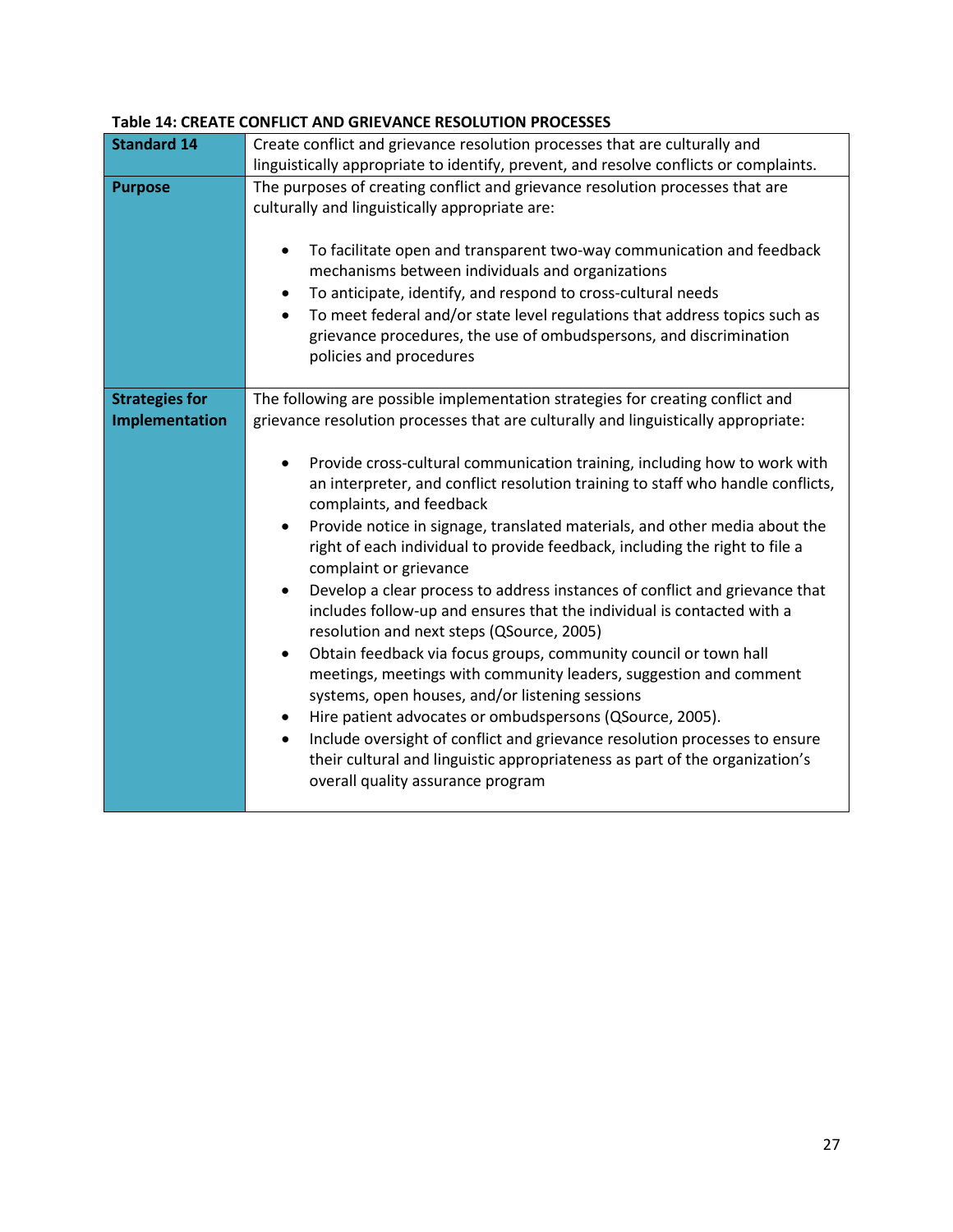|                                         | Table 15: COMMUNICATE THE ORGANIZATION'S PROGRESS IN IMPLEMENTING AND SUSTAINING CLAS                                                                                                                                                                                                                                                                                                                                                                                                                                                                                                                                                                                                                                                                               |
|-----------------------------------------|---------------------------------------------------------------------------------------------------------------------------------------------------------------------------------------------------------------------------------------------------------------------------------------------------------------------------------------------------------------------------------------------------------------------------------------------------------------------------------------------------------------------------------------------------------------------------------------------------------------------------------------------------------------------------------------------------------------------------------------------------------------------|
| <b>Standard 15</b>                      | Communicate the organization's progress in implementing and sustaining CLAS to                                                                                                                                                                                                                                                                                                                                                                                                                                                                                                                                                                                                                                                                                      |
|                                         | all stakeholders, constituents, and the general public.                                                                                                                                                                                                                                                                                                                                                                                                                                                                                                                                                                                                                                                                                                             |
| <b>Purpose</b>                          | The purposes of communicating the organization's progress in implementing and<br>sustaining CLAS to all stakeholders, constituents, and the general public are:                                                                                                                                                                                                                                                                                                                                                                                                                                                                                                                                                                                                     |
|                                         | To convey information to intended audiences about efforts and<br>accomplishments in meeting the National CLAS Standards<br>To learn from other organizations about new ideas and successful<br>٠<br>approaches to implementing the National CLAS Standards<br>To build and sustain communication on CLAS priorities and foster trust<br>$\bullet$<br>between the community and the service setting<br>To meet community benefits and other reporting requirements, including<br>$\bullet$<br>accountability for meeting health care objectives in addressing the needs of<br>diverse individuals or groups                                                                                                                                                          |
| <b>Strategies for</b><br>Implementation | The following are implementation strategies for being accountable to the<br>community by presenting to the public progress in implementing culturally and<br>linguistically appropriate services.<br>Items on which to report may include (HHS OMH, 2001):                                                                                                                                                                                                                                                                                                                                                                                                                                                                                                          |
|                                         | Demographic data about the populations<br>٠<br>Utilization and availability statistics related to interpreters and translated<br>$\bullet$<br>materials<br>Level of staff training in cultural and linguistic competency<br>$\bullet$<br>CLAS-related expenditures and cost-benefit data<br>$\bullet$<br>Assessment results based on activities suggested from Standard 10,<br>$\bullet$<br>community data collected in accordance with Standard 12, and the number<br>of complaints and their resolution as collected pursuant to Standard 14.<br>Results from performance measures, satisfaction ratings, quality<br>٠<br>improvement and clinical outcome data analyses, and cost-effectiveness<br>analyses                                                      |
|                                         | Strategies for presenting CLAS-related progress include:                                                                                                                                                                                                                                                                                                                                                                                                                                                                                                                                                                                                                                                                                                            |
|                                         | Draft and distribute materials that demonstrate efforts to be culturally and<br>linguistically responsive (QSource, 2005). The materials should be easy to<br>understand and in accordance with Standard 8<br>Partner with community organizations to lead discussions about the<br>٠<br>services provided and progress made (QSource, 2005); see also Standard 13<br>Create advisory boards to consult with community partners on issues<br>affecting diverse populations and how best to serve and reach them<br>(National Consensus Panel on Emergency Preparedness and Cultural<br>Diversity, 2011).<br>Engage community-based workers to help craft and deliver messages and<br>implications of data. Community outreach that is culturally and linguistically |

#### **Table 15: COMMUNICATE THE ORGANIZATION'S PROGRESS IN IMPLEMENTING AND SUSTAINING CLAS**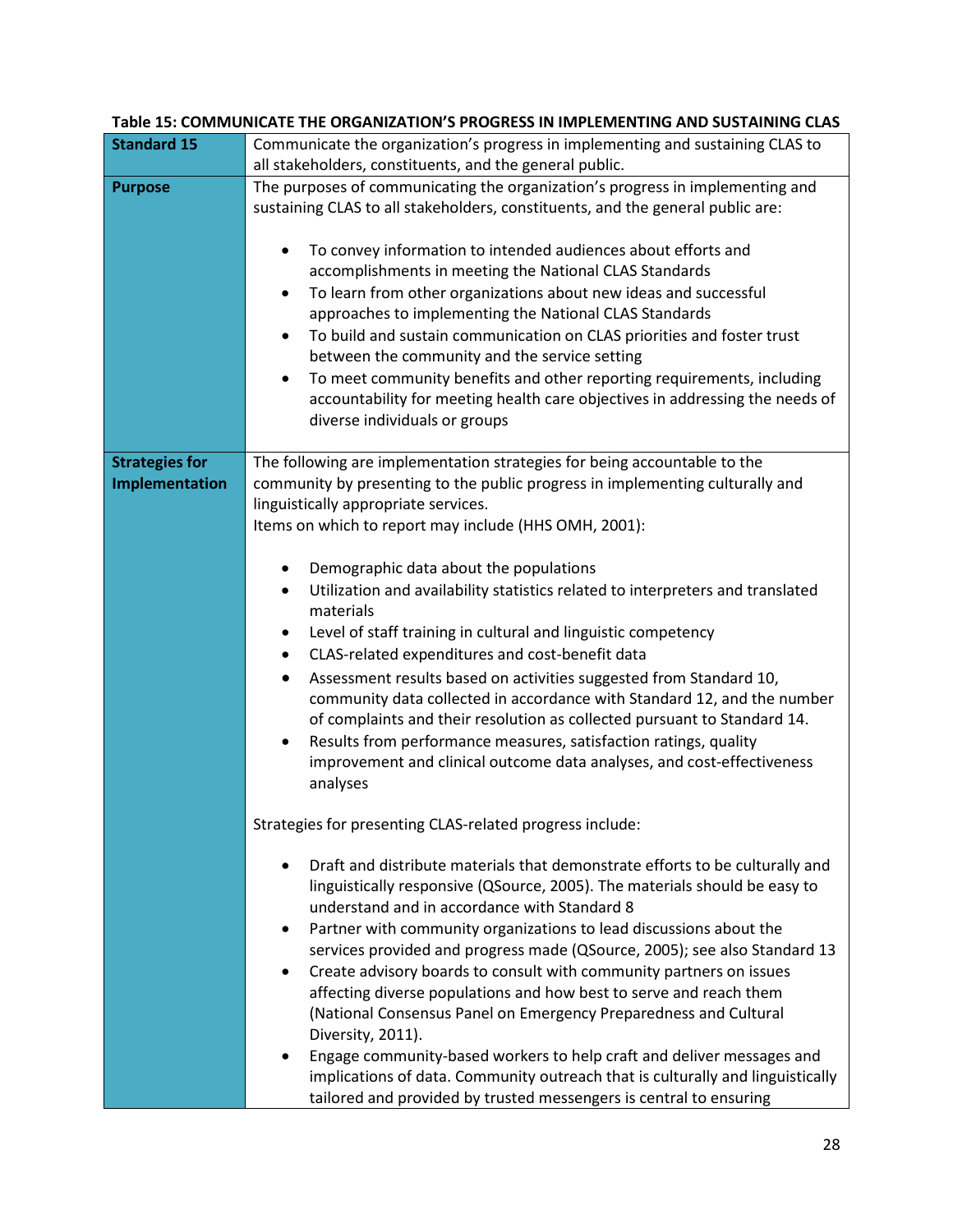| messages are received, understood, and adhered to by local members of<br>the community. Community-based workers are seen as trusted sources of<br>health information and can help with reaching and educating communities<br>(National Consensus Panel on Emergency Preparedness and Cultural<br>Diversity, 2011)<br>Convene educational forums. Agencies may consider partnering with well-<br>respected and trusted community-based organizations to host regional<br>educational forums, inviting local community representatives to participate.<br>Educational forums are intended to provide education, materials, and<br>information on topics of most concern to communities - whether<br>regarding public health, public safety, or primary care. At the same time,<br>they include feedback sessions, where community partners and<br>representatives can assess and evaluate the validity and application of<br>recommendations, resources, and materials to their communities' cultural,<br>social, and economic circumstances (National Consensus Panel on<br>Emergency Preparedness and Cultural Diversity, 2011) |  |
|---------------------------------------------------------------------------------------------------------------------------------------------------------------------------------------------------------------------------------------------------------------------------------------------------------------------------------------------------------------------------------------------------------------------------------------------------------------------------------------------------------------------------------------------------------------------------------------------------------------------------------------------------------------------------------------------------------------------------------------------------------------------------------------------------------------------------------------------------------------------------------------------------------------------------------------------------------------------------------------------------------------------------------------------------------------------------------------------------------------------------------|--|
|                                                                                                                                                                                                                                                                                                                                                                                                                                                                                                                                                                                                                                                                                                                                                                                                                                                                                                                                                                                                                                                                                                                                 |  |
|                                                                                                                                                                                                                                                                                                                                                                                                                                                                                                                                                                                                                                                                                                                                                                                                                                                                                                                                                                                                                                                                                                                                 |  |
|                                                                                                                                                                                                                                                                                                                                                                                                                                                                                                                                                                                                                                                                                                                                                                                                                                                                                                                                                                                                                                                                                                                                 |  |
|                                                                                                                                                                                                                                                                                                                                                                                                                                                                                                                                                                                                                                                                                                                                                                                                                                                                                                                                                                                                                                                                                                                                 |  |
|                                                                                                                                                                                                                                                                                                                                                                                                                                                                                                                                                                                                                                                                                                                                                                                                                                                                                                                                                                                                                                                                                                                                 |  |
|                                                                                                                                                                                                                                                                                                                                                                                                                                                                                                                                                                                                                                                                                                                                                                                                                                                                                                                                                                                                                                                                                                                                 |  |
|                                                                                                                                                                                                                                                                                                                                                                                                                                                                                                                                                                                                                                                                                                                                                                                                                                                                                                                                                                                                                                                                                                                                 |  |
|                                                                                                                                                                                                                                                                                                                                                                                                                                                                                                                                                                                                                                                                                                                                                                                                                                                                                                                                                                                                                                                                                                                                 |  |

[https://www.thinkculturalhealth.hhs.gov/index.asp.](https://www.thinkculturalhealth.hhs.gov/index.asp)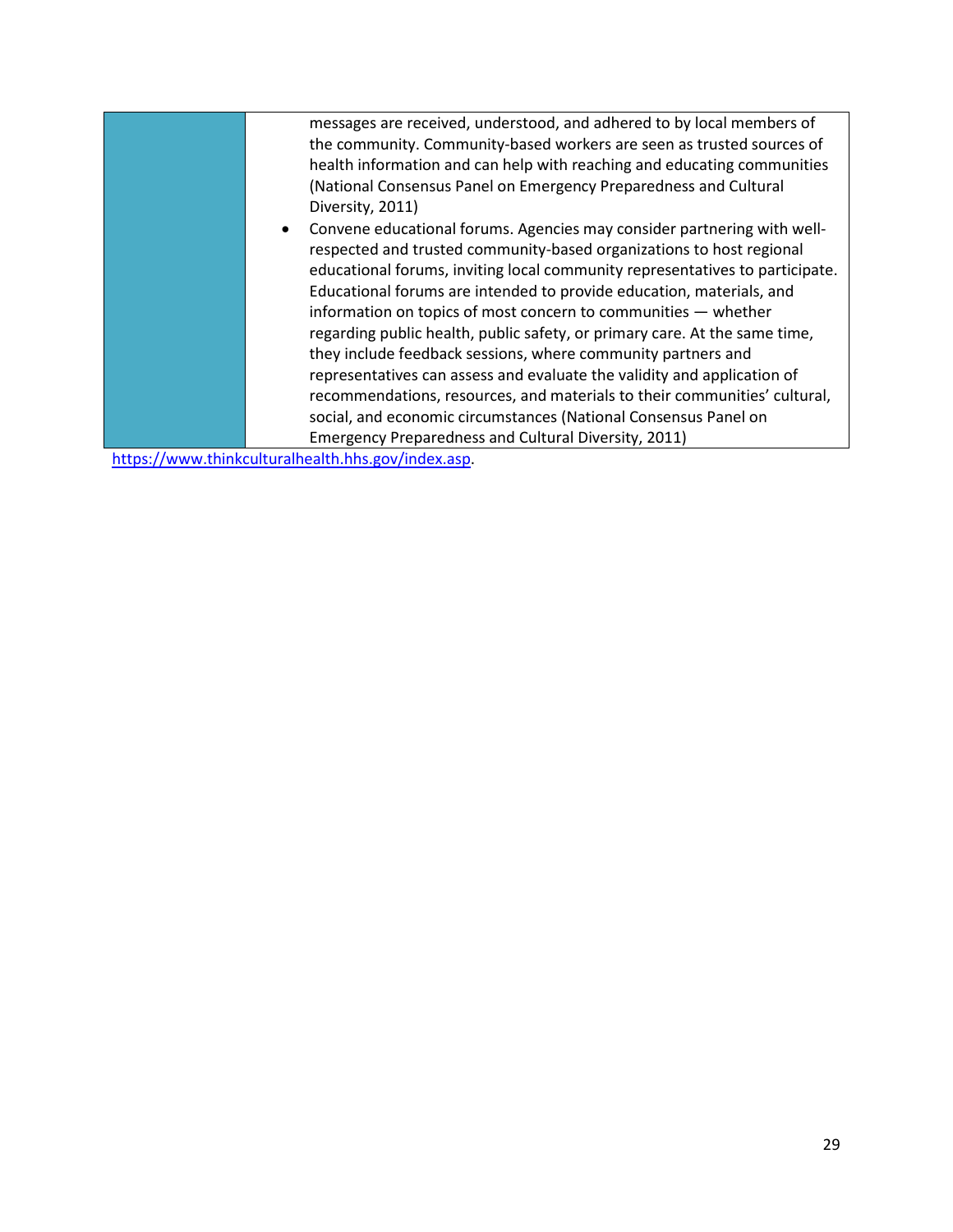## Bibliography, Glossary and Glossary Bibliography

The Bibliography is included for your reference and relates to the citations found throughout *The Blueprint*. Also included for your use and reference is Appendix A: Glossary –References, and Appendix B: Glossary Bibliography. Both documents are copied in the original format. However, we suggest referring to the website link for additional clarification. [https://www.thinkculturalhealth.hhs.gov/index.asp.](https://www.thinkculturalhealth.hhs.gov/index.asp)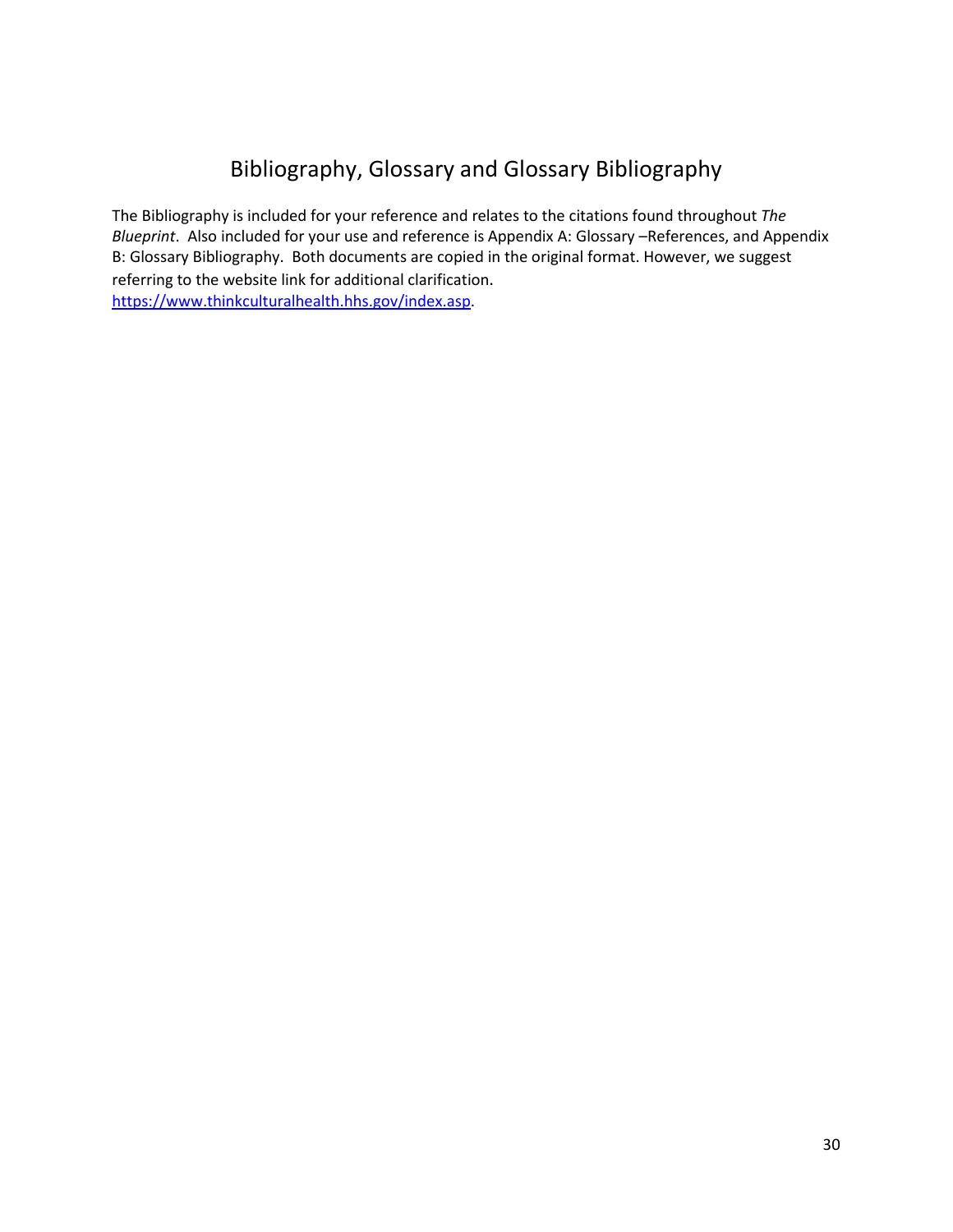### **BIBLIOGRAPHY**

Beach, M. C., Cooper, L. A., Robinson, K. A., Price, E. G., Gary, T. L., Jenckes, M. W., … Powe, N. R. (2004). Strategies for improving minority healthcare quality. (AHRQ Publication No. 04-E008-02). Retrieved from the Agency of Healthcare Research and Quality website: <http://archive.ahrq.gov/downloads/pub/evidence/pdf/minqual/minqual.pdf>

Berger, C. (2005). Universal symbols in health care workbook. Retrieved from Hablamos Juntos website:

<http://www.hablamosjuntos.org/signage/PDF/Best%20Practices-FINALDec05.pdf>

Equality and Human Rights Commission. (2009). Good practice in community engagement from an equality perspective. Retrieved from [http://www.equalityhumanrights.com/uploaded\\_files/good\\_practice\\_in\\_community\\_engagement.pdf](http://www.equalityhumanrights.com/uploaded_files/good_practice_in_community_engagement.pdf)

Goode, T. D., Dunne, M. C., & Bronheim, S. M. (2006). The evidence base for cultural and linguistic competency in health care. (Commonwealth Fund Publication No. 962). Retrieved from The Commonwealth Fund website:

[http://www.commonwealthfund.org/usr\\_doc/Goode\\_evidencebasecultlinguisticcomp\\_962.pdf](http://www.commonwealthfund.org/usr_doc/Goode_evidencebasecultlinguisticcomp_962.pdf)

The Joint Commission. (2010). Advancing effective communication cultural competence, and patientand family-centered care: A roadmap for hospitals. Retrieved from <http://www.jointcommission.org/assets/1/6/ARoadmapforHospitalsfinalversion727.pdf>

Kashiwagi, S. (2004). A functional manual for providing linguistically competent health care services as developed by a community health center. Los Angeles, CA: Asian Pacific Health Care Venture, Inc.

Like, R.C. (2011). Educating clinicians about cultural competence and disparities in health and health care. Journal of Continuing Education in the Health Professions, 31(3), 196-206.

LinguaLinks Library. (1999). Correspondence of proficiency scales. Retrieved from [http://www.sil.org/lingualinks/LANGUAGELEARNING/MangngYrLnggLrnngPrgrm/CorrespondenceOfProf](http://www.sil.org/lingualinks/LANGUAGELEARNING/MangngYrLnggLrnngPrgrm/CorrespondenceOfProficiencySca.htm) [iciencySca.htm](http://www.sil.org/lingualinks/LANGUAGELEARNING/MangngYrLnggLrnngPrgrm/CorrespondenceOfProficiencySca.htm)

Massachusetts Department of Public Health, Office of Health Equity. (2009). Making CLAS happen: Six areas for action. Retrieved from [http://www.mass.gov/eohhs/provider/guidelines-resources/services](http://www.mass.gov/eohhs/provider/guidelines-resources/services-planning/workforce-development/health-equity/clas/making-clas-happen.html)[planning/workforce-development/health-equity/clas/making-clas-happen.html](http://www.mass.gov/eohhs/provider/guidelines-resources/services-planning/workforce-development/health-equity/clas/making-clas-happen.html)

National Consensus Panel on Emergency Preparedness and Cultural Diversity. (2011). Guidance for integrating culturally diverse communities into planning for and responding to emergencies: A toolkit. Recommendations of the National Consensus Panel on Emergency Preparedness and Cultural Diversity (HHS Office of Minority Health Publication No. OMH-NHMA-5-10). Retrieved from [http://www.hhs.gov/ocr/civilrights/resources/specialtopics/emergencypre/omh\\_diversitytoolkit.pdf](http://www.hhs.gov/ocr/civilrights/resources/specialtopics/emergencypre/omh_diversitytoolkit.pdf)

National Council on Interpreting in Health Care. (2002). Models for the provision of language access in health care settings. Retrieved from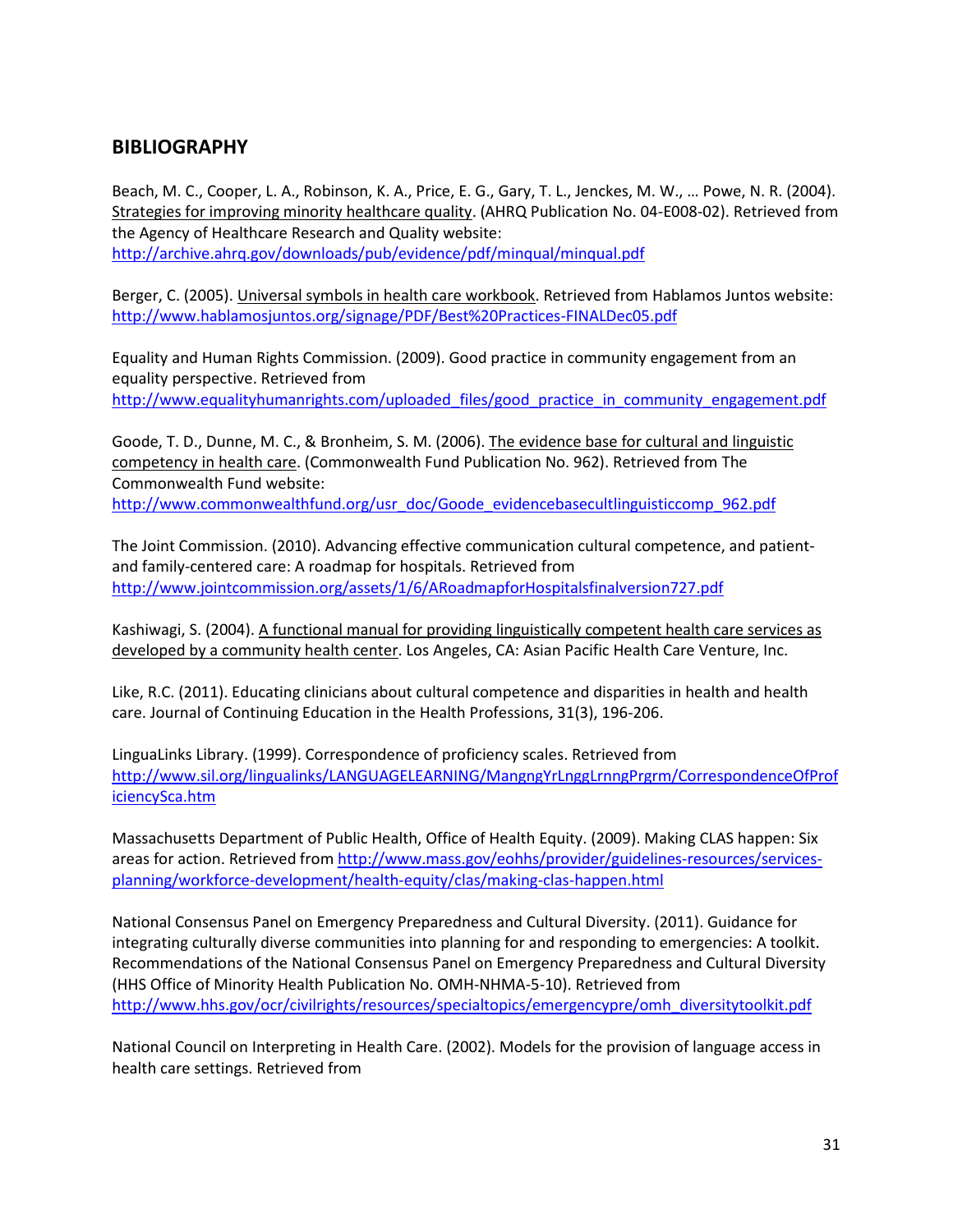[http://data.memberclicks.com/site/ncihc/NCIHC%20Working%20Paper%20-](http://data.memberclicks.com/site/ncihc/NCIHC%20Working%20Paper%20-%20Models%20for%20Provision%20of%20Language%20Access.pdf) [%20Models%20for%20Provision%20of%20Language%20Access.pdf](http://data.memberclicks.com/site/ncihc/NCIHC%20Working%20Paper%20-%20Models%20for%20Provision%20of%20Language%20Access.pdf)

National Quality Forum. (2009). A comprehensive framework and preferred practices for measuring and reporting cultural competency: A consensus report. Retrieved from [http://www.qualityforum.org/Publications/2009/04/A\\_Comprehensive\\_Framework\\_and\\_Preferred\\_Pra](http://www.qualityforum.org/Publications/2009/04/A_Comprehensive_Framework_and_Preferred_Practices_forMeasuring_and_Reporting_Cultural_Competency.aspx) ctices forMeasuring and Reporting Cultural Competency.aspx

QSource, Underserved Quality Improvement Organization Support Center. (2005). CLAS Standards implementation tips. Retrieved from <http://wwww.qsource.org/uqiosc/CLAS%20Standards%20Strategies%5B7AUG-2005%5D.pdf>

Prevention by Design. (2006). Community engagement strategies: Tip sheet. Retrieved from [http://socrates.berkeley.edu/~pbd/pdfs/Community\\_Engagement\\_Strategies.pdf](http://socrates.berkeley.edu/~pbd/pdfs/Community_Engagement_Strategies.pdf)

U.S. Department of Health and Human Services, Agency for Healthcare Research and Quality. (2010). Health literacy universal precautions toolkit (AHRQ Publication No. 10-0046-EF). Retrieved from <http://www.ahrq.gov/qual/literacy/>

U.S. Department of Health and Human Services, Office for Civil Rights. (2003). Guidance to federal financial assistance recipients regarding Title VI and the prohibition against national origin discrimination affecting limited English proficient persons. Retrieved from <http://www.hhs.gov/ocr/civilrights/resources/laws/revisedlep.html>

U.S. Department of Health and Human Services, Office of Disease Prevention and Health Promotion. (2010). National action plan to improve health literacy. Retrieved from [http://www.health.gov/communication/HLActionPlan/pdf/Health\\_Literacy\\_Action\\_Plan.pd](http://www.health.gov/communication/HLActionPlan/pdf/Health_Literacy_Action_Plan.pd)

U.S. Department of Health and Human Services, Office of Minority Health. (2005). A patient-centered guide to implementing language access services in healthcare organizations. Retrieved from <http://minorityhealth.hhs.gov/Assets/pdf/Checked/HC-LSIG.pdf>

U.S. Department of Health and Human Services, Office of Minority Health. (2011). Definition of promotoras de salud. Retrieved from <http://minorityhealth.hhs.gov/templates/content.aspx?lvl=2&lvlid=207&ID=8930>

U.S. Department of Health and Human Services, Office of Minority Health. (2001). National standards for culturally and linguistically appropriate services in health care: Final report. Retrieved from <http://minorityhealth.hhs.gov/assets/pdf/checked/finalreport.pdf>

Wilson-Stronks, A., & Galvez, E. (2007). Hospitals, language, and culture: A snapshot of the nation. Retrieved from The Joint Commission website: [http://www.jointcommission.org/assets/1/6/hlc\\_paper.pdf](http://www.jointcommission.org/assets/1/6/hlc_paper.pdf)

Wynia, M., Hasnain-Wynia, R., Hotze, T. D., & Ivey, S. L. (2011). Collecting and using race, ethnicity and language data in ambulatory settings: A white paper with recommendations from the Commission to End Health Care Disparities. Retrieved from American Medical Association website: [http://www.ama](http://www.ama-assn.org/resources/doc/public-health/cehcd-redata.pdf)[assn.org/resources/doc/public-health/cehcd-redata.pdf](http://www.ama-assn.org/resources/doc/public-health/cehcd-redata.pdf)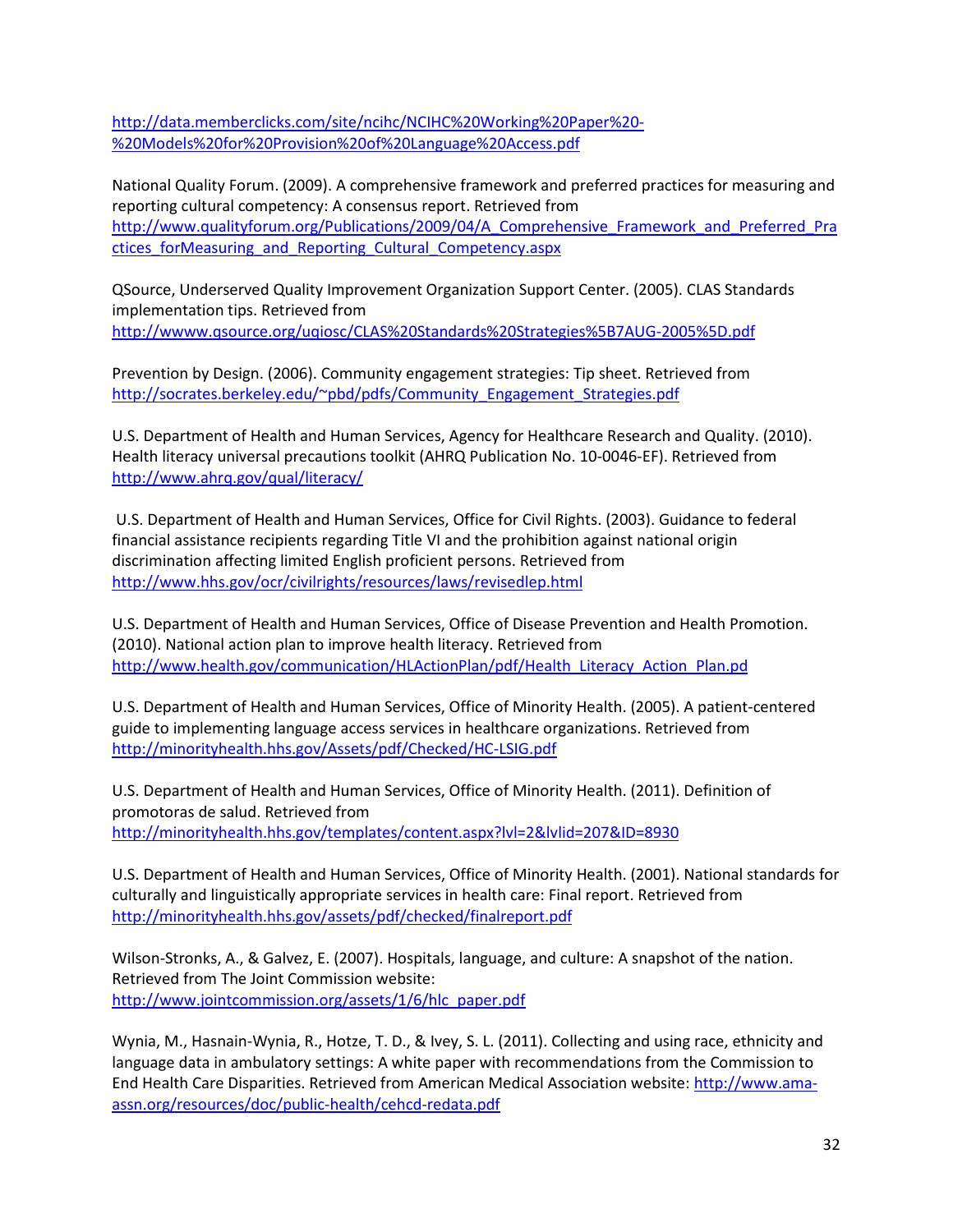Youdelman, M., & Perkins, J. (2005). Providing language services in small health care provider settings: Examples from the field (Commonwealth Fund Publication No. 810). Retrieved from The Commonwealth Fund website:

[http://www.commonwealthfund.org/usr\\_doc/810\\_Youdelman\\_providing\\_language\\_services.pdf](http://www.commonwealthfund.org/usr_doc/810_Youdelman_providing_language_services.pdf)

Youdelman, M., Perkins, J., Brooks, J. D., & Reid, D. (2007). Providing language services in state and local health-related benefits offices: Examples from the field (Commonwealth Fund Publication No. 995). Retrieved from The Commonwealth Fund website:

[http://www.commonwealthfund.org/~/media/Files/Publications/Fund%20Report/2007/Jan/Providing%](http://www.commonwealthfund.org/~/media/Files/Publications/Fund%20Report/2007/Jan/Providing%20Language%20Services%20in%20State%20and%20Local%20Health%20Related%20Benefits%20Offices%20%20Examples%20From%20the%20Fi/Youdelman_providinglanguagesvcsstatelocalbenefitsoffices_995%20pdf.pdf) [20Language%20Services%20in%20State%20and%20Local%20Health%20Related%20Benefits%20Offices](http://www.commonwealthfund.org/~/media/Files/Publications/Fund%20Report/2007/Jan/Providing%20Language%20Services%20in%20State%20and%20Local%20Health%20Related%20Benefits%20Offices%20%20Examples%20From%20the%20Fi/Youdelman_providinglanguagesvcsstatelocalbenefitsoffices_995%20pdf.pdf) [%20%20Examples%20From%20the%20Fi/Youdelman\\_providinglanguagesvcsstatelocalbenefitsoffices\\_9](http://www.commonwealthfund.org/~/media/Files/Publications/Fund%20Report/2007/Jan/Providing%20Language%20Services%20in%20State%20and%20Local%20Health%20Related%20Benefits%20Offices%20%20Examples%20From%20the%20Fi/Youdelman_providinglanguagesvcsstatelocalbenefitsoffices_995%20pdf.pdf) [95%20pdf.pdf](http://www.commonwealthfund.org/~/media/Files/Publications/Fund%20Report/2007/Jan/Providing%20Language%20Services%20in%20State%20and%20Local%20Health%20Related%20Benefits%20Offices%20%20Examples%20From%20the%20Fi/Youdelman_providinglanguagesvcsstatelocalbenefitsoffices_995%20pdf.pdf)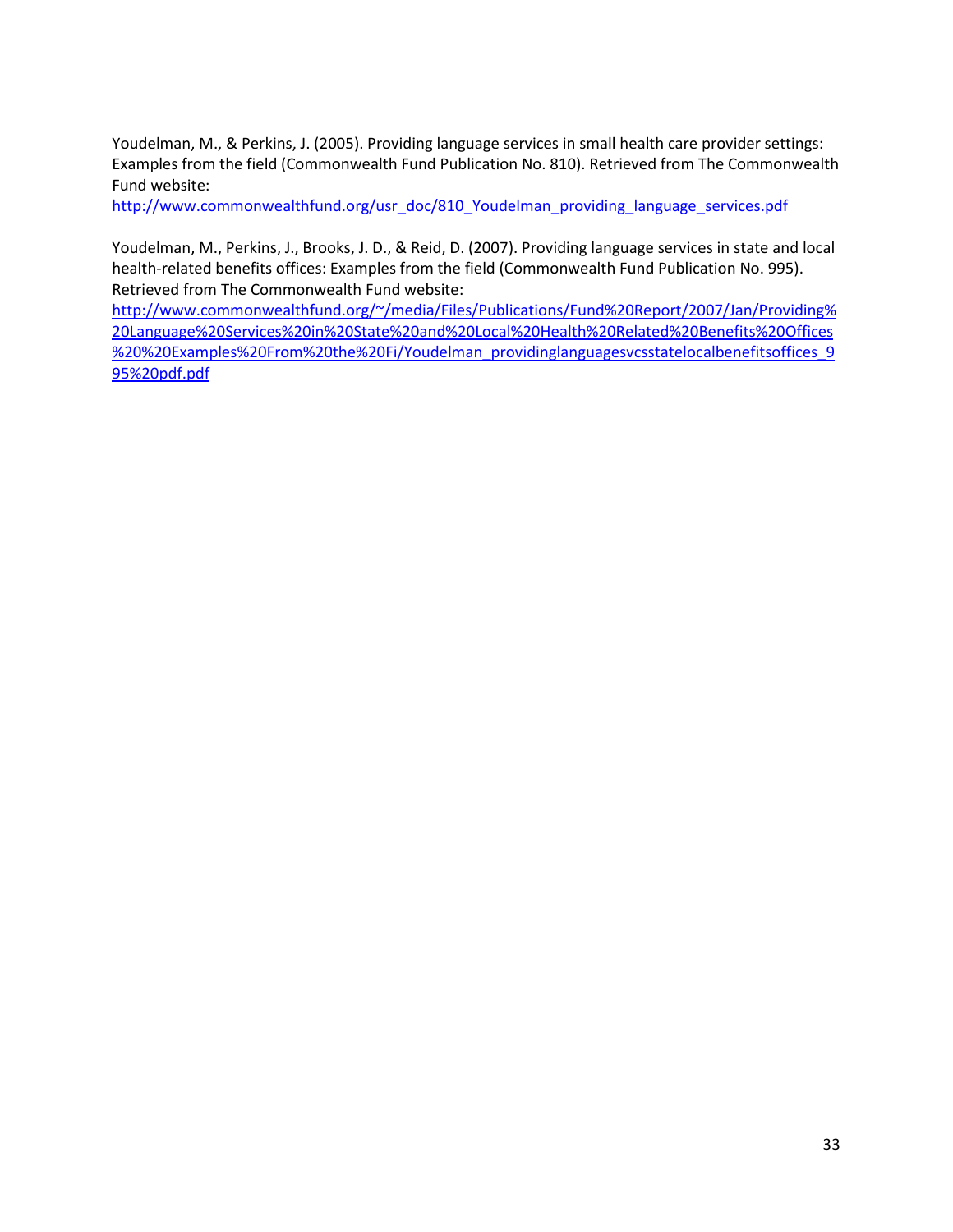### **Appendix A: Glossary – References**

**Acculturation:1** The exchange of cultural features that results when groups of individuals having different cultures come into continuous firsthand contact; the original cultural patterns of either or both groups may be altered, but the groups remain distinct.

**Augmentative and Alternative Communication (AAC) Resources:2** Systems or devices that attempt to temporarily or permanently compensate for and facilitate the impairment and disability of individuals with severe expressive or language comprehension disorders. AAC may be required for individuals demonstrating impairments in gestural, spoken, and/or written modalities.

Auxiliary Aids and Services:<sup>3</sup> Devices or services that enable effective communication for people with disabilities. Examples include qualified interpreters, note takers, transcription services, written materials, assistive listening devices and systems, telephone communication devices for deaf persons, telephone handset amplifiers, video interpretive services, and open and closed captioning.

**Bilingual: <sup>4</sup>** A term describing a person who has some degree of proficiency in two languages. A high level of bilingualism is the most basic of the qualifications of a competent interpreter but, by itself, does not ensure the ability to interpret.

**Bisexual:5**One whose sexual or romantic attractions and behaviors are directed at members of both sexes to a significant degree.

Caregiver:<sup>6</sup> An individual who assists another person who because of physical disability, chronic illness, or cognitive impairment is unable to perform certain activities on his/her own. So-called informal care can be offered by family members or friends, often in a home setting. Paid or volunteer professional care, or so-called formal care, can be obtained at home, in the community, or from institutions such as nursing facilities or government institutions.

**Certification:7** A process by which a certifying body (usually a governmental or professional organization) attests to an individual's qualifications to provide a particular service. Certification calls for formal assessment using an instrument that has been tested for validity and reliability so that the certifying body can be confident that the individuals it certifies have the qualifications needed to do the job.

**Certified Interpreter:8**An interpreter who is certified as competent by a professional organization or government entity through rigorous testing based on appropriate and consistent criteria. Interpreters who have had limited training  $-$  or have only taken a screening test administered by an employing health, interpreter, or referral agency — are not considered certified.

Communication Needs:<sup>9</sup> Difficulty with some aspects of communicating. This difficulty may be minor and temporary or more complex and long term. The term "needs" refers both to the individual's needs and to what society can do to support the individual by examining the individual and the environments in which he/she interacts.

Requirements of the Americans with Disabilities Act communication needs extend beyond spoken language capability to include barriers imposed by disabilities affecting hearing, speech, and vision.**<sup>10</sup> Community Health Assessment/Community Health Needs Assessment (CHNA):11** Community health assessment is a systematic examination of the health status indicators for a given population that is used to identify key problems and assets in a community. The ultimate goal of a community health assessment is to develop strategies to address the community's health needs and identified issues. **Community Needs Assessment: <sup>12</sup>** A community needs assessment identifies the strengths and resources available in the community to meet its needs. The assessment focuses on the capabilities of the community, including its citizens, agencies, and organizations. It provides a framework for developing and identifying services and solutions and building communities that support and nurture health and wellness.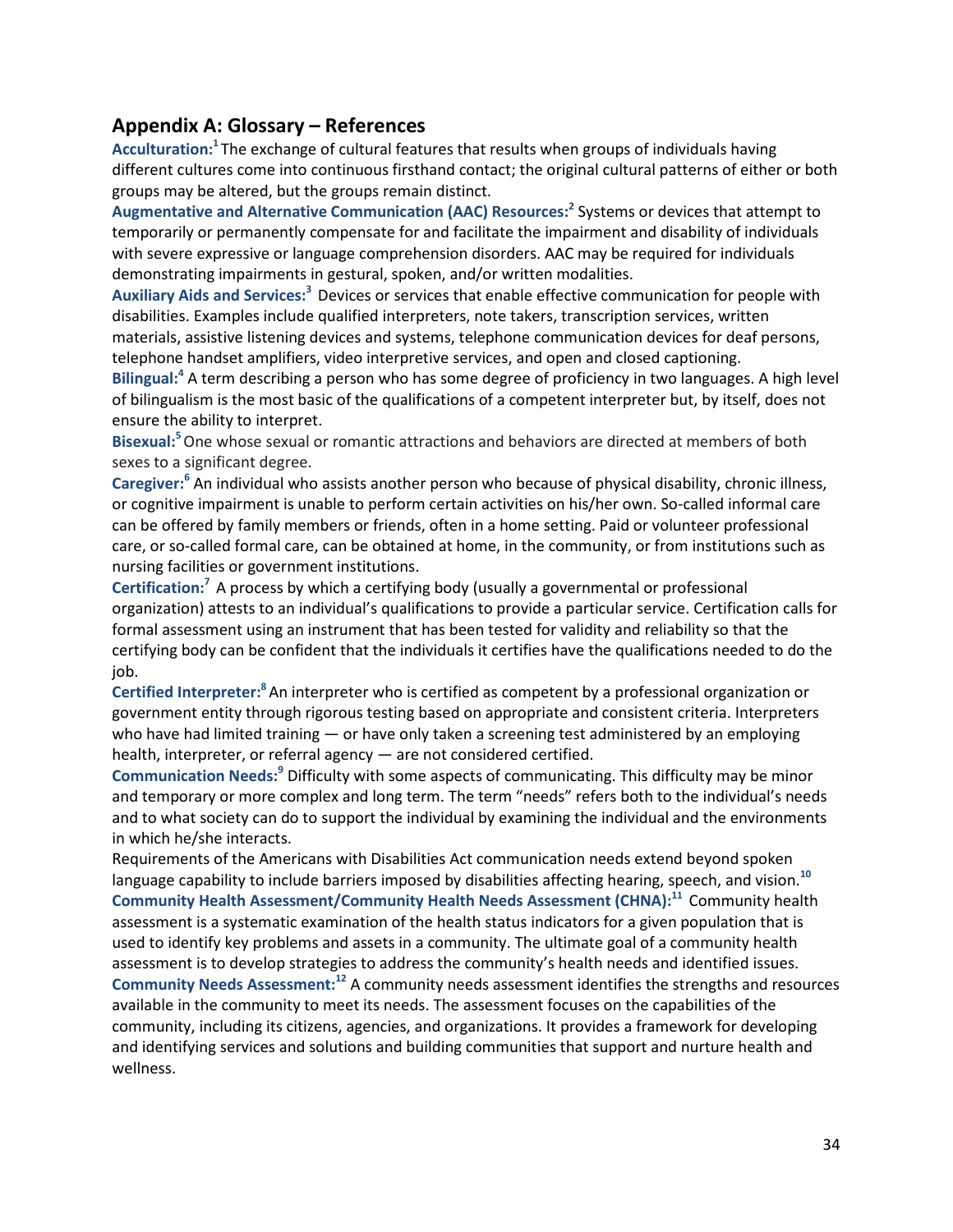A community needs assessment may be limited to a compilation of demographic data from census records, results of surveys conducted by others, and informal feedback from community partners. Alternatively, assessments may be expanded to include focus group discussions, town meetings, interviews with stakeholders and telephone or mailed surveys to partnership members and the community.

**Continuous Quality Improvement: <sup>13</sup>** The complete process of identifying, describing, and analyzing strengths and problems and then testing, implementing, learning from, and revising solutions. It relies on an organizational and/or system culture that is proactive and supports continuous learning. Continuous quality improvement is firmly grounded in the overall mission, vision, and values of the agency/system. Perhaps most important, it is dependent upon the active inclusion and participation of staff at all levels of the agency/system — children, youth, families, and stakeholders — throughout the process.

**CLAS:** See "Culturally and Linguistically Appropriate Services."

**CLAS Standards:** See "National CLAS Standards."

Cultural Broker:<sup>14</sup> Individuals from the community who serve as bridges between an organization and people of different cultural backgrounds.

**Cultural and Linguistic Competency:15** The capacity for individuals and organizations to work and communicate effectively in cross-cultural situations through the adoption and implementation of strategies to ensure appropriate awareness, attitudes, and actions and through the use of policies, structures, practices, procedures, and dedicated resources that support this capacity.

- Cultural Competency: A developmental process in which individuals or institutions achieve increasing levels of awareness, knowledge, and skills along a cultural competence continuum. Cultural competence involves valuing diversity, conducting self-assessments, avoiding stereotypes, managing the dynamics of difference, acquiring and institutionalizing cultural knowledge, and adapting to diversity and cultural contexts in communities.
- Linguistic Competency: The capacity of individuals or institutions to communicate effectively at every point of contact. Effective communication includes the ability to convey information both written and oral — in a manner that is easily understood by diverse groups, including persons of limited English proficiency, those who have low literacy skills or who are not literate, those having low health literacy, those with disabilities, and those who are deaf or hard of hearing.

**Culturally and Linguistically Appropriate Services (CLAS):16** Services that are respectful of and responsive to individual cultural health beliefs and practices, preferred languages, health literacy levels, and communication needs and employed by all members of an organization (regardless of size) at every point of contact.

**Culture:17, <sup>18</sup>** The integrated pattern of thoughts, communications, actions, customs, beliefs, values, and institutions associated, wholly or partially, with racial, ethnic, or linguistic groups as well as religious, spiritual, biological, geographical, or sociological characteristics. Culture is dynamic in nature, and individuals may identify with multiple cultures over the course of their lifetimes.

Elements of culture include, but are not limited to, the following:

- Age
- Cognitive ability or limitations
- Country of origin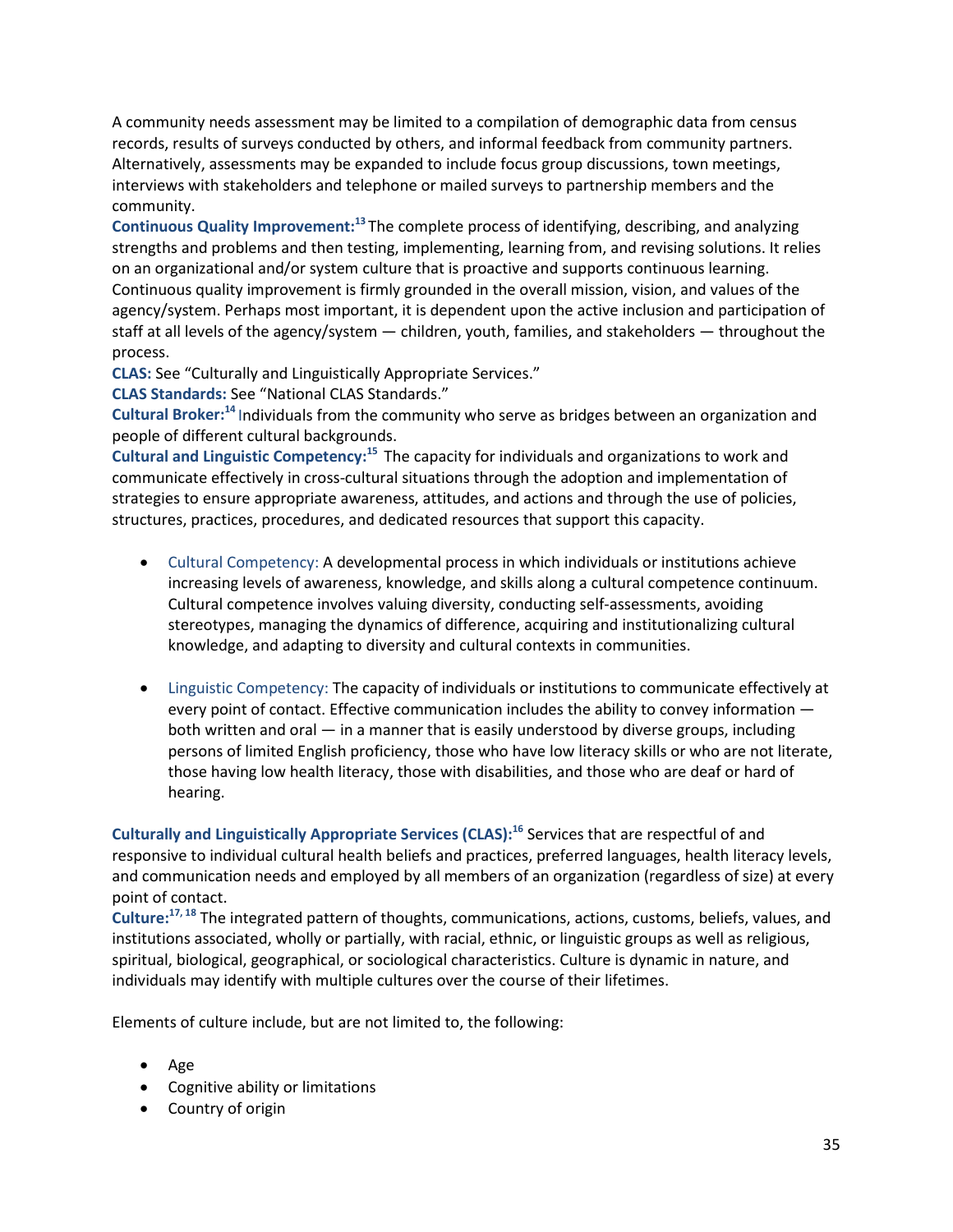- Degree of acculturation
- Educational level attained
- Environment and surroundings
- Family and household composition
- Gender identity
- Generation
- Health practices, including use of traditional healer techniques such as Reiki and acupuncture
- Linguistic characteristics, including language(s) spoken, written, or signed; dialects or regional variants; literacy levels; and other related communication needs.
- Military affiliation
- Occupational groups
- Perceptions of family and community
- Perceptions of health and well-being and related practices
- Perceptions/beliefs regarding diet and nutrition
- Physical ability or limitations
- Political beliefs
- Racial and ethnic groups include  $-$  but are not limited to  $-$  those defined by the U.S. Census Bureau.
- Religious and spiritual characteristics, including beliefs, practices, and support systems related to how an individual finds and defines meaning in his/her life.
- Residence (i.e., urban, rural, or suburban)
- Sex
- Sexual orientation
- Socioeconomic status

**Determinants of Health:19**Determinants of health care factors that influence health status and determine health differentials or health inequalities. They are many and varied and include, for example, natural biological factors, such as age, gender, and ethnicity; behavior and lifestyles, such as smoking, alcohol consumption, diet, and physical exercise; the physical and social environment, including housing quality, the workplace, and the wider urban and rural environment; and access to health care.

**Effective Communication: <sup>20</sup>** The successful joint establishment of meaning wherein patients and health care providers exchange information, enabling patients to participate actively in their care from admission through discharge and ensuring that the responsibilities of both patients and providers are understood. To be truly effective, communication requires a two-way process (expressive and receptive) in which messages are negotiated until the information is correctly understood by both parties. Successful communication takes place only when providers understand and integrate the information gleaned from patients and when patients comprehend accurate, timely, complete, and unambiguous messages from providers in a way that enables them to participate responsibly in their care.

**Ethnicity:21** The Office of Management and Budget requires federal agencies to use a minimum of two ethnicities: Hispanic or Latino and Not Hispanic or Latino. Hispanic origin can be viewed as the heritage, nationality group, lineage, or country of birth of the person or the person's parents or ancestors before their arrival in the United States. People who identify their origin as Hispanic, Latino, or Spanish may be of any race.

Gay:<sup>22</sup> An attraction and/or behavior focused exclusively or mainly on members of the same sex or gender identity; a personal or social identity based on one's same-sex attractions and membership in a sexual-minority community.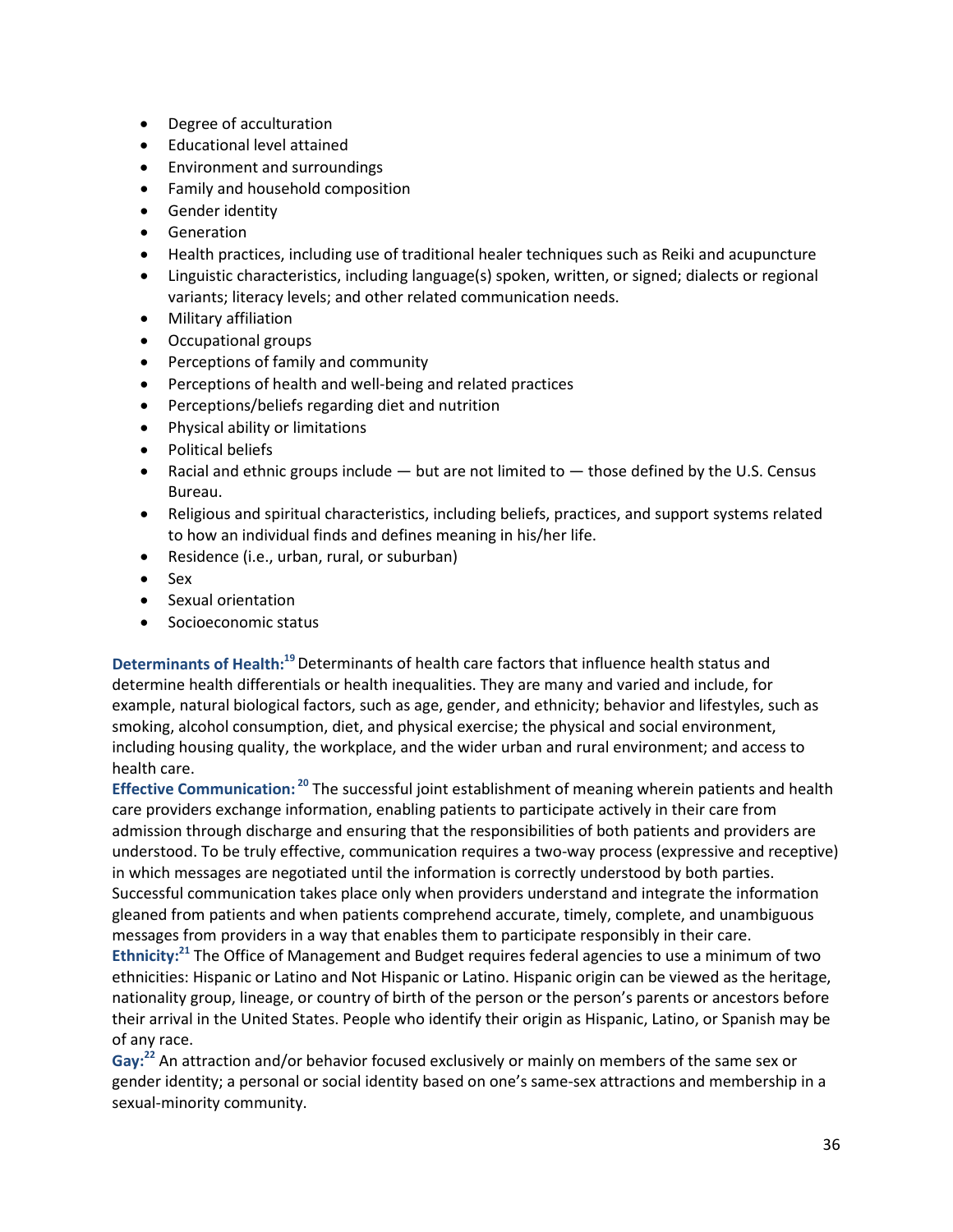**Gender Expression:23** Characteristics in appearance, personality, and behavior culturally defined as masculine or feminine.

Gender Identity:<sup>24</sup> One's basic sense of being a man, woman, or other gender.

**Health: 25, 26, 27** Health encompasses many aspects, including physical, mental, social, and spiritual wellbeing. The World Health Organization also notes that health is "not merely the absence of disease or infirmity."

**Health Care:28** According to the Health Insurance Portability and Accountability Act of 1996, health care refers to the care, services, or supplies related to the health of an individual, including but not limited to, the following:

- Preventive, diagnostic, therapeutic, rehabilitative, maintenance, or palliative care, and counseling, service, assessment, or a procedure with respect to the physical or mental condition, or functional status, of an individual or that affects the structure or function of the body; and
- Sale or dispensing of a drug, device, equipment, or other item in accordance with a prescription.

**Health Care Disparities: <sup>29</sup>** Differences in the receipt of, experiences with, and quality of health care that are not due to access-related factors or clinical needs, preferences, or appropriateness of intervention. **Health Care Organization: <sup>30</sup>**Any public or private institution involved in any aspect of delivering health care services.

**Health Disparity: <sup>31</sup>** A particular type of health difference that is closely linked with social, economic, and/or environmental disadvantage. Health disparities adversely affect groups of people who have systematically experienced greater obstacles to health based on their racial or ethnic group; religion; socio-economic status; gender; age; mental health; cognitive, sensory, or physical disability; sexual orientation or gender identity; geographic location; or other characteristics historically linked to discrimination or exclusion.

**Health Equity: 32, 33** Attainment of the highest level of health for all people. Achieving health equity requires valuing everyone equally, with focused and ongoing societal efforts to address avoidable inequalities, historical and contemporary injustices, and the elimination of health and health care disparities.

Health Inequality:<sup>34</sup> Difference in health status or in the distribution of health determinants among different population groups. For example, differences in mobility between elderly people and younger populations or differences in mortality rates among people from different social classes. It is important to distinguish between a health inequality and a health inequity. Some health inequalities are attributable to biological variations or free choice, while others are attributable to the external environment and conditions mainly outside the control of the individuals concerned. In the first case, it may be impossible or ethically or ideologically unacceptable to change the health determinants, and so the resultant health inequality is unavoidable. In the second case, the uneven distribution may be unnecessary and avoidable as well as unjust and unfair so that the resulting health inequalities also lead to an inequity in health.

**Health Inequities: <sup>35</sup>** Differences in health status or in the distribution of health determinants among different population groups.

Health Literacy:<sup>36</sup> The degree to which an individual has the capacity to obtain, process, and understand basic health information and services needed to make appropriate health decisions.

Health Numeracy:<sup>37</sup> The degree to which an individual has the capacity to access, process, interpret, communicate, and act on numerical, quantitative, graphical, biostatistical, and probabilistic health information needed to make effective health decisions.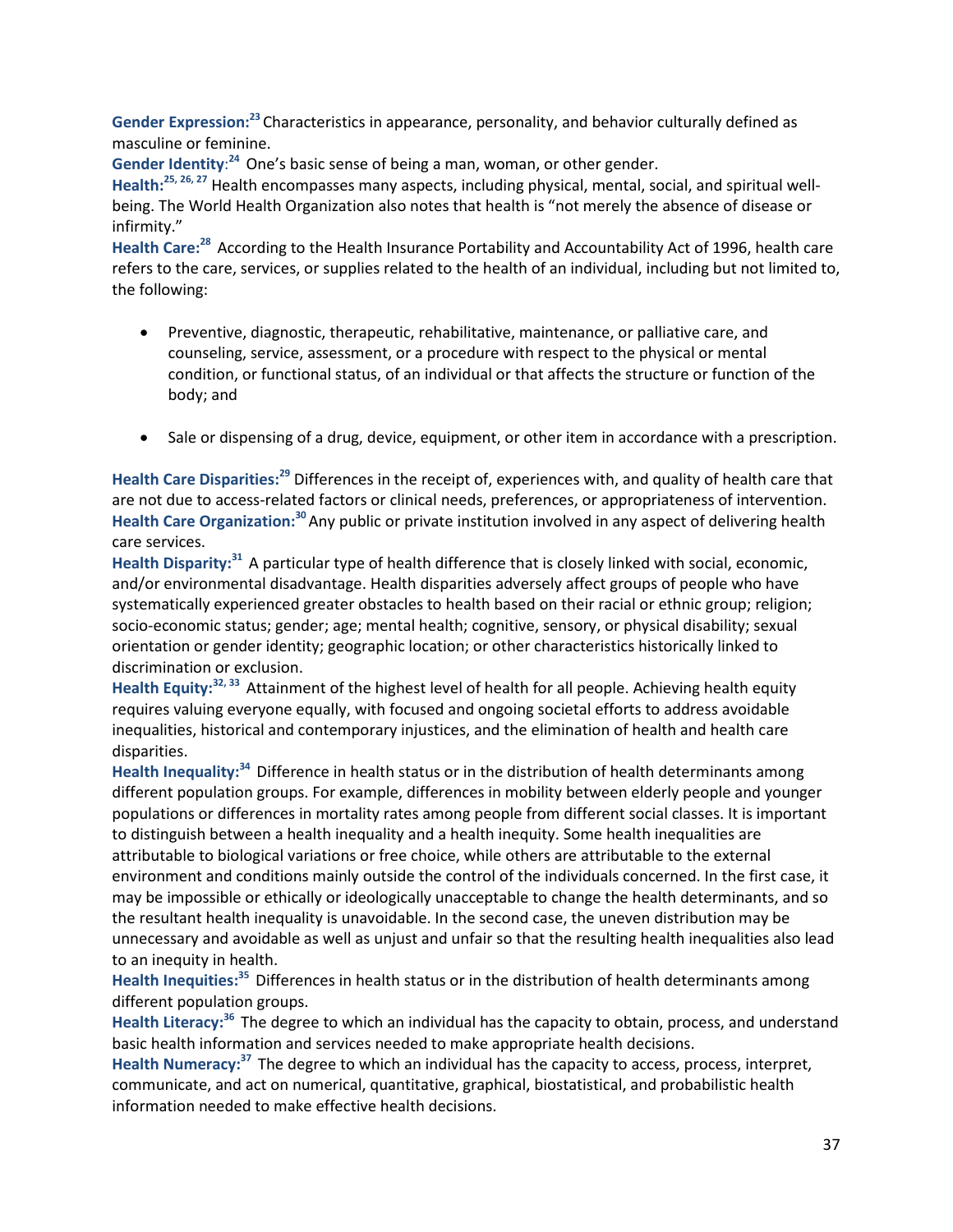Health Organization:<sup>38</sup> Any public or private institution addressing individual or community health and well-being.

**Individuals and Groups**: **<sup>39</sup>** Patients, clients, or consumers, including accompanying family members, guardians, or companions, seeking physical, mental, or other health-related services.

**Interpreter: <sup>40</sup>**An individual who renders a message spoken or signed in one language into a second language and who abides by a code of professional ethics.

#### **Types of Interpreters:**

- Ad Hoc Interpreter:**<sup>41</sup>**An untrained individual who is called upon to interpret, such as a family member interpreting for his/her parents, a bilingual staff member pulled away from other duties to interpret, or a self-declared bilingual in a hospital waiting room who volunteers to interpret. Also called a chance interpreter or lay interpreter.
- Bilingual Provider:<sup>42</sup> An individual with proficiency in more than one language, enabling the person to provide services directly to limited English proficient patients in their non-English language.
- Bilingual Worker/Employee:**<sup>43</sup>**An employee who is a proficient speaker of two languages and who may provide direct services in both languages but who, without additional training, is not qualified to serve as an interpreter.
- Dual-Role Interpreter:<sup>44</sup> A bilingual employee in health care who has been tested for language skills and trained as a medical interpreter and who assumes the task of part-time medical interpreting willingly.
- Qualified Interpreter: **<sup>45</sup>**An individual who has been assessed for professional skills, demonstrates a high level of proficiency in at least two languages, and has the appropriate training and experience to interpret with skill and accuracy while adhering to the National Code of Ethics and Standards of Practice published by the National Council on Interpreting in Health Care.

### **Types of Interpreting:**

- Community Interpreting:<sup>47</sup> Interpreting that takes place in the course of communication in the local community among speakers of different languages. The community interpreter may or may not be a trained interpreter. Community settings include schools, social service agencies, clinics, legal services, and businesses that serve a diverse clientele.
- **•** Consecutive Interpreting:<sup>48</sup> A highly complex cognitive activity that requires the interpreter to listen, analyze, comprehend, convert, edit, and reproduce the original message, after the speaker or signer pauses, in a specific social context. Consecutive interpretation is likely to take longer than simultaneous, because the interpreter does not interpret while the speaker or signer is speaking or signing.
- Face-to-Face Interpreting:<sup>49</sup> Interpreting in which the interpreter is present, in person, with both, or at least one, of the persons for whom interpreting is provided.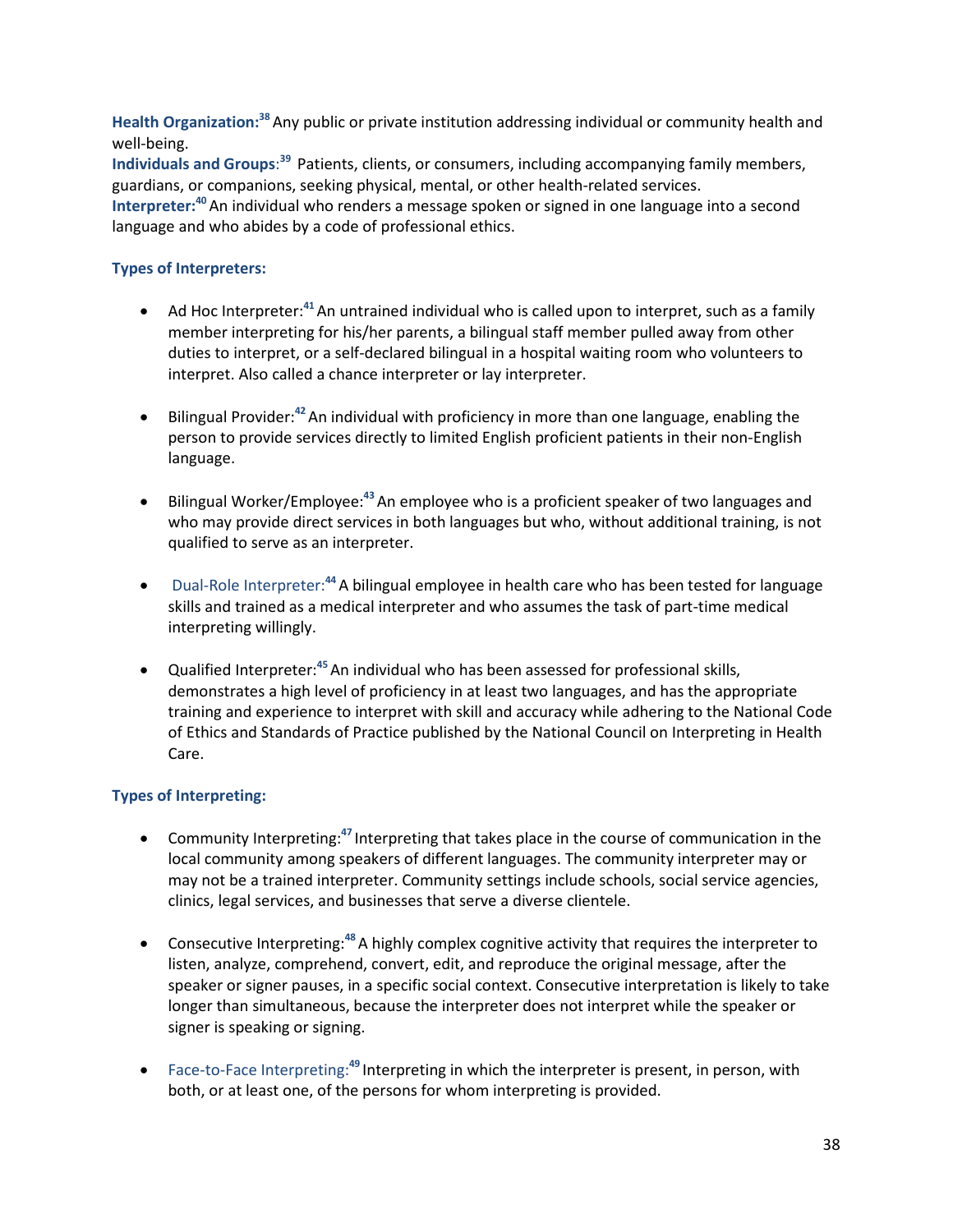- First-Person Interpreting:**<sup>50</sup>** The promotion by the interpreter of direct communication between the principal parties in the interaction through the use of direct utterances of each of the speakers, as though the interpreter were the voice of the person speaking, albeit in the language of the listener. For example, if the patient says "My stomach hurts," the interpreter says (in the second language), "My stomach hurts," not "She says her stomach hurts."
- Health Care Interpreting:**<sup>51</sup>** Interpreting that takes place in health care settings of any sort, including doctors' offices, clinics, hospitals, home health visits, mental health clinics, and public health presentations. Typically, the setting is an interview between a health care provider (doctor, nurse, lab technician) and a patient (or the patient and one or more family members).
- Simultaneous Interpretation:**<sup>52</sup>**Highly complex cognitive activity that requires the interpreter to listen, analyze, comprehend, convert, edit, and reproduce in real time a speaker or signer's message while the speaker or signer continues to speak or sign, in a specific social context.
- Telephone or Telephonic Interpreting:<sup>53</sup> Interpreting carried out remotely, with the interpreter connected by telephone to the principal parties, typically provided through a speakerphone or headsets. In health care settings, the principal parties, e.g., doctor and patient, are normally in the same room, but telephone interpreting can be used to serve individuals who are also connected to each other only by telephone.
- Video Remote Interpreting (VRI):**<sup>54</sup>** An interpreting service that uses video conference technology over dedicated lines or wireless technology offering a high-speed, wide-bandwidth video connection that delivers high-quality video images. To ensure that VRI is effective, the Department of Justice has established performance standards for VRI and requires training for users of the technology and other individuals involved with its use so that they may quickly and efficiently set up and operate the VRI system.

**Language: <sup>55</sup>** While the Office of Budget and Management has not established a list of language categories, the collection of language data has been pivotal in determining whether there has been discrimination by "national origin" under Title VI of the Civil Rights Act of 1964, and federal policies state that "reasonable steps" need to be taken so that persons of limited English proficiency can have "meaningful access" to programs or activities without charge for language services. Additionally, in 2000, the Department of Health and Human Services released its National Standards on Culturally and Linguistically Appropriate Services, which encourages all health care organizations and individual providers "to make their practices more culturally and linguistically accessible," including the use of race, ethnicity, and language data in program assessments and incorporation of these data into health records and organizational management systems.

**Language Assistance Services: <sup>56</sup>**Mechanisms used to facilitate communication with individuals who do not speak English, those who have limited English proficiency, and those who are deaf or hard of hearing. These services can include in-person interpreters, bilingual staff, or remote interpreting systems such as telephone or video interpreting. Language services also refer to processes in place to provide translation of written materials or signage, sign language, or braille materials. Language Concordance:<sup>57</sup> Occurs when the individual seeking services or care and the provider of said services are able to speak the same primary language well.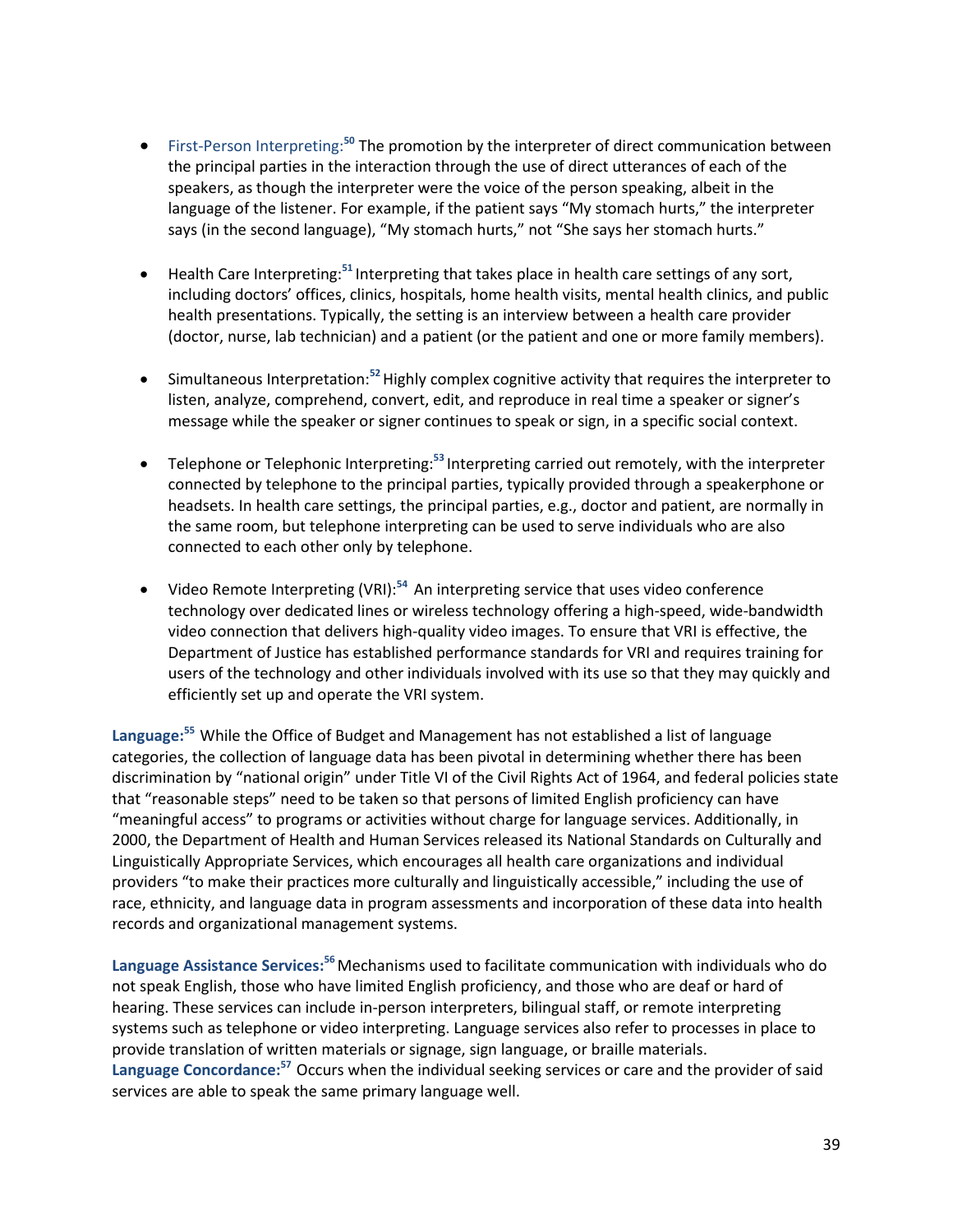**Lesbian: <sup>58</sup>** A woman who self-identifies as having an emotional, sexual, and/or relational attraction to other women.

**Limited English Proficiency: 59, 60** A concept referring to a level of English proficiency that is insufficient to ensure equal access to public services without language assistance with respect to a particular type of service, benefit, or encounter.

Meaningful Access:<sup>61</sup> Recipients of federal financial assistance are required to take reasonable steps to ensure meaningful access to their programs and activities by limited English proficient (LEP) persons. The HHS Office of Civil Rights Guidance explains that the obligation to provide meaningful access is fact dependent and starts with an individualized assessment that balances four factors: (1) the number or proportion of LEP persons eligible to be served or likely to be encountered by the program or grantee; (2) the frequency with which LEP individuals come into contact with the program; (3) the nature and importance of the program, activity, or service provided by the recipient to its beneficiaries; and (4) the resources available to the grantee/recipient and the costs of interpretation/translation services. There is no one-size-fits-all solution for Title VI compliance with respect to LEP persons, and what constitutes "reasonable steps" for large providers may not be reasonable where small providers are concerned.

**National CLAS Standards:62** The framework for culturally and linguistically appropriate services issued by the U.S. Department of Health and Human Services, Office of Minority Health. The National CLAS Standards are intended to inform, guide, and facilitate practices related to culturally and linguistically appropriate health service delivery.

**Numeracy: <sup>63</sup>** A part of literacy that implies a facility with basic probability and numerical concepts. Plain Language:<sup>64</sup> A strategy for making written and oral information easier to understand; communication that users can understand the first time they read or hear it. A plain language document is one in which people can find what they need, understand what they find, and act appropriately on that understanding.

Primary Language:<sup>65</sup> The language that a limited English proficient individual identifies as the one that he/she uses to communicate effectively and would prefer to use to communicate with service providers.

**Race: <sup>66</sup>** The Department of Health and Human Services and its agencies follow the racial categories developed by the Office of Management and Budget and used by the U.S. census. These categories generally reflect a social definition of race recognized in this country and are not an attempt to define race biologically, anthropologically, or genetically. People may choose to report more than one race to indicate their racial mixture, such as "American Indian and White."

People who identify their origin as Hispanic, Latino, or Spanish may be of any race. Racial categories can include national origin or sociocultural groups.

Information on race is required for many federal programs and is important for making policy decisions, particularly for civil rights. States use these data to meet legislative redistricting principles. Race data also are used to promote equal employment opportunities and to assess environmental risks and racial disparities in health.

**Reasonable Steps:** For guidance on how to determine whether the steps taken to provide language access are "reasonable," providers or organizations should refer to the Department of Health and Human Services' Guidance to Federal Financial Assistance Recipients Regarding Title VI Prohibition Against National Origin Discrimination Affecting Limited English Proficient Persons.

**Sex: <sup>67</sup>** The Department of Health and Human Services and its agencies follow the sex categories developed by the Office of Management and Budget and used by the U.S. census. The census operationalizes sex as "male" or "female." The census question regarding sex remains unchanged from the previous census. Information on the sex of individuals is one of the few items obtained in the original 1790 census and in every census since.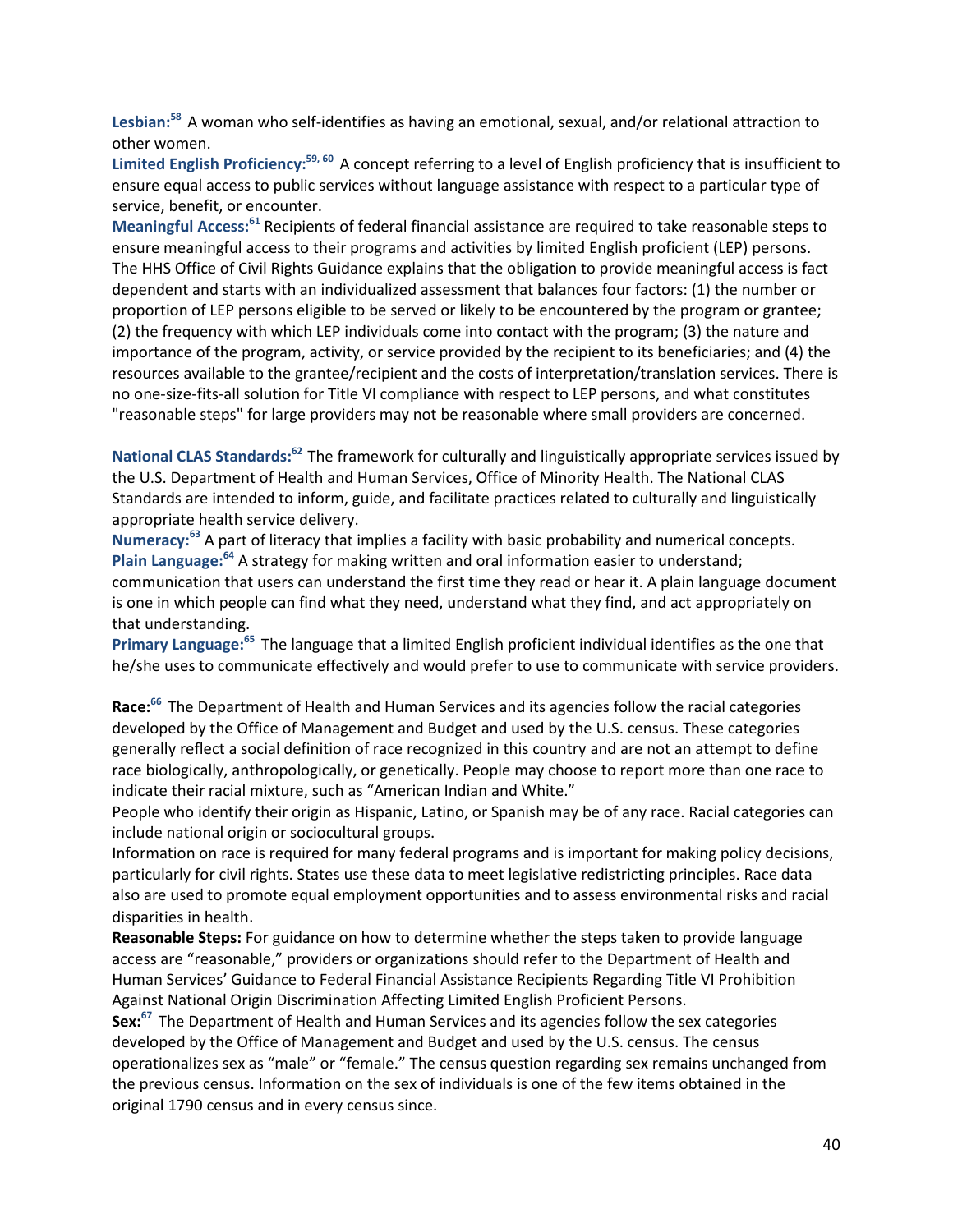It is important to note that sex differs from the concepts of gender, gender identity, and gender expression.

Sexual Identity:<sup>68</sup> Encompasses attraction, behavior, and identity. Most researchers studying sexual orientation have defined it operationally in terms of one or more of the following components. Defined in terms of behavior, sexual orientation refers to an enduring pattern of sexual or romantic activity with men, women, or both sexes. Defined in terms of attraction (or desire), it denotes an enduring pattern of experiencing sexual or romantic feelings for men, women, or both sexes. Identity encompasses both personal identity and social identity. Defined in terms of personal identity, sexual orientation refers to a conception of the self-based on one's enduring pattern of sexual and romantic attractions and behaviors toward men, women, or both sexes. Defined in terms of social (or collective) identity, it refers to a sense of membership in a social group based on a shared sexual orientation and a linkage of one's self-esteem to that group.

**Social Determinants of Health:**<sup>69</sup> The conditions in which people are born, grow, live, work, and age, including the health system.

**Staff: <sup>70</sup>** The group of individuals formally affiliated with an institution, including paid employees, contractors, and unpaid volunteers.

**Threshold Population:**<sup>71</sup> A threshold population is a linguistic group that makes up 15% or more of a program's clients and who share a common language other than English as a primary language. For example, if program XYZ serves 200 clients and at least 30 of them speak Haitian-Creole as a primary language, that group would be considered a threshold population for that program, and Haitian-Creole would be considered a threshold language. Some programs may target multiple groups and, therefore, may have multiple threshold populations and threshold languages; some programs may have no threshold populations.

**Traditional Healer Services:**<sup>72</sup> The application of knowledge, skills, and practices based on the experiences indigenous to different cultures. These services are directed towards the maintenance of health, as well as the prevention, diagnosis, and improvement of physical and mental illness. Examples of traditional healers include herbalists, faith healers, and practitioners of Chinese or Ayurvedic medicine. In contrast, allopathic service providers are those trained in western medicine.

**Transgender: <sup>73</sup>** A person whose gender identity and/or expression is different from that typically associated with their assigned sex at birth.

**Translation: <sup>74</sup>** The conversion of a written text into a corresponding written text in a different language. **Translator: <sup>75</sup>** A person who translates written texts.

**TTY: <sup>76</sup>** TTY stands for text telephone. It is also sometimes called a TDD, or telecommunication device for the deaf. TTY is the more widely accepted term, however, as TTYs are used by many people, not just people who are deaf.

**Vital Documents: <sup>77</sup>** For the purposes of ensuring language access, vital documents are written documents that are "vital" to programs or limited English proficient populations. Examples include signs, directions, and notices about the availability of interpreter services, client intake forms, and legal documents (e.g., consent forms, notices of client rights and responsibilities, privacy notices, complaint forms, grievance policies).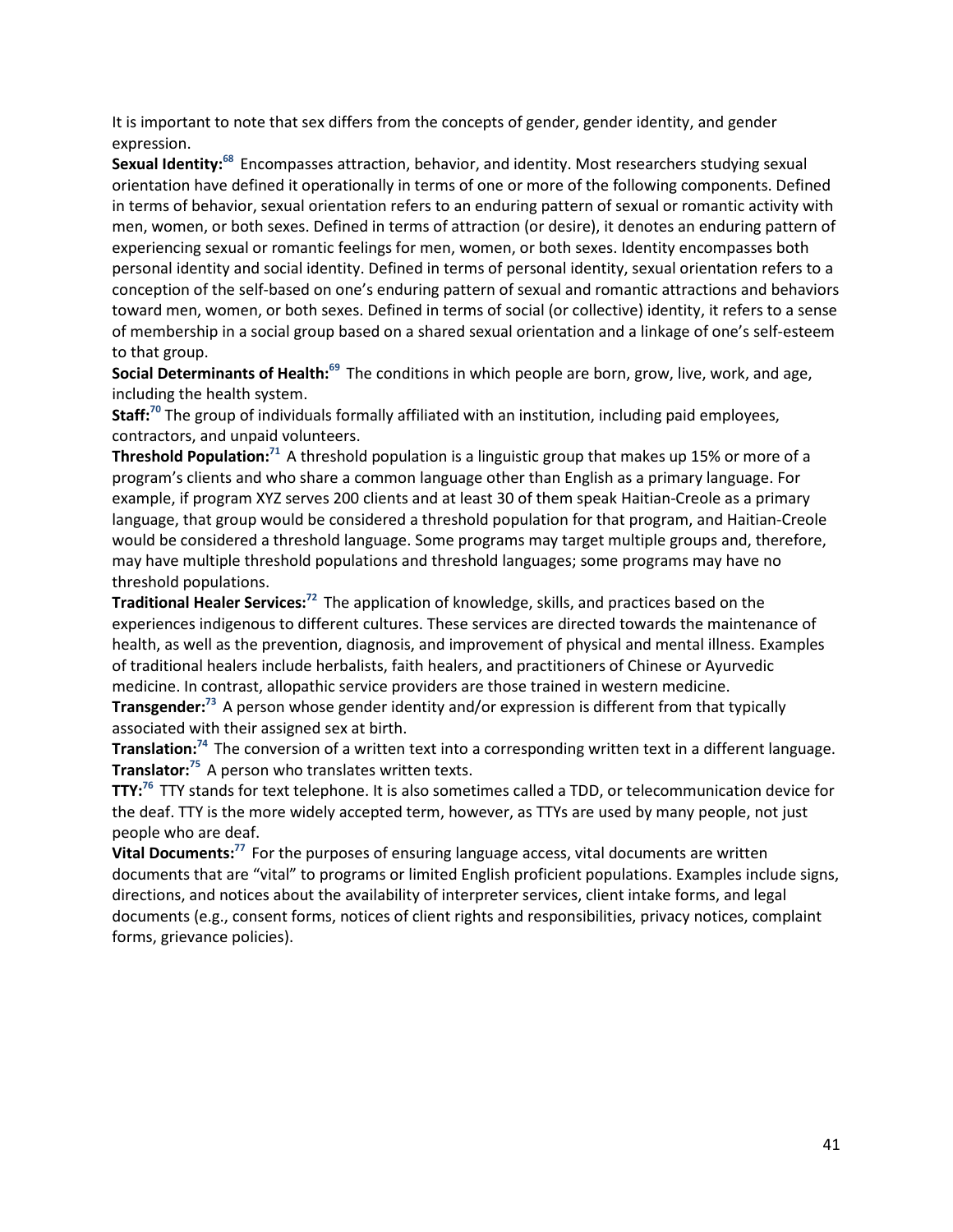### **Appendix B: Glossary Bibliography**

1 Kottak, C. P. (2007). Windows on humanity (3rd ed.). New York: McGraw Hill. 2 The Joint Commission. (2010). Advancing effective communication, cultural competence, and patientand family-centered care: A roadmap for hospitals. Retrieved from http://www.jointcommission.org/assets/1/6/ARoadmapforHospitalsfinalversion727.pdf 3 The Joint Commission. (2010). Advancing effective communication, cultural competence, and patientand family-centered care: A roadmap for hospitals. Retrieved from http://www.jointcommission.org/assets/1/6/ARoadmapforHospitalsfinalversion727.pdf 4 National Council on Interpreting in Health Care. (2008). The terminology of health care interpreting: A glossary of terms. Retrieved from http://data.memberclicks.com/site/ncihc/NCIHC%20Terms%20Final080408.pdf 5 Institute of Medicine. (2011). The health of lesbian, gay, bisexual, and transgender people: Building a foundation for better understanding. Washington, DC: The National Academies Press. 6 Day, T. (n.d.). About caregiving. Retrieved from http://www.longtermcarelink.net/eldercare/caregiving.htm 7 National Council on Interpreting in Health Care. (2008). The terminology of health care interpreting: A glossary of terms. Retrieved from http://data.memberclicks.com/site/ncihc/NCIHC%20Terms%20Final080408.pdf 8 National Council on Interpreting in Health Care. (2008). The terminology of health care interpreting: A glossary of terms. Retrieved from http://data.memberclicks.com/site/ncihc/NCIHC%20Terms%20Final080408.pdf 9 Talking point: The first step for information on children's communication. (2010). Speech, language and communication needs. In Glossary. Retrieved from http://www.communicationhelppoint.org.uk/da/Glossary.aspx 10 Institute of Medicine. (2009). Defining language need and categories for collection. In Race, ethnicity, and language data: Standardization for health care quality improvement (pp. 93–126). Retrieved from http://www.nap.edu/openbook.php?record\_id=12696&page=93 11 Consensus Statement from American Public Health Association (APHA), Association of Schools of Public Health (ASPH), Association of State and Territorial Health Officials (ASTHO), National Association of County and City Health Officials (NACCHO), National Association of Local Boards of Health (NALBOH), National Network of Public Health Institutes (NNPHI), and Public Health Foundation (PHF). (2012). Maximizing the Community Health Impact of Community Health Needs Assessments Conducted by Taxexempt Hospitals [http://www.naccho.org/topics/infrastructure/mapp/loader.cfm?csModule=security/getfile&pageID=22](http://www.naccho.org/topics/infrastructure/mapp/loader.cfm?csModule=security/getfile&pageID=228911) [8911](http://www.naccho.org/topics/infrastructure/mapp/loader.cfm?csModule=security/getfile&pageID=228911) 12 U.S. Department of Health and Human Services, Administration for Children and Families. (n.d.). Community needs assessment. Retrieved from http://www.childwelfare.gov/systemwide/assessment/community.cfm 13 National Child Welfare Resource Center for Organizational Improvement & Casey Family Programs. (2005). Using continuous quality improvement to improve child welfare practice. Retrieved from http://muskie.usm.maine.edu/helpkids/rcpdfs/CQIFramework.pdf 14 Massachusetts Department of Public Health, Office of Health Equity. (2009). Making CLAS happen: Six areas for action. Retrieved from http://www.mass.gov/eohhs/provider/guidelinesresources/services-planning/workforce-development/health-equity/clas/making-clas-happen.html

15 Cross, T. L., Bazron, B. J., Dennis, K. W., & Isaacs, M. R. (1989). Towards a culturally competent system of care volume I: A monograph on effective services for minority children who are severely emotionally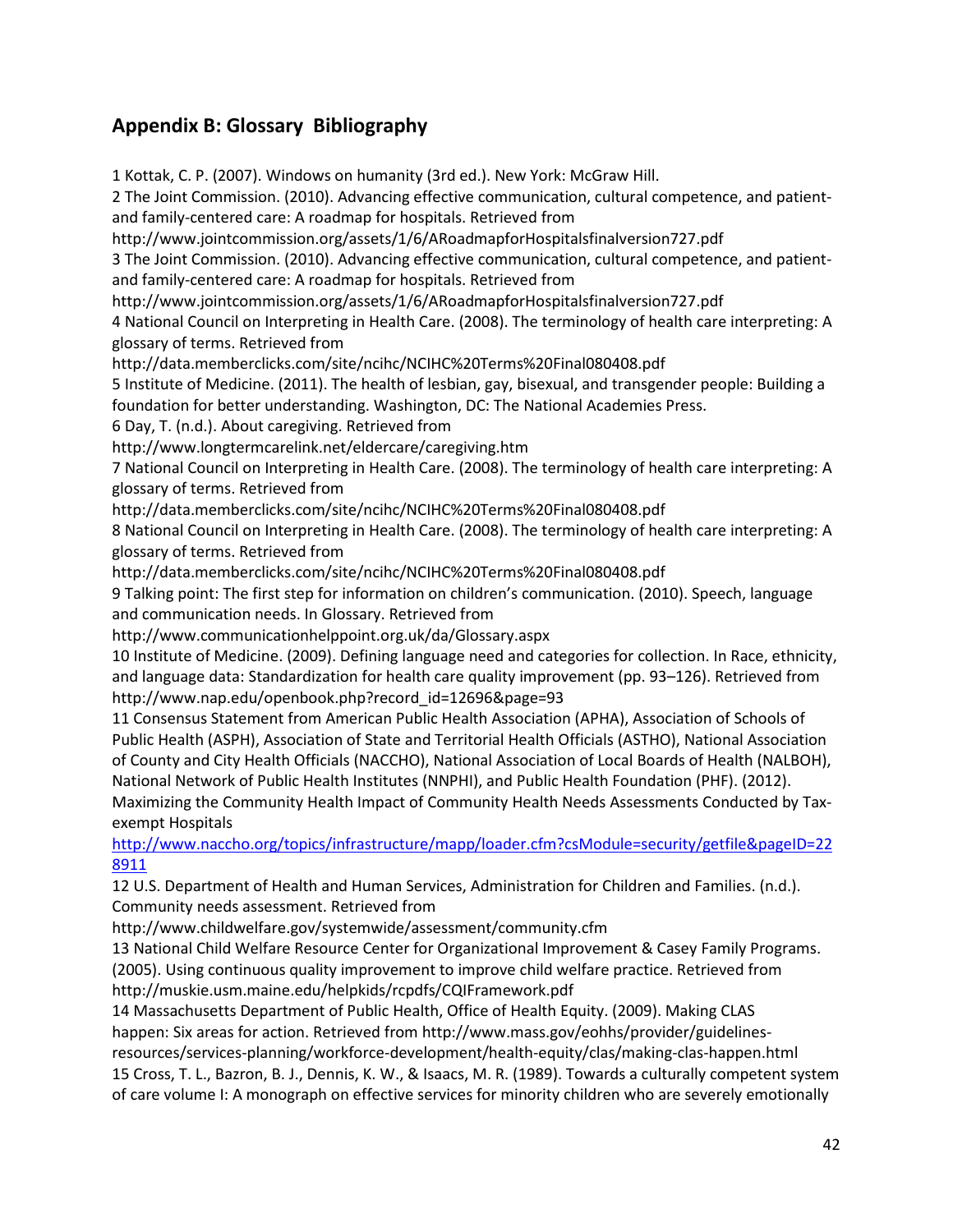disturbed. Washington, DC: Georgetown University Child Development Center, Child and Adolescent Service System Program Technical Assistance Center.

16 U.S. Department of Health and Human Services, Office of Minority Health. (2001). National standards for culturally and linguistically appropriate services in health care: Final report. Retrieved from http://www.minorityhealth.hhs.gov/assets/pdf/checked/finalreport.pdf

17 Gilbert, J., Goode, T. D., & Dunne, C. (2007). Cultural awareness. In Curricula enhancement module series. Retrieved from the National Center for Cultural Competence website:

http://www.nccccurricula.info/awareness/index.html

18 U.S. Department of Health and Human Services, Office of Minority Health. (2005). What is cultural competency? Retrieved from http://minorityhealth.hhs.gov/templates/browse.aspx?lvl=2&lvlID=11 19 World Health Organization. (2012). Health impact assessment: Glossary of terms used, A–E. Retrieved from http://www.who.int/hia/about/glos/en/index.html

20 The Joint Commission. (2010). Advancing effective communication, cultural competence, and patientand family-centered care: A roadmap for hospitals. Retrieved from

http://www.jointcommission.org/assets/1/6/ARoadmapforHospitalsfinalversion727.pdf

21 Humes, K. R., Jones, N. A., & Ramirez, R. R. (2011, March). Overview of race and Hispanic origin:

2010. 2010 Census Briefs. Retrieved from http://www.census.gov/prod/cen2010/briefs/c2010br-02.pdf 22 Institute of Medicine. (2011). The health of lesbian, gay, bisexual, and transgender people: Building a foundation for better understanding. Washington, DC: The National Academies Press.

23 Institute of Medicine. (2011). The health of lesbian, gay, bisexual, and transgender people: Building a foundation for better understanding. Washington, DC: The National Academies Press.

24 Bockting, W. O. (1999). From construction to context: Gender through the eyes of the transgendered. SIECUS Report 1(Oct./Nov.):3–7.

25 U.S. Department of Health and Human Services, Indian Health Services. (n.d.). Our mission. Retrieved from http://www.ihs.gov/index.cfm?module=ihsIntro

26 U.S. Department of Health and Human Services, Office of the Surgeon General and National Action Alliance for Suicide Prevention. (2012). 2012 National strategy for suicide prevention: Goals and objectives for action. Retrieved from http://www.surgeongeneral.gov/library/reports/national-strategysuicide-prevention/full\_report-rev.pdf

27 World Health Organization. (1946). Definition of health in preamble to the constitution of the World Health Organization. Geneva, Switzerland: World Health Organization.

28 Health Insurance Portability and Accountability Act of 1996, Pub. L. No. 102-168, § 160.103, 110 Stat. 1936 (1996)

29 Institute of Medicine (2003). Unequal treatment: Confronting racial and ethnic disparities in health care. Retrieved from http://www.nap.edu/openbook.php?record\_id=10260&page=R1

30 U.S. Department of Health and Human Services, Office of Minority Health. (2001). National standards for culturally and linguistically appropriate services in health care: Final report. Retrieved from http://www.minorityhealth.hhs.gov/assets/pdf/checked/finalreport.pdf

31 U.S. Department of Health and Human Services, Office of Minority Health, National Partnership for

Action to End Health Disparities. (2011). Health equity & disparities. Retrieved from

http://minorityhealth.hhs.gov/npa/templates/browse.aspx?lvl=1&lvlid=34

32 U.S. Department of Health and Human Services, Office of Minority Health, National Partnership for Action to End Health Disparities. (2011). Health equity & disparities. Retrieved from

http://minorityhealth.hhs.gov/npa/templates/browse.aspx?lvl=1&lvlid=34

33 Braveman, P. A. (2003). Monitoring equity in health and healthcare: A conceptual framework. Journal of Health, Population, and Nutrition, 21, 181–192.

34 World Health Organization. (2012). Health impact assessment: Glossary of terms used, F–P. Retrieved from http://www.who.int/hia/about/glos/en/index1.html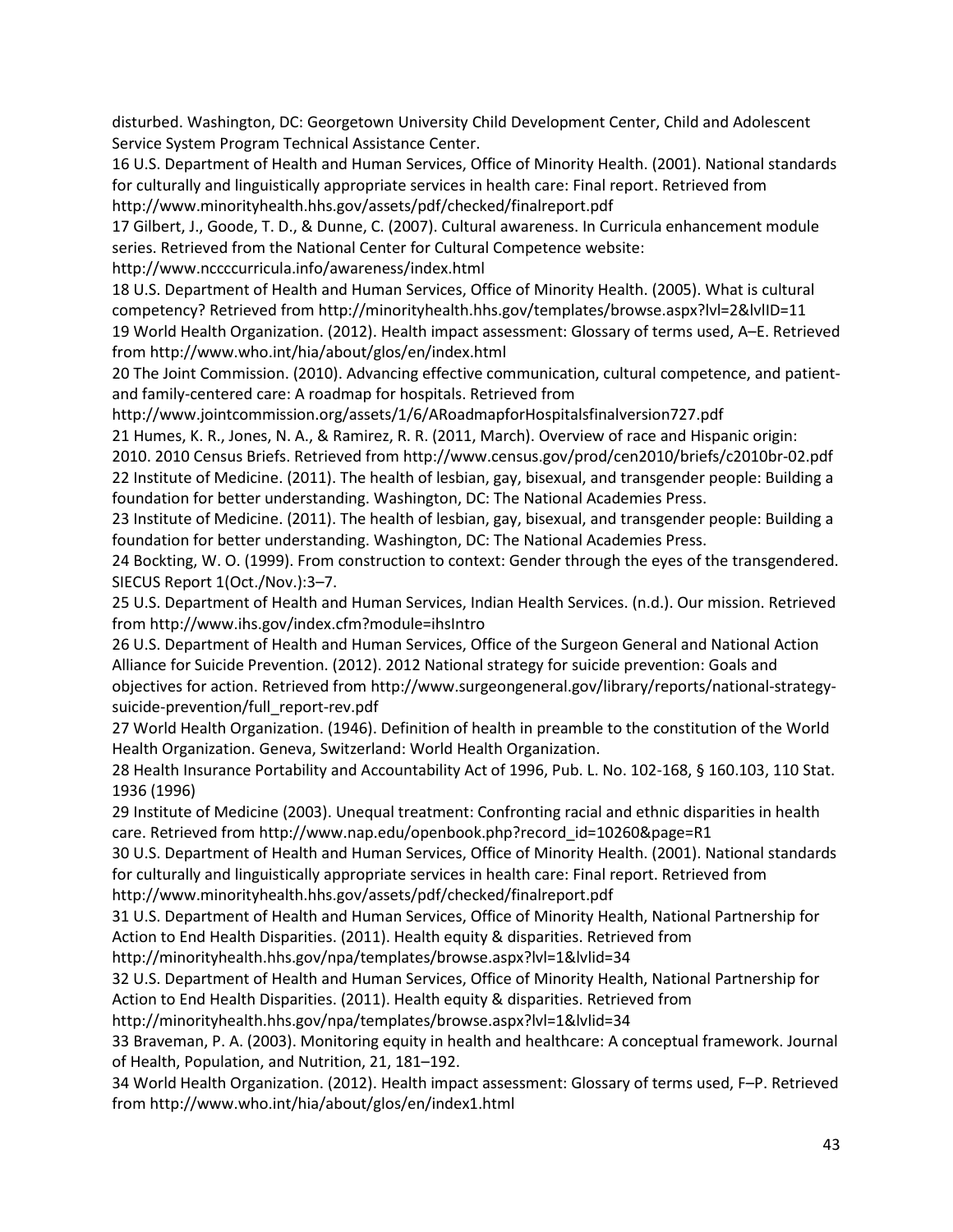35 World Health Organization. (2012). Health impact assessment: Glossary of terms used, F–P. Retrieved from http://www.who.int/hia/about/glos/en/index1.html

36 U.S. Department of Health and Human Services, Office of Disease Prevention and Health Promotion. (2000). Health communication and health IT. In Healthy people 2010. Retrieved from

http://www.healthypeople.gov/2010/hp2020/Objectives/TopicArea.aspx?id=25&TopicArea=Health+Co mmunication+and+Health+IT

37 Golbeck, A. L., Ahlers-Schmidt, C. R., Paschal, A. M., & Dismuke, M. C. (2005). A definition and operational framework for health numeracy. American Journal of Preventive Medicine, 29, 375–376. doi:10.1016/j.amepre.2005.06.012

8 U.S. Department of Health and Human Services, Office of Minority Health. (2001). National standards for culturally and linguistically appropriate services in health care: Final report. Retrieved from http://www.minorityhealth.hhs.gov/assets/pdf/checked/finalreport.pdf

39 U.S. Department of Health and Human Services, Office of Minority Health. (2001). National standards for culturally and linguistically appropriate services in health care: Final report. Retrieved from http://www.minorityhealth.hhs.gov/assets/pdf/checked/finalreport.pdf

40 National Health Law Program (2010). What's in a word? A guide to understanding interpreting and translation in health care. Retrieved from

http://www.healthlaw.org/images/stories/whats\_in\_a\_word\_guide.pdf

41 National Council on Interpreting in Health Care. (2008). The terminology of health care interpreting: A glossary of terms. Retrieved from

http://data.memberclicks.com/site/ncihc/NCIHC%20Terms%20Final080408.pdf

42 National Council on Interpreting in Health Care. (2008). The terminology of health care interpreting: A glossary of terms. Retrieved from

http://data.memberclicks.com/site/ncihc/NCIHC%20Terms%20Final080408.pdf

43 National Council on Interpreting in Health Care. (2008). The terminology of health care interpreting: A glossary of terms. Retrieved from

http://data.memberclicks.com/site/ncihc/NCIHC%20Terms%20Final080408.pdf

44 National Council on Interpreting in Health Care. (2008). The terminology of health care interpreting: A glossary of terms. Retrieved from

http://data.memberclicks.com/site/ncihc/NCIHC%20Terms%20Final080408.pdf

45 National Health Law Program (2010). What's in a word? A guide to understanding interpreting and translation in health care. Retrieved from

http://www.healthlaw.org/images/stories/whats\_in\_a\_word\_guide.pdf

46 National Health Law Program (2010). What's in a word? A guide to understanding interpreting and translation in health care. Retrieved from

http://www.healthlaw.org/images/stories/whats\_in\_a\_word\_guide.pdf

47 National Council on Interpreting in Health Care. (2008). The terminology of health care interpreting: A glossary of terms. Retrieved from

http://data.memberclicks.com/site/ncihc/NCIHC%20Terms%20Final080408.pdf

48 ASTM, International. (2007). Standard guide for language interpretation services. doi:10.1520/F2089- 01R07

49 National Council on Interpreting in Health Care. (2008). The terminology of health care interpreting: A glossary of terms. Retrieved from

<http://data.memberclicks.com/site/ncihc/NCIHC%20Terms%20Final080408.pdf>

50 National Council on Interpreting in Health Care. (2008). The terminology of health care interpreting: A glossary of terms. Retrieved from

http://data.memberclicks.com/site/ncihc/NCIHC%20Terms%20Final080408.pdf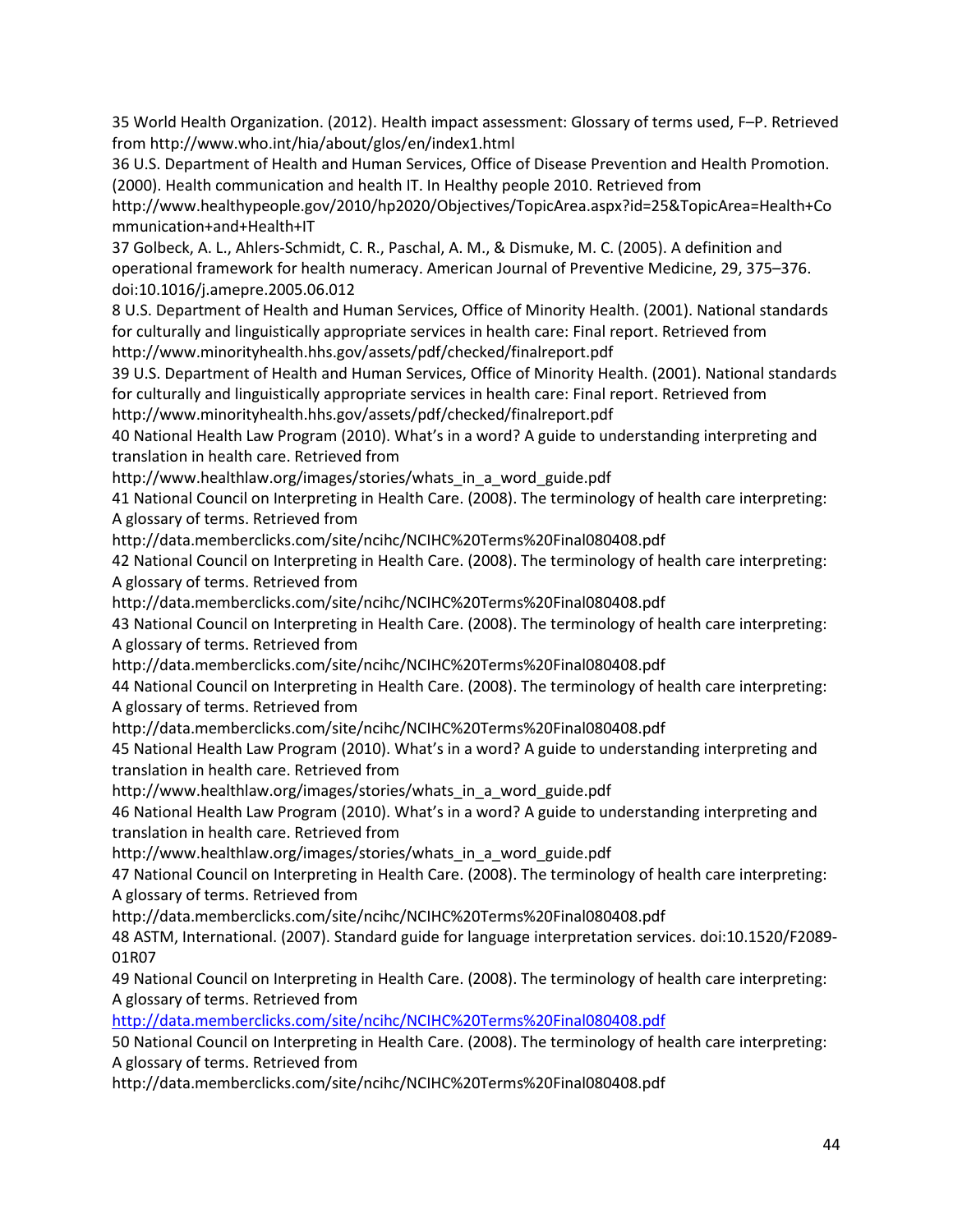51 National Council on Interpreting in Health Care. (2008). The terminology of health care interpreting: A glossary of terms. Retrieved from

http://data.memberclicks.com/site/ncihc/NCIHC%20Terms%20Final080408.pdf

52 ASTM, International. (2007). Standard guide for language interpretation services. doi:10.1520/F2089- 01R07

53 National Council on Interpreting in Health Care. (2008). The terminology of health care interpreting: A glossary of terms. Retrieved from

http://data.memberclicks.com/site/ncihc/NCIHC%20Terms%20Final080408.pdf

54 U.S. Department of Justice. (2011). Highlights of the final rule to amend the Department of Justice's regulation implementing Title II of the ADA [Fact sheet]. Retrieved from

http://www.ada.gov/regs2010/factsheets/title2\_factsheet.html

55 Institute of Medicine. (2009). Race, ethnicity, and language data: Standardization for health care quality improvement. Retrieved from http://iom.edu/Reports/2009/RaceEthnicityData.aspx

56 The Joint Commission. (2010). Advancing effective communication, cultural competence, and patientand family-centered care: A roadmap for hospitals. Retrieved from

http://www.jointcommission.org/assets/1/6/ARoadmapforHospitalsfinalversion727.pdf 57 Institute of Medicine. (2009). Defining language need and categories for collection. In Race, ethnicity, and language data: Standardization for health care quality improvement (pp. 93–126). Retrieved from http://www.nap.edu/openbook.php?record\_id=12696&page=93

58 U.S. Department of Health and Human Services, Substance Abuse and Mental Health Services Administration. (2012). Top Health Issues for LGBT Populations Information & Resource Kit. (HHS Publication No. (SMA) 12-4684). Retrieved from http://store.samhsa.gov/shin/content/SMA12- 4684/SMA12-4684.pdf

59 The Joint Commission. (2010). Advancing effective communication, cultural competence, and patientand family-centered care: A roadmap for hospitals. Retrieved from

http://www.jointcommission.org/assets/1/6/ARoadmapforHospitalsfinalversion727.pdf 60 U.S. Department of Health and Human Services, Office for Civil Rights. (2004). Limited English proficiency (LEP). Retrieved from

http://www.hhs.gov/ocr/civilrights/resources/specialtopics/lep/index.html

61 U.S. Department of Health and Human Services, Office for Civil Rights. (2003). Guidance to federal financial assistance recipients regarding Title VI and the prohibition against national origin discrimination affecting limited English proficient persons: Summary. Retrieved from <http://www.hhs.gov/ocr/civilrights/resources/laws/summaryguidance.html>

62 U.S. Department of Health and Human Services, Office of Minority Health. (2001). National standards for culturally and linguistically appropriate services in health care: Final report. Retrieved from http://www.minorityhealth.hhs.gov/assets/pdf/checked/finalreport.pdf

63 Schwartz, L. M., Woloshin, S., Black, W. C., & Welch, H. G. (1997). The role of numeracy in understanding the benefit of screening mammography. Annals of Internal Medicine, 127, 966–972. 64 Plain Language Action and Information Network. (n.d.). What is plain language? Retrieved from http://www.plainlanguage.gov/whatisPL/index.cfm

65 U.S. Department of Health and Human Services. (2008). Hawaii Department of Human Services Resolution Agreement. Retrieved from

http://www.hhs.gov/ocr/civilrights/activities/agreements/hawaiiagree.html

66 U.S. Department of Commerce, Census Bureau. (2011). Overview of race and Hispanic origin: 2010. Retrieved from http://www.census.gov/prod/cen2010/briefs/c2010br-02.pdf

67 U.S. Department of Commerce, Census Bureau. (2011, May). Age and sex composition, 2010 [2010 Census Brief No. C2010BR-03]. Retrieved from http://www.census.gov/prod/cen2010/briefs/c2010br-03.pdf